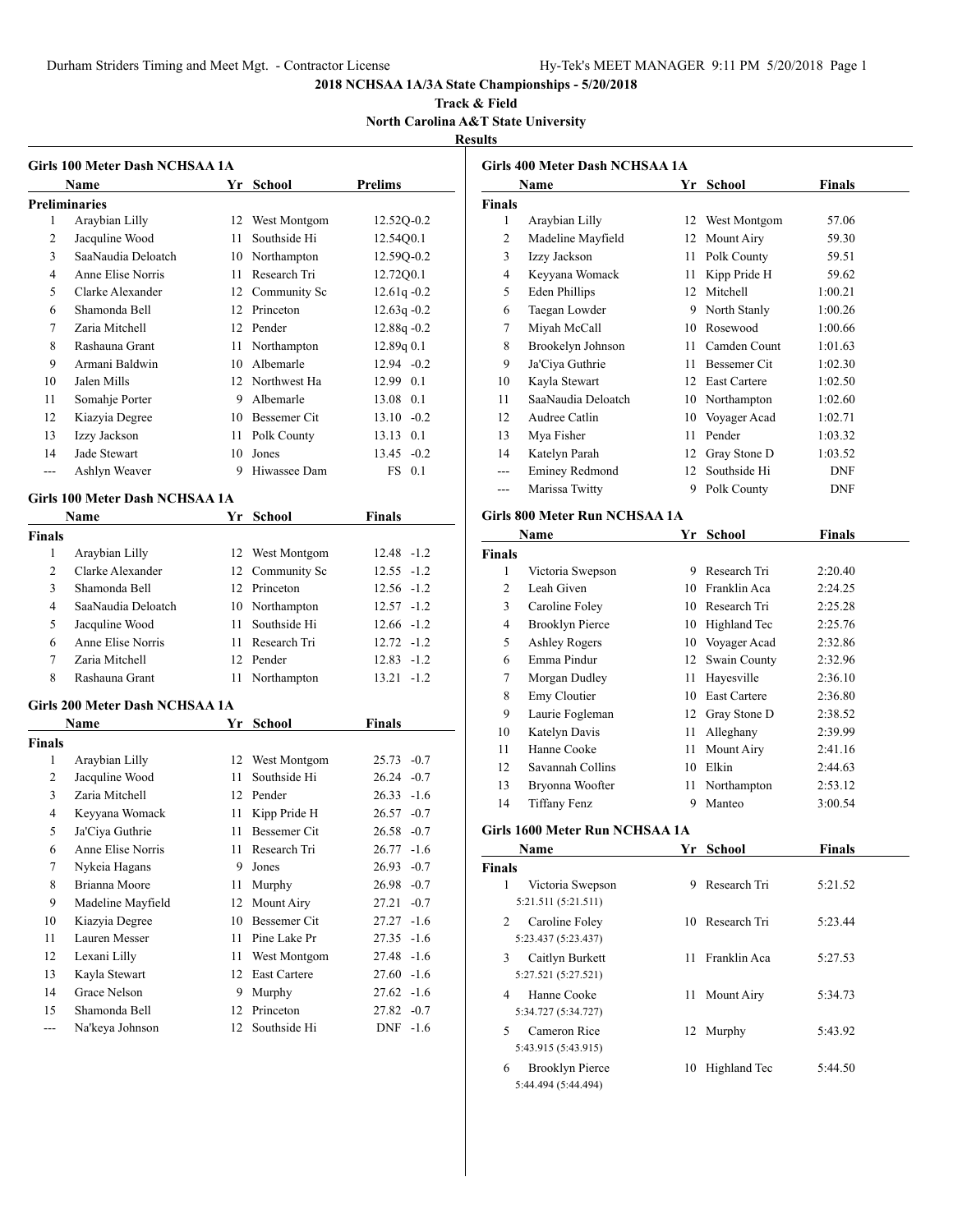**Track & Field North Carolina A&T State University Results**

J.

|     | Finals  (Girls 1600 Meter Run NCHSAA 1A)     |    |                  |               |
|-----|----------------------------------------------|----|------------------|---------------|
|     | Name                                         | Yr | School           | <b>Finals</b> |
| 7   | <b>Taylor Pound</b><br>5:45.120 (5:45.120)   |    | 10 Lejeune       | 5:45.12       |
| 8   | Emy Cloutier<br>5:47.904 (5:47.904)          |    | 10 East Cartere  | 5:47.91       |
| 9   | <b>Taylor Roberts</b><br>5:56.662 (5:56.662) | 9  | Franklin Aca     | 5:56.67       |
| 10  | Natalie Graves<br>6:01.708 (6:01.708)        | 9  | Murphy           | 6:01.71       |
| 11  | Sydney Bolyard<br>6:08.319 (6:08.319)        | 10 | Tri-County E     | 6:08.32       |
| 12  | Caroline Boyd<br>6:24.556 (6:24.556)         |    | 10 Northside (1) | 6:24.56       |
| --- | Abigail Hemric                               | 10 | North Stokes     | <b>DNF</b>    |
| --- | Hannah Cranford                              | 12 | South Davids     | <b>DNF</b>    |
|     | Taniya Everette                              | 9  | Tarboro          | <b>DNF</b>    |
|     | McKenzie King                                | 10 | Bishop McGui     | DNF           |
|     | Girls 3200 Meter Run NCHSAA 1A               |    |                  |               |

|        | Name                   | Yr | <b>School</b> | Finals   |
|--------|------------------------|----|---------------|----------|
| Finals |                        |    |               |          |
| 1      | Caitlyn Burkett        | 11 | Franklin Aca  | 12:02.84 |
| 2      | Abigail Hemric         | 10 | North Stokes  | 12:07.41 |
| 3      | Amy Rosie Scott-Benson | 10 | Voyager Acad  | 12:13.29 |
| 4      | Hannah Cranford        | 12 | South Davids  | 12:26.77 |
| 5      | Caroline Foley         | 10 | Research Tri  | 12:30.44 |
| 6      | Victoria Swepson       | 9  | Research Tri  | 12:31.42 |
| 7      | Kilia Hasty            | 9  | Thomas Jeffe  | 12:33.37 |
| 8      | Catie Beth Brown       | 11 | Elkin         | 12:41.22 |
| 9      | Cameron Rice           | 12 | Murphy        | 12:51.84 |
| 10     | Hanne Cooke            | 11 | Mount Airy    | 12:54.53 |
| 11     | Emma Lasarsky          | 10 | Lincoln Char  | 12:58.69 |
| 12     | <b>Taylor Pound</b>    | 10 | Lejeune       | 13:23.24 |
| 13     | Sydney Bolyard         | 10 | Tri-County E  | 13:42.57 |
| 14     | Autumn Healy           | 10 | Camden Count  | 13:54.56 |
| 15     | Elizabeth Schwend      | 9  | Lejeune       | 15:11.61 |
| 16     | Itary Lopez            | 9  | John A. Holm  | 16:43.19 |

#### **Girls 100 Meter Hurdles NCHSAA 1A**

|    | <b>Name</b>            |                 | Yr School       | <b>Prelims</b> |
|----|------------------------|-----------------|-----------------|----------------|
|    | Preliminaries          |                 |                 |                |
| 1  | Shamonda Bell          | 12 <sup>1</sup> | Princeton       | 15.5600.9      |
| 2  | Monica Riordan         | 9               | Swain County    | 16.01Q0.4      |
| 3  | Ja'Ciya Guthrie        | 11              | Bessemer Cit    | 15.96Q0.9      |
| 4  | Zoe Byrd               | 11              | Princeton       | 16.1000.4      |
| 5  | Hannah Ostapko         |                 | 12 Community Sc | $16.23q$ 0.4   |
| 6  | <b>Tylyia Triggs</b>   |                 | 10 Neuse Charte | 16.44q0.9      |
| 7  | Kelsey Fulgham         | 11              | Murphy          | 16.57q0.9      |
| 8  | Taniqua Knight         | 10              | Albemarle       | 17.09q0.4      |
| 9  | <b>Mallory Russell</b> | 10              | North Stanly    | 17.14 0.4      |
| 10 | Cole Harris            |                 | 12 Gray Stone D | 17.36 0.9      |
| 11 | Ariana Matthews        | 10              | Gates County    | 17.51 0.9      |
| 12 | Jessie Lohman          | 9               | Swain County    | 17.55 0.9      |
|    |                        |                 |                 |                |

| 13     | Maeve Cook                        |     | 12 Lejeune          | 17.67 0.4     |  |
|--------|-----------------------------------|-----|---------------------|---------------|--|
| 14     | Kyra Corcoran                     |     | 12 Pender           | 18.33 0.4     |  |
| 15     | Tanayja Green                     | 10  | Jones               | 18.58 0.9     |  |
| 16     | Kenzie Woolard                    |     | 12 Southside Hi     | 19.61 0.4     |  |
|        | Girls 100 Meter Hurdles NCHSAA 1A |     |                     |               |  |
|        | Name                              | Yr  | School              | <b>Finals</b> |  |
| Finals |                                   |     |                     |               |  |
| 1      | Shamonda Bell                     |     | 12 Princeton        | $15.43 - 1.2$ |  |
| 2      | Ja'Ciya Guthrie                   | 11  | <b>Bessemer Cit</b> | $15.70 - 1.2$ |  |
| 3      | Zoe Byrd                          | 11. | Princeton           | $16.19 - 1.2$ |  |
| 4      | Monica Riordan                    | 9   | Swain County        | $16.44 - 1.2$ |  |
| 5      | Tylyia Triggs                     |     | 10 Neuse Charte     | $16.57 - 1.2$ |  |
| 6      | Hannah Ostapko                    |     | 12 Community Sc     | $16.82 - 1.2$ |  |
| 7      | Taniqua Knight                    | 10  | Albemarle           | $17.31 - 1.2$ |  |
| 8      | Kelsey Fulgham                    | 11  | Murphy              | $17.32 - 1.2$ |  |

# **Girls 300 Meter Hurdles NCHSAA 1A**

|        | Name               | Yr | <b>School</b> | Finals |  |
|--------|--------------------|----|---------------|--------|--|
| Finals |                    |    |               |        |  |
| 1      | Taniqua Knight     | 10 | Albemarle     | 46.47  |  |
| 2      | Shamonda Bell      | 12 | Princeton     | 46.61  |  |
| 3      | Janey Krehnbrink   | 11 | Pine Lake Pr  | 47.43  |  |
| 4      | Peyton Wood        | 12 | Murphy        | 47.66  |  |
| 5      | Hannah Ostapko     | 12 | Community Sc  | 49.10  |  |
| 6      | Somahje Porter     | 9  | Albemarle     | 49.13  |  |
| 7      | Maeve Cook         |    | 12 Lejeune    | 49.66  |  |
| 8      | Monica Riordan     | 9  | Swain County  | 49.78  |  |
| 9      | Jessie Lohman      | 9  | Swain County  | 50.94  |  |
| 10     | Ja'elle Ross Brown | 12 | Highland Tec  | 50.98  |  |
| 11     | Tanayja Green      | 10 | Jones         | 51.57  |  |
| 12     | Zoe Byrd           | 11 | Princeton     | 51.80  |  |
| 13     | Nytayzia Wishop    | 11 | Southside Hi  | 52.61  |  |
| 14     | Lexus Meekins      | 10 | Cape Hattera  | 53.78  |  |
| 15     | Kyra Corcoran      | 12 | Pender        | 56.86  |  |
| 16     | Janet Thompson     | 12 | Hobbton High  | 57.06  |  |
|        |                    |    |               |        |  |

# **Girls 4x100 Meter Relay NCHSAA 1A**

|                | Team                  | Relay              | Finals                |
|----------------|-----------------------|--------------------|-----------------------|
| <b>Finals</b>  |                       |                    |                       |
| 1              | Murphy                | А                  | 51.04                 |
|                | 1) Kelsey Fulgham 11  |                    | 2) Brianna Moore 11   |
|                | 3) Leah Moses 9       | 4) Grace Nelson 9  |                       |
| $\mathfrak{D}$ | Albemarle             | А                  | 51.45                 |
|                | 1) Armani Baldwin 10  |                    | 2) Somahje Porter 9   |
|                | 3) Zycoria Tillman 10 |                    | 4) Taniqua Knight 10  |
| 3              | Jones                 | A                  | 51.52                 |
|                | 1) Nikajha Butcher 10 |                    | 2) Nykeia Hagans 9    |
|                | 3) Shaelah King 9     | 4) Jade Stewart 10 |                       |
| $\overline{4}$ | Mountain Isl          | A                  | 52.03                 |
|                | 1) Zahra Bichara 9    |                    | 2) Kynda Bichara 12   |
|                | 3) Taylor Pearson 12  | 4) Khalia Byers 12 |                       |
| 5              | Pender                | А                  | 52.13                 |
|                | 1) Ratavia Merritt 11 |                    | 2) Zaria Mitchell 12  |
|                | 3) Kyra Corcoran 12   |                    | 4) Taylor Marshall 12 |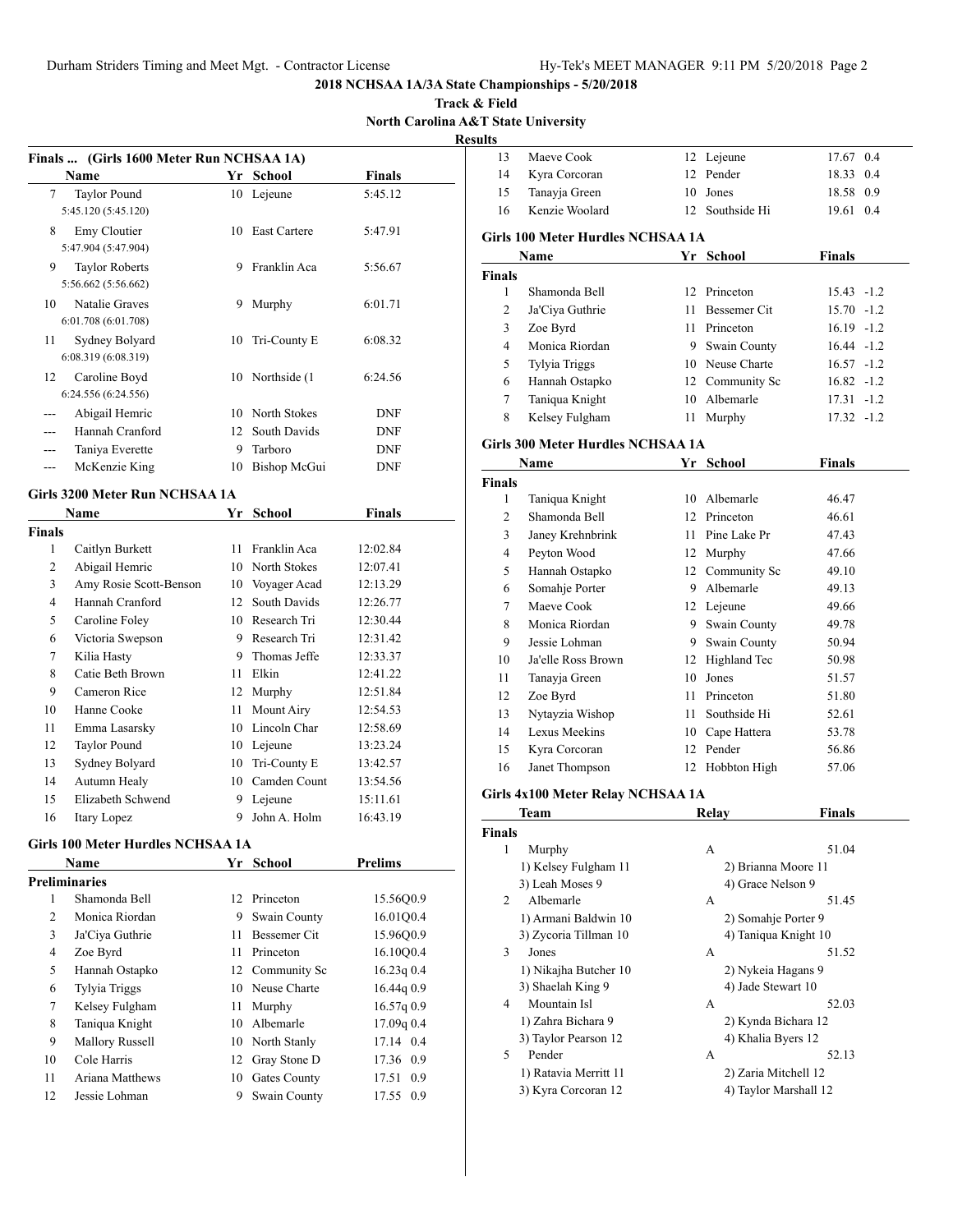# **Track & Field North Carolina A&T State University**

**Results**

|    | Finals  (Girls 4x100 Meter Relay NCHSAA 1A) |                  |                        | 6  | Mitchell                                  | $\mathbf{A}$   | 1:52.56                   |
|----|---------------------------------------------|------------------|------------------------|----|-------------------------------------------|----------------|---------------------------|
|    | <b>Team</b>                                 | Relay            | <b>Finals</b>          |    | 1) Hannah McMahan 10                      |                | 2) Paige Johnson 9        |
| 6  | <b>Bessemer City</b>                        | $\mathbf{A}$     | 52.17                  |    | 3) Emma Duncan 12                         |                | 4) Eden Phillips 12       |
|    | 1) Dominque Degree 12                       |                  | 2) Embrya Woods 11     | 7  | Pender                                    | A              | 1:52.57                   |
|    | 3) Katie Gutierrez 12                       |                  | 4) Kiazyia Degree 10   |    | 1) Kyra Corcoran 12                       |                | 2) Taylor Marshall 12     |
| 7  | Louisburg                                   | A                | 52.35                  |    | 3) Mya Fisher 11                          |                | 4) Zaria Mitchell 12      |
|    | 1) Jada Branch 8                            |                  | 2) Jadesha Wilder 9    | 8  | Northampton County                        | A              | 1:52.88                   |
|    | 3) Amya Williams 10                         |                  | 4) Dominque Branch     |    | 1) Teonna Huff                            |                | 2) Rolanda Williams       |
| 8  | Plymouth                                    | A                | 52.59                  |    | 3) Tierney Huff                           |                | 4) SaaNaudia Deloatch 10  |
|    | 1) Maucrica Wrighton 10                     |                  | 2) Romaine Perry 9     | 9  | Polk County                               | A              | 1:52.93                   |
|    | 3) Chernique Arnold 10                      |                  | 4) Keymiya Norman 12   |    | 1) Sydney Waldman 10                      |                | 2) Tamal Harris           |
| 9  | Winston-Sale                                | $\mathbf{A}$     | 52.68                  |    | 3) Mariah Overholt 11                     |                | 4) Marissa Twitty 9       |
|    | 1) Jamie Hill 12                            |                  | 2) Tamia Johnson 9     | 10 | Rosewood                                  | $\overline{A}$ | 1:53.43                   |
|    | 3) Jessica Gakeri 9                         |                  | 4) Tyshana Allsbrook 9 |    | 1) Rylee Myers                            |                | 2) Summer Fulghum 11      |
| 10 | Northwest Halifax                           | A                | 52.91                  |    | 3) Laine Marak                            |                | 4) Miyah McCall 10        |
|    | 1) Jalen Mills 12                           |                  | 2) Diamond Woodley 11  | 11 | Northwest Halifax                         | A              | 1:53.70                   |
|    | 3) Kayla Smith 9                            |                  | 4) Breionna Holt 10    |    | 1) Jalen Mills 12                         |                | 2) Diamond Woodley 11     |
| 11 | North Stanly                                | A                | 53.08                  |    | 3) Kayla Smith 9                          |                | 4) Breionna Holt 10       |
|    | 1) Brinn Kimrey 10                          |                  | 2) Jada Jordan 12      | 12 | Granville Central                         | A              | 1:53.72                   |
|    | 3) Emily Almond 10                          |                  | 4) Colbie Lentz 10     |    | 1) Donnisha Long 10                       |                | 2) Donaisha Long 10       |
| 12 | South Stanly                                | A                | 53.18                  |    | 3) Tamia Sidney 10                        |                | 4) Charnazsha Marshall 10 |
|    | 1) Micaiah Kluttz 11                        |                  | 2) Tanaya Harris 11    | 13 | <b>Gates County</b>                       | $\mathbf{A}$   | 1:54.74                   |
|    | 3) Kimball Midgett 12                       |                  | 4) Claudia Tyson 12    |    | 1) Kyia Riddick 9                         |                | 2) Jordan Lyon 9          |
| 13 | Perquimans County                           | A                | 53.26                  |    | 3) Jalynn Raynor 12                       |                | 4) Ariana Matthews 10     |
|    | 1) Amia Rountree 12                         | 2) Chyna Elliott |                        | 14 | Tarboro                                   | A              | 1:54.84                   |
|    | 3) Ma'Shanti White 9                        |                  | 4) Shunasia Whidbee 9  |    | 1) Heaven Coleman                         |                | 2) Nazly Baez             |
| 14 | Swain County                                | A                | 53.40                  |    | 3) Kiana Sherrod 11                       |                | 4) Taylor Roberson        |
|    | 1) Kyndall Cochran 11                       | 2) Emma Dingle   |                        | 15 | Gray Stone Day School                     | $\overline{A}$ | 1:59.23                   |
|    | 3) Sierra Jackson 10                        |                  | 4) Alyssa Schofield    |    | 1) Katelyn Parah 12                       |                | 2) Peyton Disser 9        |
| 15 | Gates County                                | A                | 53.46                  |    | 3) Katherine Leckonby 11                  |                | 4) Laurie Fogleman 12     |
|    | 1) Shakara Riddick 10                       |                  | 2) Kyia Riddick 9      |    | Pine Lake Preparatory                     | $\mathbf{A}$   | <b>DQ</b>                 |
|    | 3) Jordan Lyon 9                            |                  | 4) Ariana Matthews 10  |    | 1) Teryn Morgan 10                        |                | 2) Janey Krehnbrink 11    |
| 16 | Granville Central                           | A                | 53.56                  |    | 3) Haley Garrett 9                        |                | 4) Lauren Messer 11       |
|    | 1) Donnisha Long 10                         |                  | 2) Donaisha Long 10    |    |                                           |                |                           |
|    | 3) Tamia Sidney 10                          |                  | 4) Desiree Harris 10   |    | Girls 4x400 Meter Relay NCHSAA 1A<br>Taam | <b>Dalay</b>   | Finale                    |

# **Girls 4x200 Meter Relay NCHSAA 1A**

| <b>Finals</b> |                       |   |                       |
|---------------|-----------------------|---|-----------------------|
| 1             | Southside High School | А | 1:46.09               |
|               | 1) Na'keya Johnson 12 |   | 2) Nytayzia Wishop 11 |
|               | 3) Eminey Redmond 12  |   | 4) Jacquline Wood 11  |
| 2             | Bessemer City         | A | 1:46.87               |
|               | 1) Ja'Ciya Guthrie 11 |   | 2) Kiazyia Degree 10  |
|               | 3) Brianne Davis 11   |   | 4) Domingue Degree 12 |
| 3             | North Stanly          | A | 1:49.51               |
|               | 1) Colbie Lentz 10    |   | 2) Emily Almond 10    |
|               | 3) Brinn Kimrey 10    |   | 4) Taegan Lowder 9    |
| 4             | Albemarle             | А | 1:50.94               |
|               | 1) Armanie Sellers 10 |   | 2) Kadajah Little 11  |
|               | 3) Somahje Porter 9   |   | 4) Taniqua Knight 10  |
| 5.            | Mountain Isl          | A | 1:51.09               |
|               | 1) Zahra Bichara 9    |   | 2) Kynda Bichara 12   |
|               | 3) Taylor Pearson 12  |   | 4) Khalia Byers 12    |
|               |                       |   |                       |

**Team Relay Finals**

|               | Team                  | Relay | <b>Finals</b>          |  |
|---------------|-----------------------|-------|------------------------|--|
| <b>Finals</b> |                       |       |                        |  |
| 1             | Polk County           | A     | 4:05.81                |  |
|               | 1) Mariah Overholt 11 |       | 2) Marissa Twitty 9    |  |
|               | 3) Sydney Waldman 10  |       | 4) Izzy Jackson 11     |  |
| 2             | Murphy                | A     | 4:11.14                |  |
|               | 1) Lauren Pendley 10  |       | 2) Peyton Wood 12      |  |
|               | 3) Katelyn Jones 12   |       | 4) Brianna Moore 11    |  |
| 3             | Southside High School | A     | 4:12.77                |  |
|               | 1) Nytayzia Wishop 11 |       | 2) Na'keya Johnson 12  |  |
|               | 3) Jacquline Wood 11  |       | 4) Eminey Redmond 12   |  |
| 4             | Pine Lake Preparatory | A     | 4:15.75                |  |
|               | 1) Teryn Morgan 10    |       | 2) Janey Krehnbrink 11 |  |
|               | 3) Lindsey Dotson 12  |       | 4) Lauren Messer 11    |  |
| 5             | <b>East Carteret</b>  | A     | 4:18.20                |  |
|               | 1) Breah Taylor 11    |       | 2) Kayla Stewart 12    |  |
|               | 3) Eirene Hynes 11    |       | 4) Emy Cloutier 10     |  |
| 6             | Mitchell              | A     | 4:19.16                |  |
|               | 1) Hannah McMahan 10  |       | 2) Paige Johnson 9     |  |
|               | 3) Emma Duncan 12     |       | 4) Eden Phillips 12    |  |
|               |                       |       |                        |  |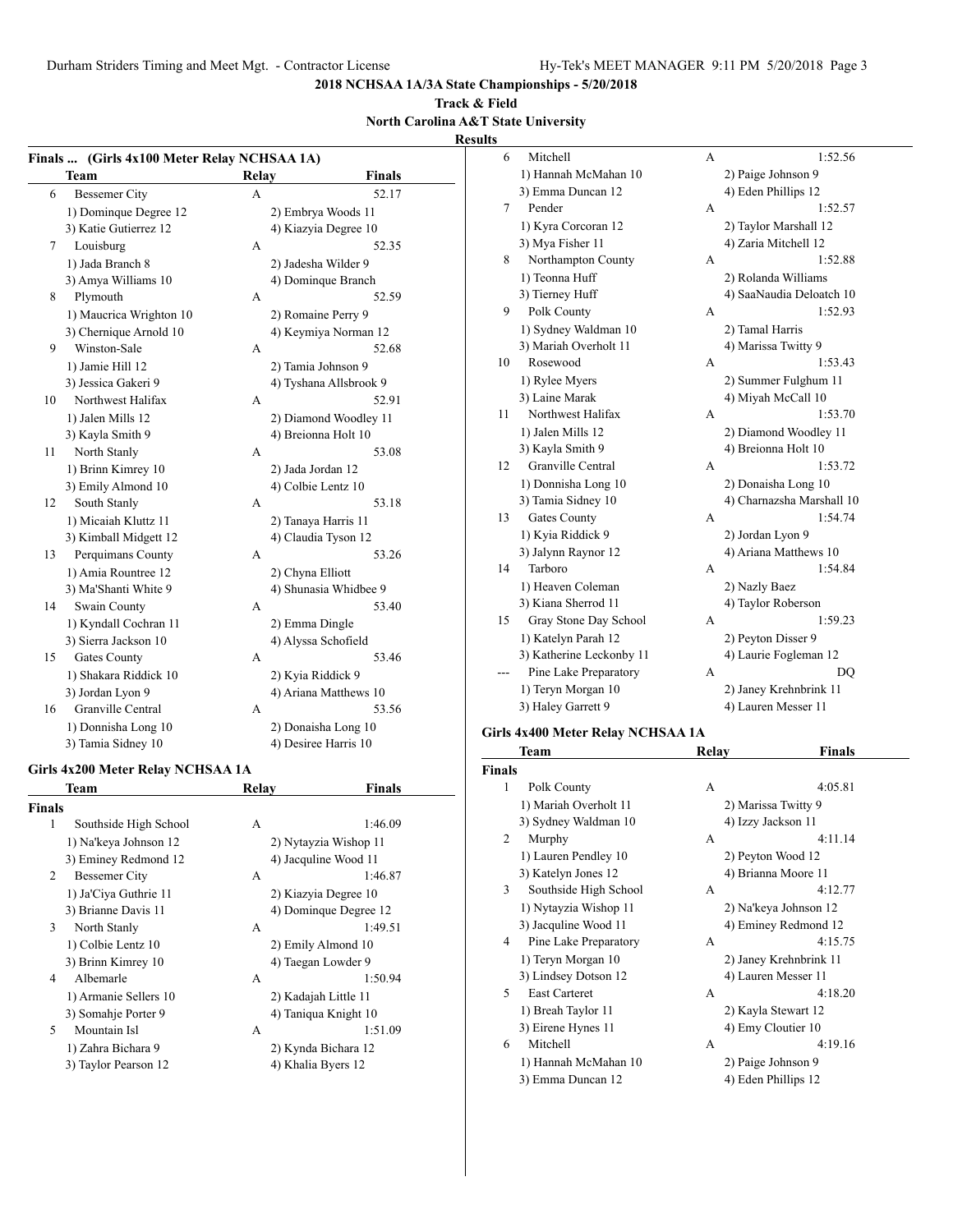#### **Track & Field North Carolina A&T State University**

**Results**

|               |                                                     |       |                          | ncəui |
|---------------|-----------------------------------------------------|-------|--------------------------|-------|
|               | Finals  (Girls 4x400 Meter Relay NCHSAA 1A)<br>Team | Relay | <b>Finals</b>            |       |
| 7             | Swain County                                        | А     | 4:21.19                  |       |
|               | 1) Monica Riordan 9                                 |       | 2) Isabelle Green 9      |       |
|               | 3) Emma Pindur 12                                   |       | 4) Jenna Marr 9          |       |
| 8             | North Stanly                                        | А     | 4:22.42                  |       |
|               |                                                     |       |                          |       |
|               | 1) Colbie Lentz 10                                  |       | 2) Alexandra Childress 9 |       |
|               | 3) Emily Almond 10                                  |       | 4) Taegan Lowder 9       |       |
| 9             | Hobbton High School                                 | А     | 4:26.59                  |       |
|               | 1) India Alston 10                                  |       | 2) Janet Thompson 12     |       |
|               | 3) Adriana Montes 11                                |       | 4) Lakelyn Bass 11       |       |
| 10            | Gray Stone Day School                               | А     | 4:28.03                  |       |
|               | 1) Katelyn Parah 12                                 |       | 2) Peyton Disser 9       |       |
|               | 3) Chloe Nicola 12                                  |       | 4) Laurie Fogleman 12    |       |
| 11            | Pender                                              | А     | 4:35.23                  |       |
|               | 1) Alyssa Bell 9                                    |       | 2) Madalyn Buffaloe 9    |       |
|               | 3) Shyanna Ewing 11                                 |       | 4) Mya Fisher 11         |       |
| 12            | Lejeune                                             | А     | 4:37.89                  |       |
|               | 1) Mercedes Rodriguez 11                            |       | 2) Peyton Martin 9       |       |
|               | 3) Hailey Lamb 9                                    |       | 4) Maeve Cook 12         |       |
| 13            | Kipp Pride HS                                       | A     | 4:40.90                  |       |
|               | 1) Keyyana Womack 11                                |       | 2) Tamar Jeter 10        |       |
|               | 3) Arionna Smith                                    |       | 4) Liniyah Williams 10   |       |
| 14            | Camden County                                       | A     | 4:42.95                  |       |
|               | 1) Abigail Jones 9                                  |       | 2) Keonna Barnard        |       |
|               | 3) McKenzie Douglas 10                              |       | 4) Brookelyn Johnson 11  |       |
| 15            | Elkin                                               | А     | 4:43.65                  |       |
|               | 1) Savannah Collins 10                              |       | 2) Abbey Dumas 10        |       |
|               | 3) Catie Beth Brown 11                              |       | 4) Aaliyah Martin 10     |       |
|               | Girls 4x800 Meter Relay NCHSAA 1A                   |       |                          |       |
|               | Team                                                | Relay | <b>Finals</b>            |       |
| <b>Finals</b> |                                                     |       |                          |       |
| 1             | Franklin Academy                                    | А     | 10:17.96                 |       |
|               | 1) Caitlyn Burkett 11                               |       | 2) Nicole Rafferty 11    |       |
|               | 3) Taylor Roberts 9                                 |       | 4) Leah Given 10         |       |
| 2             | Murphy                                              | А     | 10:24.45                 |       |
|               | 1) Grace Hill 10                                    |       | 2) Cameron Rice 12       |       |
|               | 3) Katelyn Jones 12                                 |       | 4) Peyton Wood 12        |       |
| 3             | Swain County                                        | А     | 10:44.08                 |       |
|               | 1) Rebecca Duncan 10                                |       | 2) Lily Richards 11      |       |
|               | 3) Mallerie Clampitt 10                             |       | 4) Emma Pindur 12        |       |
| 4             | North Stokes                                        | А     | 10:53.31                 |       |
|               | 1) Skylar Murray 9                                  |       | 2) Emma Stanbery 12      |       |
|               | 3) Abigail Hemric 10                                |       | 4) Rachel Overby 9       |       |
| 5             | Community Sc                                        | А     | 11:01.51                 |       |
|               | 1) Mayah McNelly 9                                  |       | 2) Amelia McMillan 9     |       |
|               | 3) Morgan Whiteside 9                               |       | 4) Madeline Sullivan 10  |       |

6 Lejeune A 11:03.82 1) Hailey Lamb 9 2) Hailey Green 9 3) Jordyn Sanders 9 4) Taylor Pound 10

7 Camden County A 11:09.55 1) Autumn Healy 10 2) Hannah Healy 10 3) McKenzie Douglas 10 4) Brookelyn Johnson 11

| 8  | Hobbton High School          | A | 11:09.58                 |
|----|------------------------------|---|--------------------------|
|    | 1) India Alston 10           |   | 2) Janet Thompson 12     |
|    | 3) Adriana Montes 11         |   | 4) Denise Sada-romero 11 |
| 9  | Lincoln Charter              | A | 11:23.54                 |
|    | 1) Lottie Pate 10            |   | 2) Jillian Aganad 9      |
|    | 3) Alyssa Wright 10          |   | 4) Emma Lasarsky 10      |
| 10 | Robbinsville                 | A | 11:25.05                 |
|    | 1) Ava Barlow 9              |   | 2) Lizzie Barnett 9      |
|    | 3) Dianna Keber 9            |   | 4) Anna Riddle 9         |
| 11 | <b>Union Academy</b>         | A | 11:26.68                 |
|    | 1) Helen Wallace 11          |   | 2) Rebekah Sumrell 11    |
|    | 3) Jessica Trush 10          |   | 4) Katherine Sumrell 11  |
| 12 | Gray Stone Day School        | A | 11:40.94                 |
|    | 1) Anna Lewis 12             |   | 2) Lillie Austin 11      |
|    | 3) Emily Griffin 11          |   | 4) Laurie Fogleman 12    |
| 13 | Southside High School        | A | 12:12.53                 |
|    | 1) Shantel Cannon 10         |   | 2) Jasmine Street 9      |
|    | 3) Caroline Cutler           |   | 4) Alyssa Ballance 9     |
| 14 | South Creek                  | A | 12:18.93                 |
|    | 1) Pearl Biggs               |   | 2) Abigail Lamadrid 11   |
|    | 3) Tatiana Andrews           |   | 4) Victoria Sanchez 12   |
|    | Voyager Academy              | A | DO                       |
|    | 1) Audree Catlin 10          |   | 2) Bailey Credle 9       |
|    | 3) Amy Rosie Scott-Benson 10 |   | 4) Ashley Rogers 10      |
|    | Raleigh Charter              | A | DO                       |
|    | 1) Rachel Scrudato 11        |   | 2) Shanelle Daramola 9   |
|    | 3) Annie O'Neill 12          |   | 4) Gillian Scott 11      |

#### **Girls High Jump NCHSAA 1A**

|        | Name                              | Yr | <b>School</b> | Finals     |  |
|--------|-----------------------------------|----|---------------|------------|--|
| Finals |                                   |    |               |            |  |
| 1      | Tierra Benders                    | 11 | East Cartere  | 5-02.00    |  |
| 2      | Kathlyn Mauck                     | 10 | Mount Airy    | $J5-02.00$ |  |
| 3      | Lakayla Birst                     | 11 | North Rowan   | J5-02.00   |  |
| 4      | Rashauna Grant                    | 11 | Northampton   | 4-10.00    |  |
| 5      | Madeline Mayfield                 | 12 | Mount Airy    | $J4-10.00$ |  |
| 6      | Lanie Stewart                     | 10 | Robbinsville  | J4-10.00   |  |
| 7      | Jenna Robinson                    | 9  | Gray Stone D  | J4-10.00   |  |
| 8      | Rebekah Partin                    | 10 | Rosman        | 4-08.00    |  |
| 8      | Ja'elle Ross Brown                | 12 | Highland Tec  | 4-08.00    |  |
| 10     | Caitlin Johnson                   | 12 | Northside (1) | J4-08.00   |  |
| 10     | Michaela McPhail                  | 12 | Lakewood      | J4-08.00   |  |
| 12     | Faith Lana                        | 10 | Pender        | J4-08.00   |  |
| 13     | <b>Brook Connolly</b>             | 9  | Princeton     | 4-06.00    |  |
| 14     | Kiana Sherrod                     | 11 | Tarboro       | J4-06.00   |  |
| ---    | Shalaya Bell                      | 10 | Hobbton High  | NH         |  |
|        | She Li Lewis                      | 9  | Robbinsville  | NH         |  |
|        | <b>Girls Pole Vault NCHSAA 1A</b> |    |               |            |  |

**Name Yr School Finals Finals** Lakelyn Bass 11 Hobbton High 11-00.00 Lauren Ketwitz 12 Polk County 10-00.00 Hailey Sheppard 12 North Stokes 9-00.00 Hallah Panther 10 Cherokee J9-00.00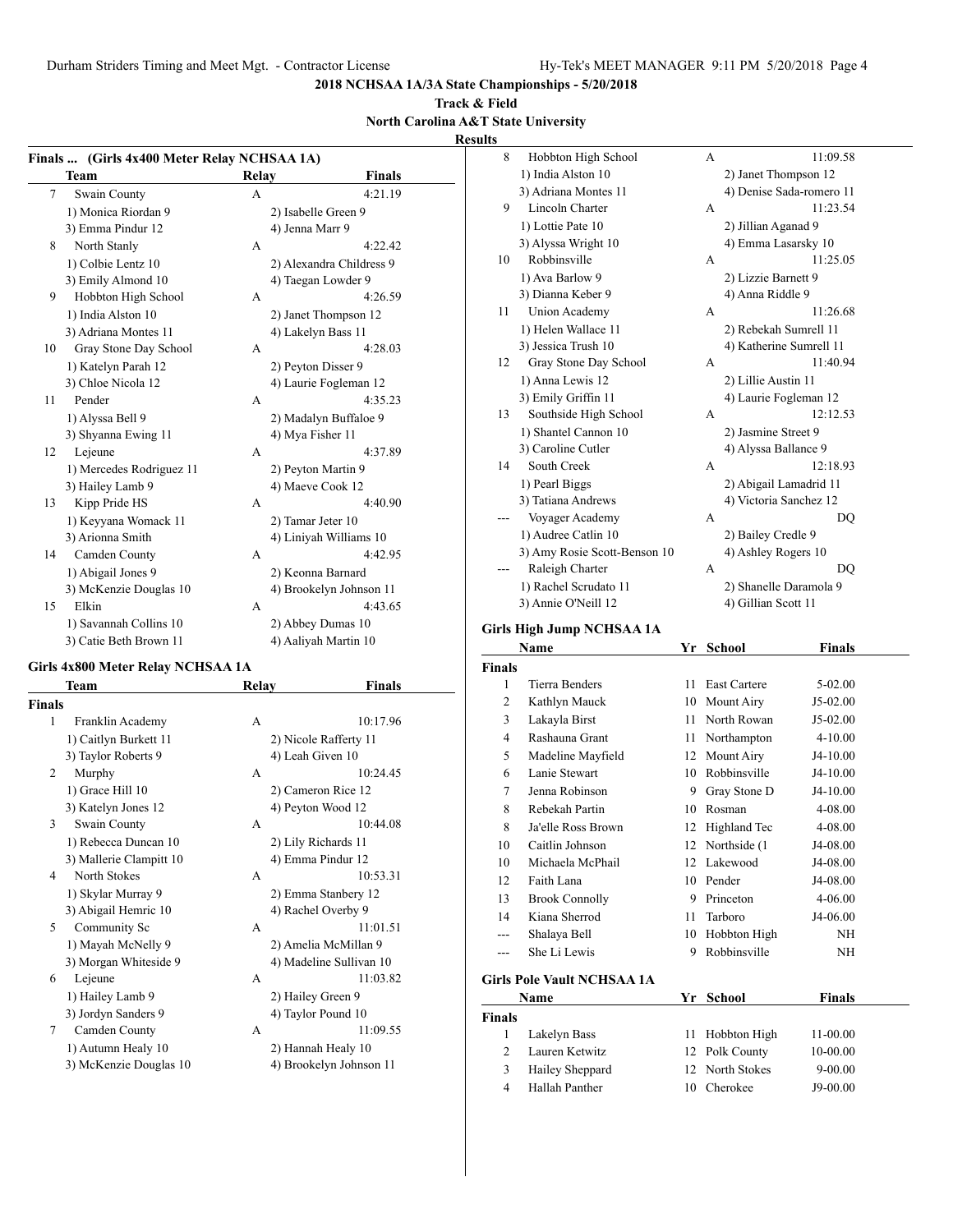**Track & Field North Carolina A&T State University Results**

|                | Finals  (Girls Pole Vault NCHSAA 1A)     |    |                                 |                              |        |
|----------------|------------------------------------------|----|---------------------------------|------------------------------|--------|
|                | Name                                     |    | Yr School                       | <b>Finals</b>                |        |
| 5              | Ally Richardson                          | 10 | Pine Lake Pr                    | 8-06.00                      |        |
| 6              | Kaitlin Anthony                          | 10 | Swain County                    | J8-06.00                     |        |
| 7              | Gracie Whitley                           |    | 12 Princeton                    | J8-06.00                     |        |
| 8              | <b>Lindsey Dotson</b>                    |    | 12 Pine Lake Pr                 | J8-06.00                     |        |
| 9              | <b>Brylee Parham</b>                     |    | 12 Robbinsville                 | J8-06.00                     |        |
| 10             | Emalee Reynolds                          |    | 9 Lejeune                       | 7-00.00                      |        |
| 10             | <b>Sydney Norris</b>                     | 9. | Princeton                       | 7-00.00                      |        |
| $\overline{a}$ | Emma Feeks                               |    | 10 Leieune                      | ΝH                           |        |
| $---$          | Kathlyn Mauck                            | 10 | Mount Airy                      | ΝH                           |        |
| ---            | Allyssa Ocampo                           | 10 | Lejeune                         | ΝH                           |        |
|                |                                          |    |                                 |                              |        |
|                | <b>Girls Long Jump NCHSAA 1A</b><br>Name |    | Yr School                       | <b>Finals</b>                |        |
| <b>Finals</b>  |                                          |    |                                 |                              |        |
| $\mathbf{1}$   | <b>Breah Taylor</b>                      | 11 | East Cartere                    | $18-03.00 +0.0$              |        |
| 2              | <b>Eminey Redmond</b>                    | 12 | Southside Hi                    | 17-03.50                     | 2.6    |
| 3              | Clarke Alexander                         |    | 12 Community Sc                 | 17-01.25                     | 2.6    |
| 4              | Lakelyn Bass                             | 11 | Hobbton High                    | 16-08.00                     | 1.2    |
| 5              | <b>Adrienne Dobbins</b>                  |    | 12 Queens Grant                 | 16-03.00                     | 1.6    |
| 6              | Brianna Moore                            | 11 | Murphy                          | 15-11.00                     | 1.8    |
| 7              | Jenna Robinson                           | 9  | Gray Stone D                    | 15-08.25                     | $-0.1$ |
| 8              | <b>Brinn Kimrey</b>                      |    | 10 North Stanly                 | $15-03.00 -0.2$              |        |
| 9              | Zoe Byrd                                 | 11 | Princeton                       | $15-01.25$ +0.0              |        |
| 10             | Tylyia Triggs                            |    | 10 Neuse Charte                 | 15-01.00 0.5                 |        |
| 11             | Marissa Twitty                           |    | 9 Polk County                   | 15-00.00 0.8                 |        |
| 12             | Kayla Stewart                            |    | 12 East Cartere                 | 14-11.00 3.4                 |        |
| 13             | Nadallee Beasley                         | 11 | Robbinsville                    | 14-08.50 0.1                 |        |
| 14             | Rashauna Grant                           | 11 | Northampton                     | 14-01.50 1.1                 |        |
| 15             | <b>Brianne Davis</b>                     | 11 | Bessemer Cit                    | 14-01.00 0.7                 |        |
| ---            | Taylor Marshall                          | 12 | Pender                          | FOUL                         |        |
|                |                                          |    |                                 |                              |        |
|                | <b>Girls Triple Jump NCHSAA 1A</b>       |    |                                 |                              |        |
|                | <b>Name</b>                              |    | Yr School                       | <b>Finals</b>                |        |
| Finals<br>1    | <b>Breah Taylor</b>                      |    | 11 East Cartere                 |                              |        |
| 2              | Zoe Byrd                                 |    | 11 Princeton                    | 38-01.50 1.0<br>34-09.00 2.3 |        |
| 3              |                                          |    | 12 Mount Airy                   | 34-07.50 0.9                 |        |
| 4              | Madeline Mayfield<br>Lakelyn Bass        |    |                                 |                              |        |
|                | <b>Adrienne Dobbins</b>                  |    | 11 Hobbton High                 | 34-06.00 2.3<br>34-00.00 1.9 |        |
| 5<br>6         | Jenna Robinson                           | 9  | 12 Queens Grant<br>Gray Stone D | 33-05.00                     | 2.7    |
| 7              | Lanie Stewart                            | 10 | Robbinsville                    | 32-11.00                     | 1.8    |
| 8              | Jessica Gakeri                           | 9  | Winston-Sale                    | 32-02.00                     | 1.8    |
| 9              | Laquisha Woolard                         | 9. | Southside Hi                    | 31-08.50                     | 0.6    |
| 10             | Faith Lana                               | 10 | Pender                          | 31-00.50                     | 0.4    |
| 11             | Harleigh Lane                            | 12 | Robbinsville                    | 30-11.00                     | 1.7    |
| 12             | Neva Jones                               | 12 | Andrews                         | 30-10.50                     | 1.1    |
| 13             | Catherine Slack                          | 10 | Oxford Prepa                    | 30-07.50                     | 0.9    |
| 14             | Karly Stoker                             | 12 | Alleghany                       | 29-11.50                     | 1.2    |
| 15             | Jasmine Street                           | 9  | Southside Hi                    | 29-02.00                     | 1.9    |
|                |                                          |    |                                 |                              |        |

|               | Name                | Yr | School        | <b>Finals</b> |
|---------------|---------------------|----|---------------|---------------|
| <b>Finals</b> |                     |    |               |               |
| 1             | Hydia Davis         | 12 | Pamlico Coun  | 39-02.00      |
| 2             | Autumn Owen         | 12 | Polk County   | 37-10.50      |
| 3             | Carly Hopkins       | 12 | Murphy        | 37-09.50      |
| 4             | Reagan Waddell      | 12 | Polk County   | 35-10.00      |
| 5             | Candace Swepson     | 12 | Research Tri  | 34-03.50      |
| 6             | Cierra Daniel       | 11 | North Moore   | 33-09.00      |
| 7             | Kaitlyn Teesateskie | 11 | Swain County  | 33-02.00      |
| 8             | Tatyana Long        | 12 | Mount Airy    | 32-07.50      |
| 9             | Veronica Lewis      | 12 | Pender        | 30-10.00      |
| 10            | Raigin Evans        | 12 | South Creek   | 29-07.00      |
| 11            | Sonti Robinson      | 9  | Pender        | 28-11.00      |
| 12            | Zion Davis          | 11 | Pamlico Coun  | J28-11.00     |
| 13            | Alexis Keith        | 9  | Pender        | 28-06.00      |
| 14            | Malaysha Drake      | 11 | West Montgom  | 27-02.50      |
| 15            | Tykaila Martin      | 10 | West Montgom  | 26-07.00      |
|               | Adeline Howell      | 12 | Riverside (1) | FOUL.         |

# **Girls Discus Throw NCHSAA 1A**

|               | Name            | Yr | <b>School</b> | Finals     |  |
|---------------|-----------------|----|---------------|------------|--|
| <b>Finals</b> |                 |    |               |            |  |
| 1             | Sarah Pullium   | 9  | Murphy        | $121 - 10$ |  |
| 2             | Adeline Howell  | 12 | Riverside (1) | 120-05     |  |
| 3             | Candace Swepson | 12 | Research Tri  | 115-00     |  |
| 4             | Alyssa Key      | 12 | Cherryville   | 103-03     |  |
| 5             | Kelia Oliver    | 11 | Murphy        | 99-09      |  |
| 6             | Hailey Sheppard | 12 | North Stokes  | 98-07      |  |
| 7             | Raigin Evans    | 12 | South Creek   | 98-02      |  |
| 8             | Tatyana Long    | 12 | Mount Airy    | 95-00      |  |
| 9             | Madi Crisler    | 11 | Hayesville    | 94-07      |  |
| 10            | Alexis Keith    | 9  | Pender        | 91-06      |  |
| 11            | Hydia Davis     | 12 | Pamlico Coun  | 91-00      |  |
| 12            | Zion Davis      | 11 | Pamlico Coun  | 88-11      |  |
| 13            | Josie Stanberry | 10 | North Stokes  | 86-03      |  |
| 14            | Diamond Brooks  | 12 | Princeton     | 85-00      |  |
| 15            | Shiloh Taylor   | 12 | South Davids  | 83-01      |  |
| 16            | Alexis Morrisey | 12 | Hobbton High  | 80-09      |  |
|               |                 |    |               |            |  |

# **Girls 100 Meter Dash NCHSAA 3A**

|    | Name                                      | Yr | School          | <b>Prelims</b> |  |  |  |  |  |
|----|-------------------------------------------|----|-----------------|----------------|--|--|--|--|--|
|    | <b>Preliminaries</b>                      |    |                 |                |  |  |  |  |  |
| 1  | Alexis Patterson                          | 11 | Parkland        | 12.07Q-0.2     |  |  |  |  |  |
| 2  | <b>Alyson Davis</b>                       |    | 11 Northern Gui | 12.30Q-2.6     |  |  |  |  |  |
| 3  | Jordan Sales                              |    | 10 Rose, J.H.   | 12.21Q-0.2     |  |  |  |  |  |
| 4  | Del'Nique Penn                            | 11 | Parkland        | 12.44Q-2.6     |  |  |  |  |  |
| 5  | Bryannah Smith-Cunningham 12 Southwest Gu |    |                 | $12.36q - 0.2$ |  |  |  |  |  |
| 6  | Naelee Stone                              |    | Cleveland Hi    | $12.52q - 2.6$ |  |  |  |  |  |
| 7  | Maliah Banks                              |    | 12 Harnett Cent | $12.54q - 0.2$ |  |  |  |  |  |
| 8  | M'Smrya Seward                            | 11 | Franklinton     | $12.62q - 2.6$ |  |  |  |  |  |
| 9  | Makayla Crawley                           | 10 | Williams, Wa    | $12.78 - 0.2$  |  |  |  |  |  |
| 10 | Sincere Perkins                           | 10 | Westover        | $12.78 - 0.2$  |  |  |  |  |  |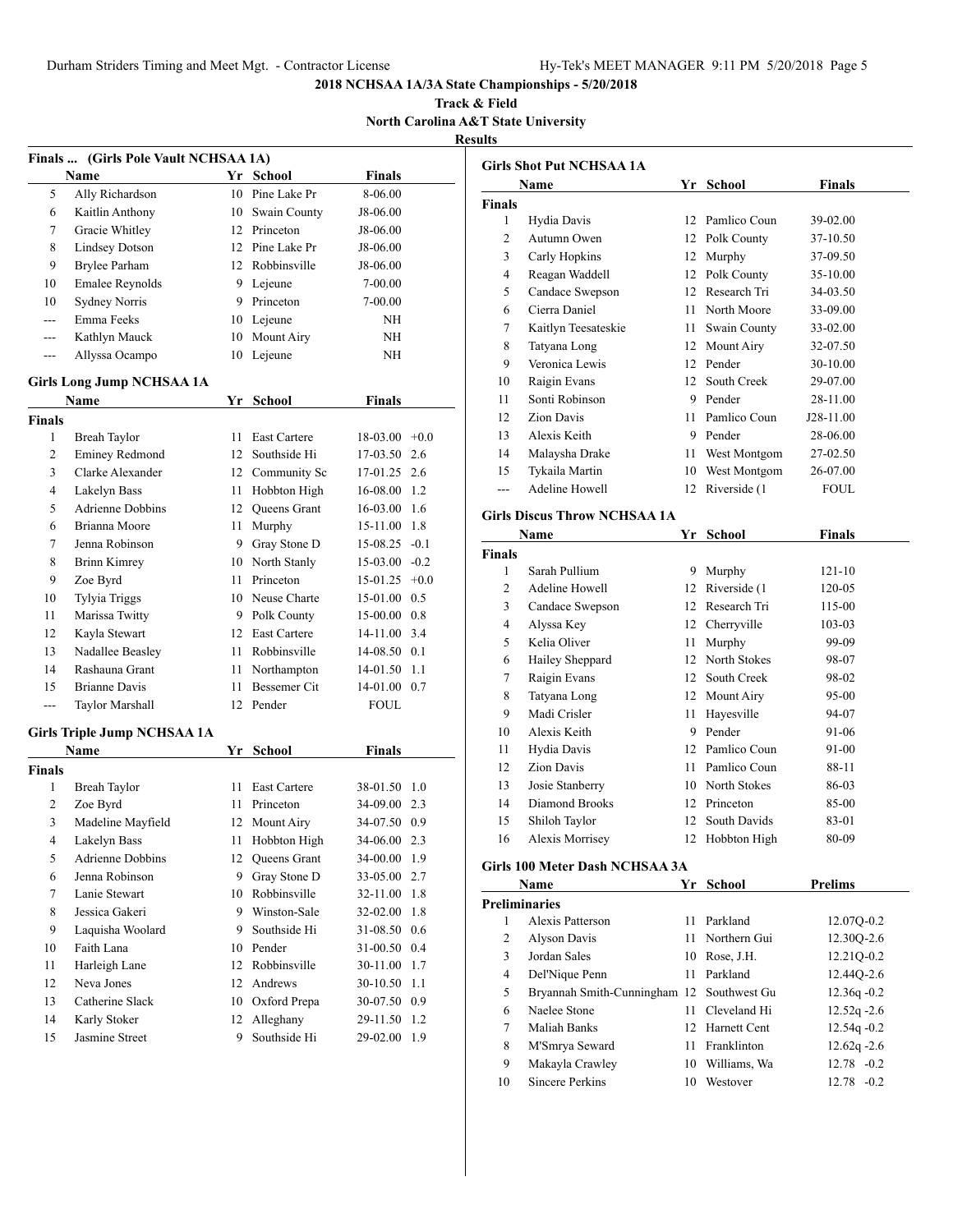**Track & Field North Carolina A&T State University** <u>sul</u>

|                | Preliminaries  (Girls 100 Meter Dash NCHSAA 3A)<br><b>Name</b> |    | Yr School       | <b>Prelims</b> |           |
|----------------|----------------------------------------------------------------|----|-----------------|----------------|-----------|
| 10             | Victoria Borum                                                 |    | 12 Asheville    | $12.78 - 2.6$  |           |
| 12             | Takeitha Glaspie                                               | 12 | Southern Way    | $12.80 - 2.6$  |           |
| 13             | Madison Erwin                                                  |    | 12 Hunter Huss  | $12.89 - 0.2$  |           |
| 14             | Marjani Smith                                                  |    | 11 T.C. Roberso | $12.98 - 0.2$  |           |
| 15             | Romari Perkins                                                 |    | 10 Western Harn | $13.10 -2.6$   |           |
| 16             | Mariah Clement                                                 |    | 9 T.C. Roberso  | $13.19 - 2.6$  |           |
|                | Girls 100 Meter Dash NCHSAA 3A                                 |    |                 |                |           |
|                | Name                                                           | Yr | School          | Finals         |           |
| <b>Finals</b>  |                                                                |    |                 |                |           |
| 1              | Alexis Patterson                                               |    | 11 Parkland     | 11.78 0.3      |           |
| $\overline{c}$ | Alyson Davis                                                   |    | 11 Northern Gui | 11.96 0.3      |           |
| 3              | Naelee Stone                                                   |    | 11 Cleveland Hi | 11.99 0.3      |           |
| $\overline{4}$ | Jordan Sales                                                   |    | 10 Rose, J.H.   | $12.03$ 0.3    |           |
| 5              | Del'Nique Penn                                                 |    | 11 Parkland     | 12.06 0.3      |           |
| 6              | Bryannah Smith-Cunningham 12 Southwest Gu                      |    |                 | 12.28 0.3      |           |
| 7              | M'Smrya Seward                                                 |    | 11 Franklinton  | 12.36 0.3      |           |
| 8              | Maliah Banks                                                   |    | 12 Harnett Cent | 12.51 0.3      |           |
|                | <b>Girls 200 Meter Dash NCHSAA 3A</b>                          |    |                 |                |           |
|                | Name                                                           |    | Yr School       | Finals         |           |
| Finals         |                                                                |    |                 |                |           |
| 1              | Alexis Patterson                                               |    | 11 Parkland     | $24.39 - 0.3$  |           |
| 2              | Jordan Sales                                                   |    | 10 Rose, J.H.   | $24.66 - 0.3$  |           |
| 3              | Del'Nique Penn                                                 |    | 11 Parkland     | $24.78 - 0.3$  |           |
| $\overline{4}$ | Naelee Stone                                                   |    | 11 Cleveland Hi | $24.82 - 0.3$  |           |
| 5              | Jelonnie Smith                                                 |    | 12 South Brunsw | $25.17 - 1.8$  |           |
| 6              | Alyson Davis                                                   |    | 11 Northern Gui | $25.22 -0.3$   |           |
| 7              | Emmaya Waters                                                  |    | 11 Hillside     | $25.61 - 1.8$  |           |
| 8              | Bryannah Smith-Cunningham 12 Southwest Gu                      |    |                 | $25.71 - 0.3$  |           |
| 9              | Takeitha Glaspie                                               | 12 | Southern Way    | $25.72 -0.3$   |           |
| 10             | Victoria Borum                                                 |    | 12 Asheville    | $25.85 -1.8$   |           |
| 11             | Shaliyah Wilkerson                                             |    | 9 Hillside      | $25.87 -0.3$   |           |
| 12             | Maliah Banks                                                   |    | 12 Harnett Cent | $25.92 -1.8$   |           |
| 13             | Dahlia Cutler                                                  |    | 11 Cuthbertson  | $26.27 -1.8$   |           |
| 14             | Kyla Avery                                                     |    | 10 Freedom      | $26.65 -1.8$   |           |
| 15             | Ta'shia Wade                                                   |    | 11 Ashbrook     | 26.65 -1.8     |           |
|                | Zinzili Kelley                                                 |    | 12 Douglas Byrd |                | $FS -1.8$ |
|                | Girls 400 Meter Dash NCHSAA 3A                                 |    |                 |                |           |
|                | Name                                                           |    | Yr School       | <b>Finals</b>  |           |
| Finals         |                                                                |    |                 |                |           |
| 1              | Dahlia Cutler                                                  | 11 | Cuthbertson     | 56.15          |           |
| 2              | Alyssa Hernandez                                               |    | 9 Northern Gui  | 56.21          |           |
| 3              | Mikaila Gadson                                                 | 11 | Jesse Carson    | 57.22          |           |
| 4              | Jelonnie Smith                                                 | 12 | South Brunsw    | 57.56          |           |
| 5              | Mya Ervin                                                      | 10 | Southeast Gu    | 57.65          |           |
|                | Emmaya Waters                                                  | 11 | Hillside        | 57.73          |           |
| 6              | Ta'shia Wade                                                   | 11 | Ashbrook        | 59.21          |           |
| 7              |                                                                |    | 12 West Henders | 59.41          |           |
| 8              | <b>Taylor Meadows</b>                                          |    | 9 Union Pines   | 59.46          |           |
| 9              | <b>Emily Bowbliss</b>                                          |    |                 |                |           |
| 10             | Ela Lucas                                                      |    | 10 East Chapel  | 59.81          |           |

| ults          |                                |      |                  |               |  |  |  |  |  |
|---------------|--------------------------------|------|------------------|---------------|--|--|--|--|--|
| 12            | Kylar Wiggins                  |      | 10 Northern Nas  | 1:00.26       |  |  |  |  |  |
| 13            | Chinwendu Achonu               |      | 12 East Wake     | 1:01.25       |  |  |  |  |  |
| 14            | Jazmyne Bryant                 |      | 11 Northside (3) | 1:01.58       |  |  |  |  |  |
| $---$         | Mackenzie Townsend             |      | 10 Cuthbertson   | DNF           |  |  |  |  |  |
| $---$         | Mandi Hamouda                  | 11.  | Southwest Gu     | DO            |  |  |  |  |  |
|               | Girls 800 Meter Run NCHSAA 3A  |      |                  |               |  |  |  |  |  |
|               | Name                           | Yr   | School           | Finals        |  |  |  |  |  |
| <b>Finals</b> |                                |      |                  |               |  |  |  |  |  |
| 1             | Megan Marvin                   |      | 10 Chapel Hill   | 2:12.74       |  |  |  |  |  |
| 2             | Elise Wright                   |      | 12 T.C. Roberso  | 2:13.75       |  |  |  |  |  |
| 3             | Olivia Bene                    |      | 12 Northern Gui  | 2:13.76       |  |  |  |  |  |
| 4             | Katie Verrill                  |      | 11 Piedmont      | 2:14.86       |  |  |  |  |  |
| 5             | Jenna Lineberry                |      | 12 Mount Tabor   | 2:21.54       |  |  |  |  |  |
| 6             | Sarah Bechtel                  |      | 11 Weddington H  | 2:21.94       |  |  |  |  |  |
| 7             | Kaitlyn St. Hilaire            |      | 9 Cuthbertson    | 2:22.57       |  |  |  |  |  |
| 8             | Anna Stouffer                  |      | 12 Chapel Hill   | 2:22.59       |  |  |  |  |  |
| 9             | Courtney Keeler                |      | 11 Eastern Alam  | 2:23.08       |  |  |  |  |  |
| 10            | Sabrina Herritt                |      | 11 White Oak     | 2:24.79       |  |  |  |  |  |
| 11            | Sascha Godfrey                 |      | 9 Orange         | 2:26.06       |  |  |  |  |  |
| 12            | Ashlyn Blakely                 |      | 11 T.C. Roberso  | 2:26.95       |  |  |  |  |  |
| 13            | Edwina Gilman                  |      | 12 White Oak     | 2:27.50       |  |  |  |  |  |
| 14            | <b>Madison Rice</b>            |      | 10 New Hanover   | 2:27.85       |  |  |  |  |  |
| 15            | Charlotte Sperry               |      | 12 Cuthbertson   | 2:28.38       |  |  |  |  |  |
| 16            | Lauren Esselborn               |      | 11 Franklinton   | 2:34.65       |  |  |  |  |  |
|               | Girls 1600 Meter Run NCHSAA 3A |      |                  |               |  |  |  |  |  |
|               | Name                           |      | Yr School        | <b>Finals</b> |  |  |  |  |  |
| <b>Finals</b> |                                |      |                  |               |  |  |  |  |  |
| 1             | Elise Wright                   | 12   | T.C. Roberso     | 5:01.52       |  |  |  |  |  |
| 2             | Sarah LaTour                   |      | 12 Cuthbertson   | 5:03.77       |  |  |  |  |  |
| 3             | Elyse Wood                     | 11 - | Marvin Ridge     | 5:07.27       |  |  |  |  |  |
| 4             | Anna Bristle                   |      | 12 Parkwood      | 5:08.93       |  |  |  |  |  |
| 5             | Katherine Dokholyan            |      | 12 Chapel Hill   | 5:10.97       |  |  |  |  |  |
| 6             | Frances Whitworth              |      | 10 Mount Tabor   | 5:14.03       |  |  |  |  |  |
| 7             | Leah Helms                     |      | 9 Cuthbertson    | 5:16.93       |  |  |  |  |  |
| 8             | Sascha Godfrey                 |      | 9 Orange         | 5:17.57       |  |  |  |  |  |
| 9             | Madi Marvin                    | 12   | Chapel Hill      | 5:21.67       |  |  |  |  |  |
| 10            | Ammahtullah Abdul- Rahman 12   |      | Rose, J.H.       | 5:23.06       |  |  |  |  |  |
| 11            | Maggie Springer                | 11   | Chapel Hill      | 5:24.32       |  |  |  |  |  |
| 12            | Sydney Burke                   | 11   | Weddington H     | 5:35.54       |  |  |  |  |  |
| 13            | Anna Brown                     | 10   | Weddington H     | 5:36.67       |  |  |  |  |  |
| 14            | Isabella Bufalini              | 9    | Topsail          | 5:55.39       |  |  |  |  |  |
| ---           | Hayley Whoolery                | 10   | West Johnsto     | DNF           |  |  |  |  |  |
| ---           | Laila Aljanabi                 | 11   | White Oak        | DNF           |  |  |  |  |  |
|               | Girls 3200 Meter Run NCHSAA 3A |      |                  |               |  |  |  |  |  |
|               | Name                           | Yr   | <b>School</b>    | <b>Finals</b> |  |  |  |  |  |
| <b>Finals</b> |                                |      |                  |               |  |  |  |  |  |
| $\mathbf{1}$  | Anna Bristle                   | 12   | Parkwood         | 10:56.79      |  |  |  |  |  |
| 2             | Sarah LaTour                   |      | 12 Cuthbertson   | 11:04.85      |  |  |  |  |  |
| 3             | Sophia Ritter                  |      | 10 Watauga       | 11:08.96      |  |  |  |  |  |
| 4             | Jonna Strange                  |      | 10 North Iredel  | 11:09.51      |  |  |  |  |  |
| 5             | Hayley Whoolery                |      | 10 West Johnsto  | 11:09.73      |  |  |  |  |  |
| 6             | Elyse Wood                     | 11   | Marvin Ridge     | 11:21.05      |  |  |  |  |  |
|               |                                |      |                  |               |  |  |  |  |  |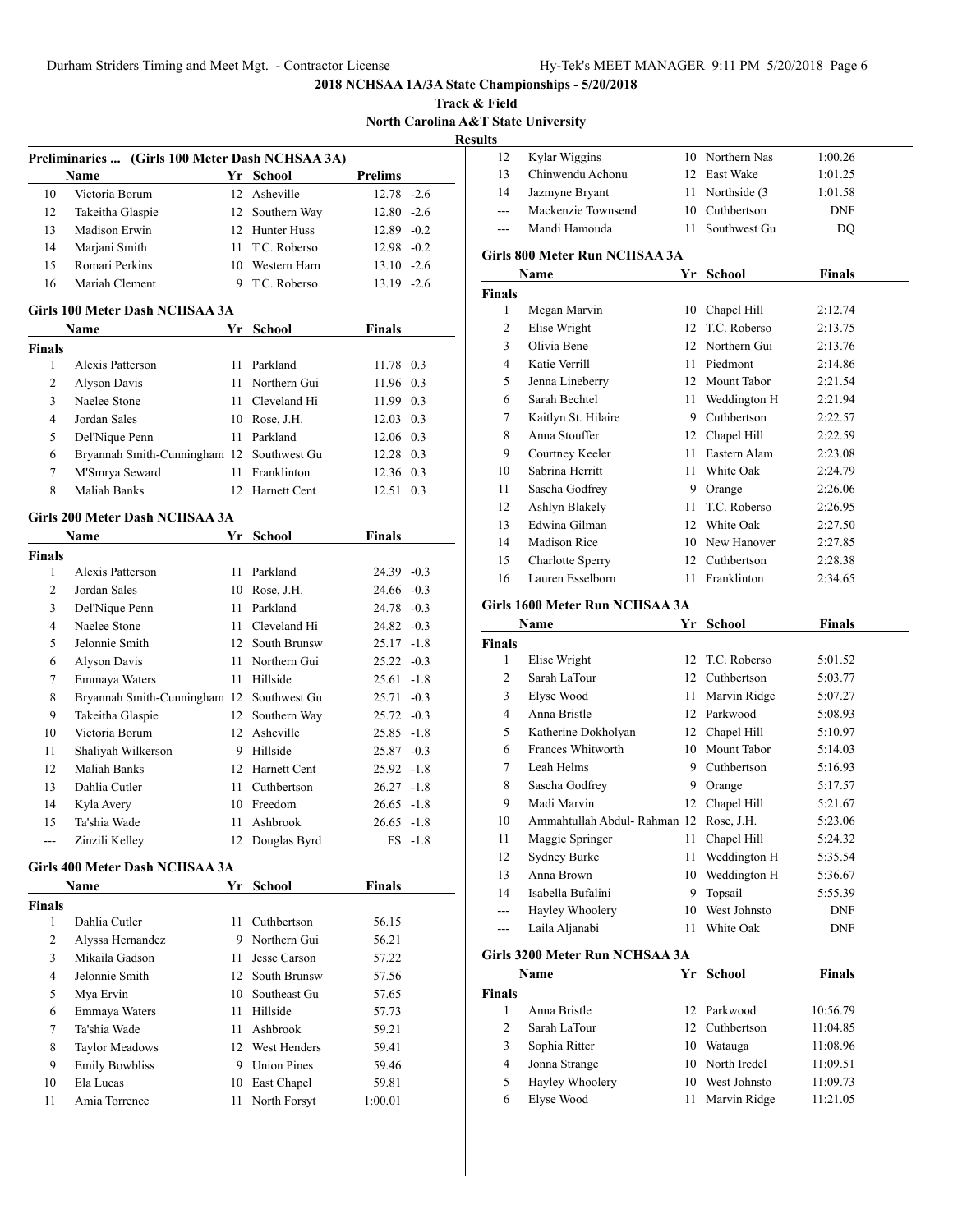**Track & Field North Carolina A&T State University**

**Results**

|    | Name              | Yr  | School       | <b>Finals</b> |
|----|-------------------|-----|--------------|---------------|
| 7  | Jaeden Phelix     |     | 12 Piedmont  | 11:32.99      |
| 8  | Laila Aljanabi    | 11  | White Oak    | 11:37.89      |
| 9  | Anna Davis        | 10  | Weddington H | 11:40.94      |
| 10 | Lilly Crook       | 11  | Chapel Hill  | 11:48.32      |
| 11 | Ilana Thommen     | 9   | Weddington H | 11:49.01      |
| 12 | Maggie McCormick  | 10  | Harnett Cent | 12:00.18      |
| 13 | Makayla Obremski  | 9   | Topsail      | 12:09.32      |
| 14 | Anne Morrell      | 9   | Cedar Ridge  | 12:09.54      |
| 15 | Pietra Trecco     | 10. | New Hanover  | 12:24.17      |
| 16 | <b>Grace Tate</b> | 12  | Chapel Hill  | 12:26.14      |

|                | Name                              |              | Yr School           | <b>Prelims</b>    |
|----------------|-----------------------------------|--------------|---------------------|-------------------|
|                | <b>Preliminaries</b>              |              |                     |                   |
| 1              | Nyile Facey                       | 12           | Southwest Gu        | 14.00Q1.3         |
| $\overline{2}$ | Alexis Patterson                  | 11           | Parkland            | 14.64Q-0.2        |
| 3              | Amaya English                     |              | 10 Northern Gui     | 14.45Q1.3         |
| $\overline{4}$ | Keyana Yeoman                     | 11           | North Brunsw        | 15.24Q-0.2        |
| 5              | Randi Yeomans                     | $12^{\circ}$ | <b>West Cartere</b> | $15.27q$ 1.3      |
| 6              | Guyah Love                        |              | 10 Ashbrook         | 15.31q 1.3        |
| 7              | Allison Payton                    |              | 9 Stuart W. Cr      | 15.39q -0.2       |
| 8              | Mandi Hamouda                     | 11           | Southwest Gu        | $15.41q - 0.2$    |
| 9              | Jayda Hunter                      |              | 12 Jacksonville     | $15.43 - 0.2$     |
| 10             | Jada Green                        | 11           | Hillside            | 15.44 1.3         |
| 11             | Arlanda Faulkner                  | 12           | Aycock, Char        | 15.75 1.3         |
| 12             | Kayla Allen                       | 12           | Southeast Gu        | 15.89 -0.2        |
| 13             | Emma Brown                        | 10           | Watauga             | 16.32 1.3         |
| 14             | Grace Coleman                     |              | 10 Cuthbertson      | $16.60 - 0.2$     |
| 15             | <b>Bailey McCray</b>              | 12           | Hillside            | $16.63 - 0.2$     |
| 16             | Karisma Marte                     | 11           | Eastern Alam        | $17.65$ 1.3       |
|                | Girls 100 Meter Hurdles NCHSAA 3A |              |                     |                   |
|                | <b>Name</b>                       |              | Yr School           | <b>Finals</b>     |
| <b>Finals</b>  |                                   |              |                     |                   |
| 1              | Nyile Facey                       | 12           | Southwest Gu        | 1.1<br>14.06      |
| $\overline{2}$ | Alexis Patterson                  | 11           | Parkland            | 14.21<br>1.1      |
| 3              | Amaya English                     |              | 10 Northern Gui     | 14.40<br>1.1      |
| $\overline{4}$ | Randi Yeomans                     | 12           | <b>West Cartere</b> | 14.77 1.1         |
| 5              | Mandi Hamouda                     | 11           | Southwest Gu        | 14.95 1.1         |
| 6              | Guyah Love                        |              | 10 Ashbrook         | $15.15 \quad 1.1$ |
| 7              | Keyana Yeoman                     | 11           | North Brunsw        | 15.16<br>1.1      |
| 8              | Allison Payton                    | 9            | Stuart W. Cr        | 15.17 1.1         |
|                | Girls 300 Meter Hurdles NCHSAA 3A |              |                     |                   |

|               | <b>Name</b>    |     | Yr School       | <b>Finals</b> |  |
|---------------|----------------|-----|-----------------|---------------|--|
| <b>Finals</b> |                |     |                 |               |  |
|               | Jessica Wright | 12. | Hillside        | 44.50         |  |
| 2             | Nyile Facey    |     | 12 Southwest Gu | 44.73         |  |
| 3             | Ashlan Bowdry  | 12. | Hillside        | 44.88         |  |
| 4             | Olivia Cooney  |     | 12 South Iredel | 45.11         |  |
| 5             | Keyana Yeoman  | 11  | North Brunsw    | 46.32         |  |
| 6             | Amaya English  |     | 10 Northern Gui | 46.42         |  |

| w     |                         |    |                 |       |
|-------|-------------------------|----|-----------------|-------|
|       | Guyah Love              | 10 | Ashbrook        | 46.80 |
| 8     | Annika Tracy            | 9  | Northwood       | 47.80 |
| 9     | Kate Burgess            | 11 | Orange          | 47.85 |
| 10    | Olivia Mague            |    | 12 Cuthbertson  | 48.93 |
| 11    | Amari Simington         | 11 | Parkland        | 49.20 |
| 12    | <b>Essence Newkirk</b>  |    | 12 New Hanover  | 49.62 |
| 13    | Maya Kelly              |    | 12 Clayton      | 50.02 |
| 14    | Jorja Medders           |    | 12 Marvin Ridge | 51.07 |
| $---$ | <b>Tracey Manigault</b> |    | Cox Mill        | FS    |
|       |                         |    |                 |       |

# **Girls 4x100 Meter Relay NCHSAA 3A**

|               | <b>Team</b>                | Relay | <b>Finals</b>                   |
|---------------|----------------------------|-------|---------------------------------|
| <b>Finals</b> |                            |       |                                 |
| 1             | Parkland                   | А     | 47.28                           |
|               | 1) Jadai Stevenson-Damon 9 |       | 2) Shamara Tolliver 12          |
|               | 3) Amari Simington 11      |       | 4) Del'Nique Penn 11            |
| 2             | Southwest Guilford         | А     | 47.47                           |
|               | 1) June Blankenship 12     |       | 2) Nahsheeda Facey 10           |
|               | 3) Nyile Facey 12          |       | 4) Bryannah Smith-Cunningham 12 |
| 3             | Cox Mill                   | A     | 47.88                           |
|               | 1) Joy Jackson 11          |       | 2) Zoe Saunders 9               |
|               | 3) T'Kye Presley 9         |       | 4) Tracey Manigault 11          |
| 4             | Cleveland High School      | А     | 48.18                           |
|               | 1) Julia McKissick 10      |       | 2) Teanna Bell 10               |
|               | 3) Nicole Quinones 11      |       | 4) Naelee Stone 11              |
| 5             | Southern Wayne             | А     | 48.96                           |
|               | 1) Erykah Baldwin 11       |       | 2) Kiah Murrell 12              |
|               | 3) Machiah Moore 12        |       | 4) Takeitha Glaspie 12          |
| 6             | Southern Durham            | A     | 49.01                           |
|               | 1) Ldeyah Daniel 12        |       | 2) Amayah Ingram 10             |
|               | 3) Saidah Muhammad 10      |       | 4) Kelis Hicks 9                |
| 7             | Western Guilford           | A     | 49.03                           |
|               | 1) Tikita Urey 11          |       | 2) Amber Featherson 10          |
|               | 3) Katie Gilliland 10      |       | 4) Makayla Watkins 10           |
| 8             | Hillside                   | А     | 49.10                           |
|               | 1) McKenzie Williams 11    |       | 2) Tianna Hayes 11              |
|               | 3) Joyceanna Howard 12     |       | 4) Jada Green 11                |
| 9             | Havelock                   | А     | 49.26                           |
|               | 1) Alivia Hunter 11        |       | 2) Nydia Brown 12               |
|               | 3) Alera Jackson 11        |       | 4) Michelle Prichard 10         |
| 10            | East Chapel Hill           | A     | 49.51                           |
|               | 1) Jada Hurt 12            |       | 2) Ashley Raynor 10             |
|               | 3) Jessica Davis 9         |       | 4) Sivi Kizinga 12              |
| 11            | Eastern Alamance           | А     | 50.02                           |
|               | 1) Destiny Kennedy 12      |       | 2) Karisma Marte 11             |
|               | 3) Danielle Davis 9        |       | 4) Madisyn Burnette 9           |
| 12            | Hunter Huss                | А     | 50.03                           |
|               | 1) Madison Erwin 12        |       | 2) Zakiya Boyce 10              |
|               | 3) Tiana Blair 12          |       | 4) Raven Rudisell 10            |
| 13            | White Oak                  | А     | 50.31                           |
|               | 1) Kiknaja Jones 11        |       | 2) Makayla Heard                |
|               | 3) Kennedy Vanderpool      |       | 4) Rashara Gilbert              |
| 14            | Crest                      | A     | 50.74                           |
|               | 1) Vaniyah Petty 9         |       | 2) Phoenix Norris 11            |
|               | 3) Keyandria Williamson    |       | 4) Ykeilah Surratt 11           |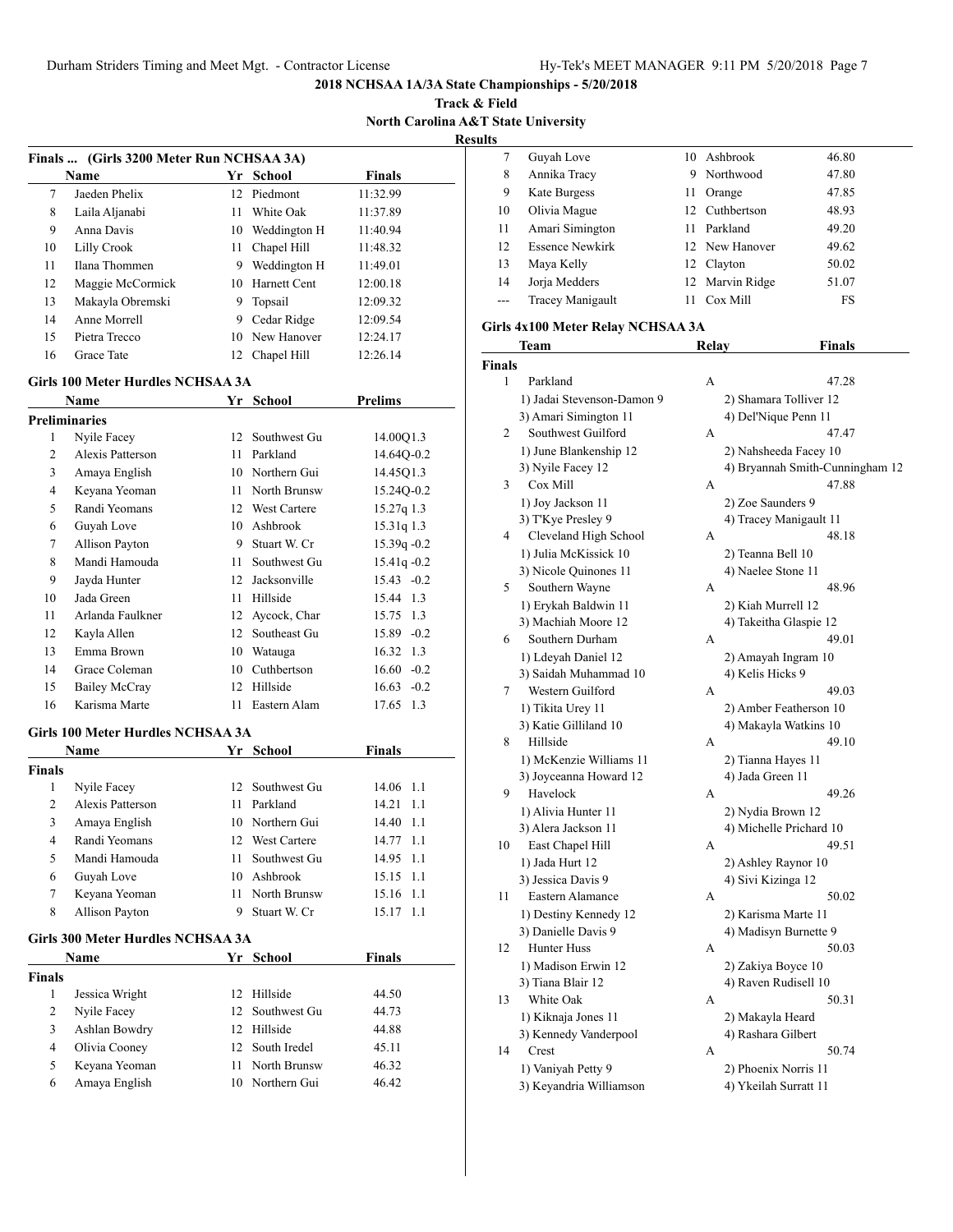# **Track & Field North Carolina A&T State University**

**Results**<br>15

|        | Finals  (Girls 4x100 Meter Relay NCHSAA 3A) |       |                                 |  |
|--------|---------------------------------------------|-------|---------------------------------|--|
|        | Team                                        | Relay | Finals                          |  |
| 15     | T.C. Roberson                               | A     | 51.66                           |  |
|        | 1) Quiana Mosley 12                         |       | 2) Mariah Clement 9             |  |
|        | 3) Arleigh Long 10                          |       | 4) Marjani Smith 11             |  |
| 16     | West Henderson                              | А     | 51.92                           |  |
|        | 1) Jaia Wilson 11                           |       | 2) Daija Jackson 9              |  |
|        | 3) Raine Wong Chong 9                       |       | 4) Shylee Stocks 11             |  |
|        | Girls 4x200 Meter Relay NCHSAA 3A           |       |                                 |  |
|        |                                             |       |                                 |  |
|        | Team                                        | Relay | Finals                          |  |
| Finals |                                             |       |                                 |  |
| 1      | Parkland                                    | А     | 1:38.96                         |  |
|        | 1) Shamara Tolliver 12                      |       | 2) Diamond Lyerly 11            |  |
|        | 3) Del'Nique Penn 11                        |       | 4) Alexis Patterson 11          |  |
| 2      | Southwest Guilford                          | A     | 1:39.15                         |  |
|        | 1) Nahsheeda Facey 10                       |       | 2) Mandi Hamouda 11             |  |
|        | 3) Nyile Facey 12                           |       | 4) Bryannah Smith-Cunningham 12 |  |
| 3      | Northern Guilford                           | А     | 1:39.48                         |  |
|        | 1) Meagan Wilkins 10                        |       | 2) Miracle Scott 11             |  |
|        | 3) Amaya English 10                         |       | 4) Alyson Davis 11              |  |
| 4      | Hillside                                    | A     | 1:41.76                         |  |
|        | 1) Ashlan Bowdry 12                         |       | 2) Shaliyah Wilkerson 9         |  |
|        | 3) Joyceanna Howard 12                      |       | 4) Jessica Wright 12            |  |
| 5      | Southern Wayne                              | A     | 1:43.10                         |  |
|        | 1) Erykah Baldwin 11                        |       | 2) Kiah Murrell 12              |  |
|        | 3) Machiah Moore 12                         |       | 4) Takeitha Glaspie 12          |  |
| 6      | North Brunswick                             | A     | 1:43.66                         |  |
|        | 1) Alyssa Godbey 11                         |       | 2) Angel Johnson                |  |
|        | 3) Courtney Lines 11                        |       | 4) Keyana Yeoman 11             |  |
| 7      | Cuthbertson                                 | A     | 1:44.21                         |  |
|        | 1) Florah Henry 11                          |       | 2) Aubrie Farwell 12            |  |
|        | 3) Angelina Mangiapanella                   |       | 4) Dahlia Cutler 11             |  |
| 8      | Havelock                                    | A     | 1:45.25                         |  |
|        | 1) Alera Jackson 11                         |       | 2) Michelle Prichard 10         |  |
|        | 3) Alivia Hunter 11                         |       | 4) Nydia Brown 12               |  |
| 9      | Southeast Guilford                          | А     | 1:45.50                         |  |
|        | 1) Cheyenne Taylor 11                       |       | 2) Mya Ervin 10                 |  |
|        | 3) Tiarra Smith 9                           |       | 4) Syndi McMillan               |  |
| 10     | East Chapel Hill                            | А     | 1:45.52                         |  |
|        | 1) Isabella Lambert 10                      |       | 2) Jessica Davis 9              |  |
|        | 3) Ela Lucas 10                             |       | 4) Sivi Kizinga 12              |  |
| 11     | Western Guilford                            | A     | 1:46.36                         |  |
|        | 1) Amber Featherson 10                      |       | 2) Makayla Watkins 10           |  |
|        | 3) Laniyah Oliver 11                        |       | 4) Tikita Urey 11               |  |
| 12     | Eastern Alamance                            | А     | 1:46.83                         |  |
|        | 1) Destiny Kennedy 12                       |       | 2) Danielle Davis 9             |  |
|        | 3) Madisyn Burnette 9                       |       | 4) Karisma Marte 11             |  |
| 13     | Northside (3a)                              | А     | 1:47.09                         |  |
|        | 1) Anorye Jones 9                           |       | 2) Jazmyne Bryant 11            |  |
|        | 3) Alejandra Urraca 10                      |       | 4) Grace Clark-Williams 11      |  |
| 14     | T.C. Roberson                               | А     | 1:49.16                         |  |
|        |                                             |       |                                 |  |
|        | 1) Samiyyah Hassan 9                        |       | 2) Mariah Clement 9             |  |
|        | 3) Marjani Smith 11                         |       | 4) Arleigh Long 10              |  |

| ults   |                                   |       |                              |
|--------|-----------------------------------|-------|------------------------------|
| 15     | Crest                             | А     | 1:49.21                      |
|        | 1) Keyandria Williamson           |       | 2) Dejii Norris              |
|        | 3) Vaniyah Petty 9                |       | 4) Phoenix Norris 11         |
|        |                                   |       |                              |
|        | Girls 4x400 Meter Relay NCHSAA 3A |       |                              |
|        | Team                              | Relay | Finals                       |
| Finals |                                   |       |                              |
| 1      | Hillside                          | А     | 3:52.23                      |
|        | 1) Emmaya Waters 11               |       | 2) Gabrielle Ryan 12         |
|        | 3) Ashlan Bowdry 12               |       | 4) Jessica Wright 12         |
| 2      | Northern Guilford                 | А     | 3:56.10                      |
|        | 1) Alyssa Hernandez 9             |       | 2) Olivia Bene 12            |
|        | 3) Miracle Scott 11               |       | 4) Meagan Wilkins 10         |
| 3      | Southeast Guilford                | А     | 3:56.86                      |
|        | 1) Tiarra Smith 9                 |       | 2) Ajalee Blue 12            |
|        | 3) Syndi McMillan                 |       | 4) Kloe Reid 9               |
| 4      | Cuthbertson                       | A     | 3:59.11                      |
|        | 1) Aubrie Farwell 12              |       | 2) Florah Henry 11           |
|        | 3) Mackenzie Townsend 10          |       | 4) Dahlia Cutler 11          |
| 5      | Mount Tabor                       | A     | 4:04.08                      |
|        | 1) Hadiyah Williams 9             |       | 2) Jenna Lineberry 12        |
|        | 3) Tieka Thompson 11              |       | 4) Devonna Best 12           |
| 6      | White Oak                         | А     | 4:05.77                      |
|        | 1) Kiknaja Jones 11               |       | 2) Edlane Gilman 12          |
|        | 3) Kindrah Carney 11              |       | 4) Edwina Gilman 12          |
| 7      | Chapel Hill                       | А     | 4:07.78                      |
|        | 1) Grace Dodge 11                 |       | 2) Frances Mullen-Saunders 9 |
|        | 3) Katherine Dokholyan 12         |       | 4) Megan Marvin 10           |
| 8      | South Brunswick                   | A     | 4:09.39                      |
|        | 1) Mary Payton Moffitt 9          |       | 2) Caroline Moore 11         |
|        | 3) Hannah Greer 9                 |       | 4) Jelonnie Smith 12         |
| 9      | Northside (3a)                    | А     | 4:10.43                      |
|        | 1) Dominique Johnson 10           |       | 2) Anorye Jones 9            |
|        | 3) Grace Clark-Williams 11        |       | 4) Jazmyne Bryant 11         |
| 10     | West Henderson                    | А     | 4:10.78                      |
|        | 1) Jaia Wilson 11                 |       | 2) Shylee Stocks 11          |
|        | 3) Maggie Campbell 10             |       | 4) Taylor Meadows 12         |
| 11     | Weddington H                      | А     | 4:11.18                      |
|        | 1) Sarah Margaret Sandlin 11      |       | 2) Sydney Burke 11           |
|        | 3) Clara Root 10                  |       | 4) Erika Newman 11           |
| 12     | East Chapel Hill                  | А     | 4:11.78                      |
|        | 1) Isabella Lambert 10            |       | 2) Jessica Davis 9           |
|        | 3) Ela Lucas 10                   |       | 4) Ashley Raynor 10          |
| 13     | Marvin Ridge                      | А     | 4:13.24                      |
|        | 1) Lily Savage 10                 |       | 2) Anna Ropers 10            |
|        | 3) Leann Keller 9                 |       | 4) Jorja Medders 12          |
| 14     | T.C. Roberson                     | А     | 4:14.25                      |
|        | 1) Caroline Nguyen 11             |       | 2) Ellie Phillips 11         |
|        | 3) Ashlyn Blakely 11              |       | 4) Elise Wright 12           |
| 15     | Western Guilford                  | А     | 4:19.76                      |
|        | 1) Amber Featherson 10            |       | 2) Tikita Urey 11            |
|        | 3) Katie Gilliland 10             |       | 4) Laniyah Oliver 11         |
|        | Clayton                           | А     | DQ                           |
|        | 1) Mitchell Carlee 9              |       | 2) Kacey Broadus 12          |
|        | 3) Unique Best                    |       | 4) Ariana Daley              |
|        |                                   |       |                              |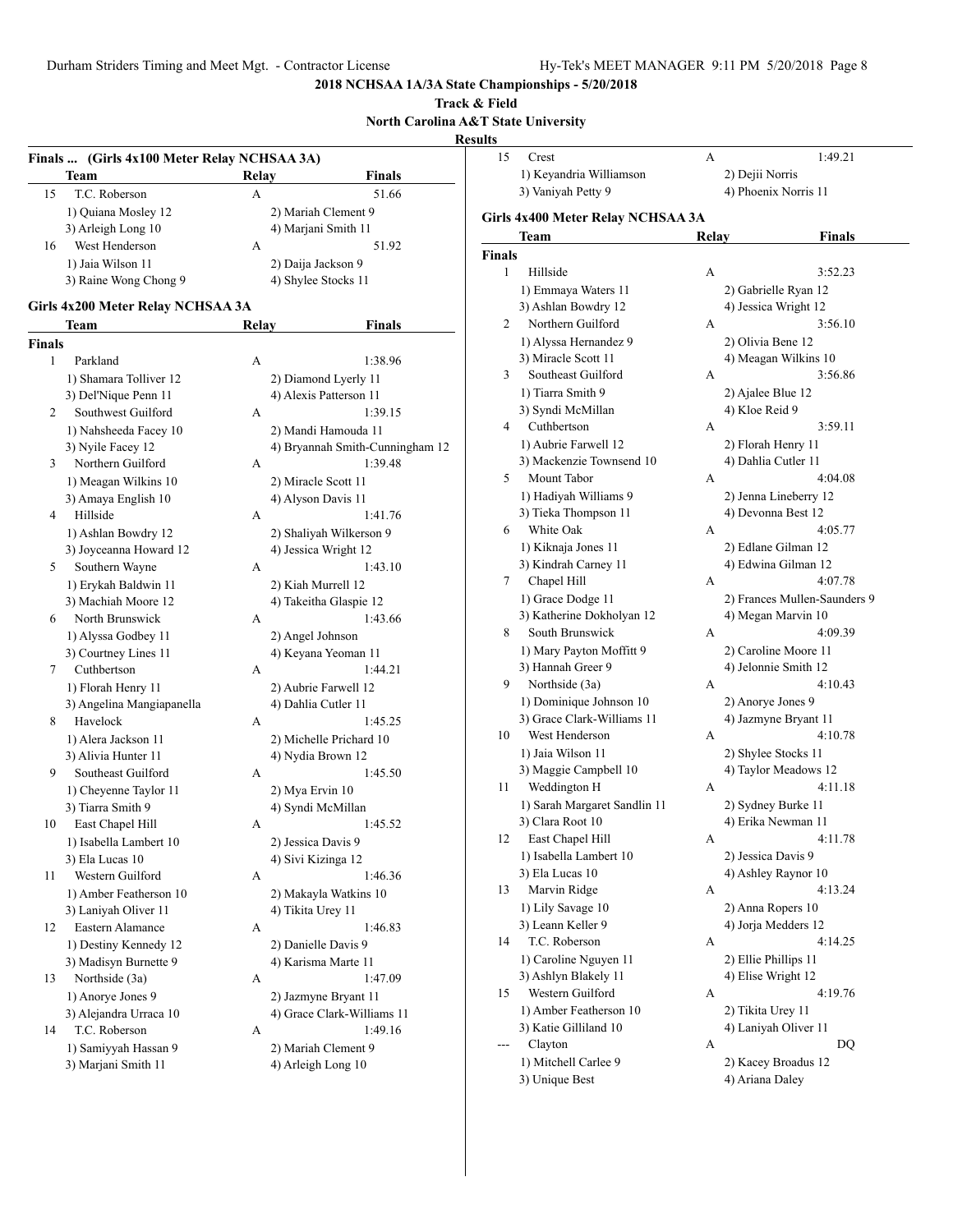Durham Striders Timing and Meet Mgt. - Contractor License Hy-Tek's MEET MANAGER 9:11 PM 5/20/2018 Page 9

9 Zinzili Kelley 12 Douglas Byrd 16-11.00 0.2 10 Bailey McCray 12 Hillside 16-09.50 2.3 11 Jadai Stevenson-Damon 9 Parkland 16-05.50 NWI

# **2018 NCHSAA 1A/3A State Championships - 5/20/2018**

#### **Track & Field North Carolina A&T State University**

# **Results**

|               | Girls 4x800 Meter Relay NCHSAA 3A |       |                            |               | Girls High Jump NCHSAA 3A         |    |                 |                  |  |
|---------------|-----------------------------------|-------|----------------------------|---------------|-----------------------------------|----|-----------------|------------------|--|
|               | Team                              | Relav | <b>Finals</b>              |               | Name                              |    | Yr School       | <b>Finals</b>    |  |
| <b>Finals</b> |                                   |       |                            | <b>Finals</b> |                                   |    |                 |                  |  |
| $\mathbf{1}$  | Chapel Hill                       | A     | 9:18.55                    | $\mathbf{1}$  | Gabrielle Ryan                    |    | 12 Hillside     | 5-02.00          |  |
|               | 1) Anna Stouffer 12               |       | 2) Madi Marvin 12          | 2             | Ciara Robinson                    |    | 11 Cleveland Hi | J5-02.00         |  |
|               | 3) Katherine Dokholyan 12         |       | 4) Megan Marvin 10         | 3             | Kayla Carson                      |    | 12 East Chapel  | J5-02.00         |  |
| 2             | Northern Guilford                 | A     | 9:23.42                    | 4             | Marissa Blakely                   |    | 12 Central Caba | 5-00.00          |  |
|               | 1) Alyssa Hernandez 9             |       | 2) Emma Fredericks 10      | 4             | Rebecca Smith                     |    | 10 Franklinton  | 5-00.00          |  |
|               | 3) Katie Howell 9                 |       | 4) Olivia Bene 12          | 6             | Mackenzie Kuelz                   |    | 9 Weddington H  | J5-00.00         |  |
| 3             | Cuthbertson                       | A     | 9:34.04                    | 6             | Ashanty Lee                       |    | 9 Enka          | J5-00.00         |  |
|               | 1) Gabriella Castro 10            |       | 2) Kaitlyn St. Hilaire 9   | 6             | Courtney Lines                    |    | 11 North Brunsw | J5-00.00         |  |
|               | 3) Charlotte Sperry 12            |       | 4) Leah Helms 9            | 9             | Sherray Parker                    | 11 | Concord         | J5-00.00         |  |
| 4             | White Oak                         | A     | 9:37.60                    | 10            | K'Lynn Ware                       |    | 11 Eastern Guil | J5-00.00         |  |
|               | 1) Edlane Gilman 12               |       | 2) Sabrina Herritt 11      | 11            | Rinke Dingemans                   |    | 9 Chapel Hill   | $4 - 10.00$      |  |
|               | 3) Edwina Gilman 12               |       | 4) Laila Aljanabi 11       | 12            | Madison Conner                    |    | 12 West Henders | J4-10.00         |  |
| 5             | Weddington H                      | A     | 9:42.43                    | 12            | Amelia Radocha                    |    | 11 T.C. Roberso | J4-10.00         |  |
|               | 1) Sarah Bechtel 11               |       | 2) Sydney Burke 11         | 14            | <b>Bk</b> Schmitz                 |    | 11 Weddington H | J4-10.00         |  |
|               | 3) Elizabeth Starkie 9            |       | 4) Anna Brown 10           | 15            | Sophie Draughon                   |    | 10 West Cartere | J4-10.00         |  |
| 6             | Mount Tabor                       | А     | 9:53.40                    | 16            | Caroline Smith                    | 9  | Cuthbertson     | J4-10.00         |  |
|               | 1) Frances Whitworth 10           |       | 2) Nora Haulsee 9          |               |                                   |    |                 |                  |  |
|               | 3) Carly Ponder                   |       | 4) Jenna Lineberry 12      |               | <b>Girls Pole Vault NCHSAA 3A</b> |    |                 |                  |  |
| 7             | Piedmont                          | A     | 9:57.86                    |               | Name                              |    | Yr School       | <b>Finals</b>    |  |
|               | 1) Kaitlyn Szymanski 10           |       | 2) Katie Verrill 11        | <b>Finals</b> |                                   |    |                 |                  |  |
|               | 3) Carly Szymanski 12             |       | 4) Jaeden Phelix 12        | 1             | <b>Riley Felts</b>                |    | 12 Weddington H | 12-00.00         |  |
| 8             | <b>Union Pines</b>                | A     | 10:03.59                   | 2             | Maria Alamo-Worley                |    | 12 North Buncom | J12-00.00        |  |
|               | 1) Kelsey Begley 12               |       | 2) Madison Petersen 12     | 3             | Isabel Crandall                   |    | 10 Marvin Ridge | 11-00.00         |  |
|               | 3) Christen Fleming               |       | 4) Emily Bowbliss 9        | 4             | Leah Huneycutt                    |    | 12 Northwest Ca | 10-06.00         |  |
| 9             | T.C. Roberson                     | A     | 10:04.08                   | 5             | Sami Eberhard                     |    | 11 Weddington H | J10-06.00        |  |
|               | 1) Ashlyn Blakely 11              |       | 2) Jordan Dalton 10        | 6             | Sophia Smith                      |    | 11 Northwood    | J10-06.00        |  |
|               | 3) Ellie Phillips 11              |       | 4) Elise Wright 12         | 7             | Emma Stone                        |    | 9 Marvin Ridge  | 10-00.00         |  |
| 10            | Watauga                           | А     | 10:11.51                   | 8             | Elizabeth Wood                    |    |                 |                  |  |
|               | 1) Emma Beach                     |       | 2) Emma Tzotschew 11       |               |                                   |    | 11 Mount Tabor  | J10-00.00        |  |
|               | 3) Caroline Edwards 11            |       | 4) Sophia Ritter 10        | 9             | Roxanne Fortney                   |    | 12 Chapel Hill  | $9 - 00.00$      |  |
| 11            | Marvin Ridge                      | А     | 10:11.59                   | 10            | Isabella Ochsner                  |    | 11 Marvin Ridge | J9-00.00         |  |
|               | 1) Anna Utesch 10                 |       | 2) Delaney Caulder 10      | 11            | Julia Bullinsky                   |    | 10 West Cartere | 8-06.00          |  |
|               | 3) Sarah Cuddy 10                 |       | 4) Leann Keller 9          | 12            | <b>Bailey Noble</b>               |    | 9 East Chapel   | J8-06.00         |  |
| 12            | Terry Sanford                     | А     | 10:12.81                   | 13            | <b>Erin Timmins</b>               |    | 11 Chapel Hill  | 8-00.00          |  |
|               | 1) Yvonne Harbin 9                |       | 2) Marissa Morris 9        | 14            | Ariana Wolkerstorfer              |    | 10 West Cartere | J8-00.00         |  |
|               | 3) Maggie Hodge                   |       | 4) Sophie Hodge 12         | ---           | Madisen Thompson                  |    | 12 Swansboro    | NH               |  |
| 13            | Cleveland High School             | А     | 10:14.81                   |               | Devin Creech                      |    | 12 North Brunsw | NH               |  |
|               | 1) Emily Miller 9                 |       | 2) Nikki Parrish 9         |               | <b>Girls Long Jump NCHSAA 3A</b>  |    |                 |                  |  |
|               | 3) Jessica Cullins 12             |       | 4) Jasmine Cullins 12      |               |                                   |    |                 |                  |  |
| 14            | West Carteret                     | A     | 10:14.83                   |               | Name                              |    | Yr School       | <b>Finals</b>    |  |
|               | 1) Bowen Ellis 10                 |       | 2) Morgan McCain 12        | <b>Finals</b> |                                   |    |                 |                  |  |
|               | 3) Samantha Decker 12             |       | 4) Kerryanne Litzenberg 12 | $\mathbf{1}$  | M'Smrya Seward                    |    | 11 Franklinton  | 18-09.50 2.4     |  |
| 15            | Cedar Ridge                       | A     | 10:16.77                   | 2             | Indya Hill                        |    | 11 Jacksonville | $18-03.25 -0.7$  |  |
|               | 1) Anne Morrell 9                 |       | 2) Ella Nissler 10         | 3             | Courtney Lines                    |    | 11 North Brunsw | J18-03.25 -0.3   |  |
|               | 3) Mason Henry 11                 |       | 4) Allison Musty 10        | 4             | Netanya Linares                   |    | 11 Parkwood     | 17-05.50 2.0     |  |
| 16            | South Brunswick                   | А     | 10:19.72                   | 5             | Shakalya Robertson                |    | 12 South Iredel | 17-03.00 1.2     |  |
|               | 1) Mary Payton Moffitt 9          |       | 2) Hannah Greer 9          | 6             | Amari Simington                   |    | 11 Parkland     | 17-00.50 1.6     |  |
|               | 3) Allie Rupkalvis 9              |       | 4) Caroline Moore 11       | 7             | MeKayla White                     |    | 12 Williams, Wa | $17-00.00 - 1.2$ |  |
|               |                                   |       |                            | 8             | Raven Rudisell                    |    | 10 Hunter Huss  | 16-11.50 NWI     |  |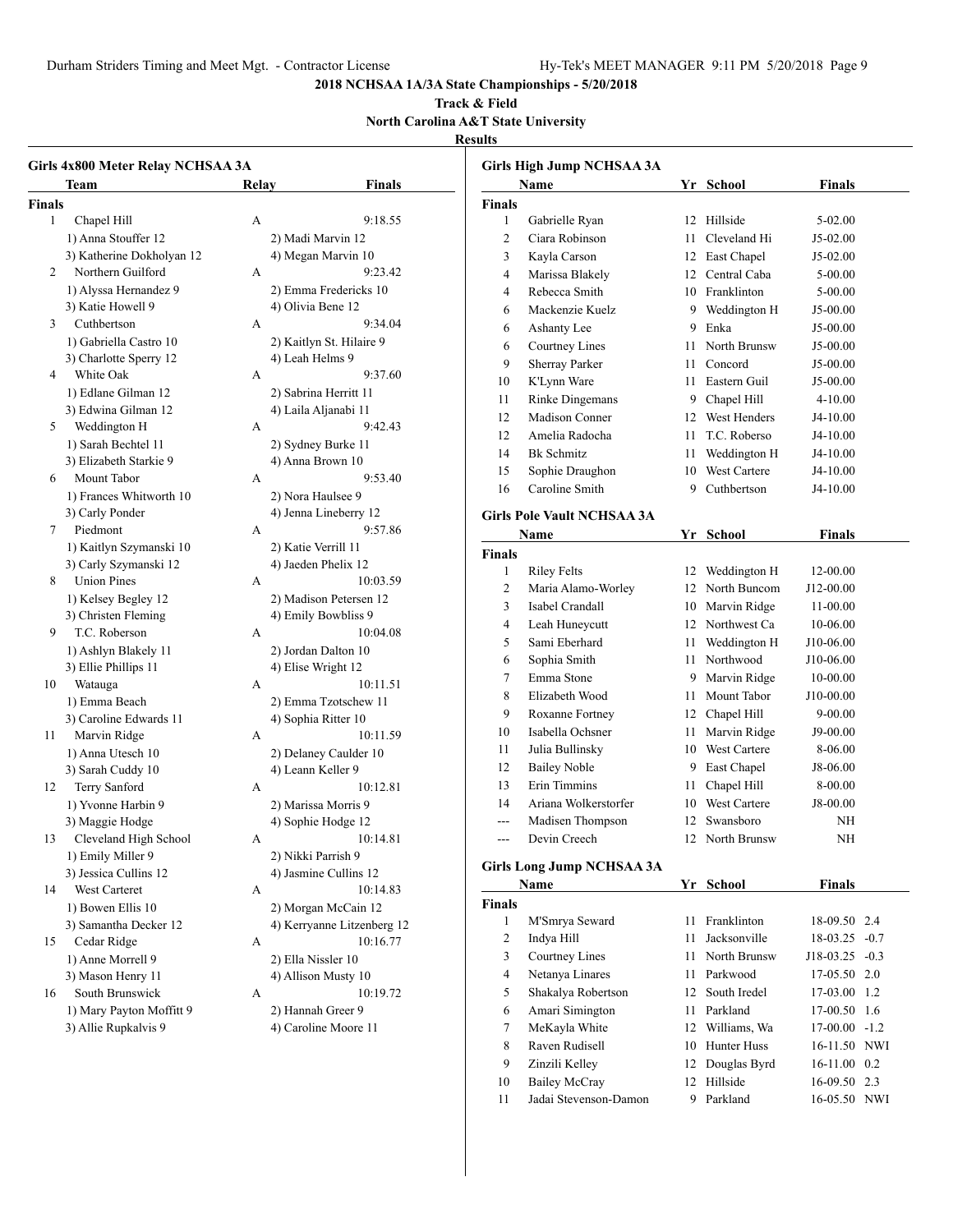**Track & Field North Carolina A&T State University Results**

| Finals  (Girls Long Jump NCHSAA 3A) |                                     |      |                  |                 |        |  |
|-------------------------------------|-------------------------------------|------|------------------|-----------------|--------|--|
|                                     | <b>Name</b>                         |      | Yr School        | <b>Finals</b>   |        |  |
| 12                                  | Nyzaya Wilson                       |      | 12 South Iredel  | 16-05.00 NWI    |        |  |
| 13                                  | Erykah Baldwin                      | 11   | Southern Way     | 16-01.00 NWI    |        |  |
| 14                                  | <b>Maliah Banks</b>                 |      | 12 Harnett Cent  | 15-09.50 NWI    |        |  |
| 15                                  | Lila Schutt                         |      | 12 South Iredel  | 15-07.00 NWI    |        |  |
|                                     | <b>Girls Triple Jump NCHSAA 3A</b>  |      |                  |                 |        |  |
|                                     | Name                                |      | Yr School        | <b>Finals</b>   |        |  |
| <b>Finals</b>                       |                                     |      |                  |                 |        |  |
| 1                                   | Kalynn Mcnair                       |      | 12 Asheboro      | 38-01.00        | 1.2    |  |
| 2                                   | Jayda Hunter                        | 12   | Jacksonville     | 37-11.50        | $-0.5$ |  |
| 3                                   | M'Smrya Seward                      | 11 - | Franklinton      | 37-06.00        | 1.6    |  |
| $\overline{4}$                      | Sierra Davis                        |      | 12 Robinson, Ja  | J37-06.00       | 1.0    |  |
| 5                                   | Indya Hill                          | 11 - | Jacksonville     | 37-05.00        | 1.5    |  |
| 6                                   | Amaya English                       |      | 10 Northern Gui  | 36-07.50        | 0.5    |  |
| 7                                   | Shakalya Robertson                  |      | 12 South Iredel  | $36-02.00 -0.9$ |        |  |
| 8                                   | MeKayla White                       |      | 12 Williams, Wa  | 35-11.00 0.3    |        |  |
| 9                                   | Kelis Hicks                         |      | 9 Southern Dur   | 35-09.25        | 0.3    |  |
| 10                                  | Nyzaya Wilson                       |      | 12 South Iredel  | 35-03.00        | $-1.8$ |  |
| 11                                  | Derica Currie                       |      | 10 Williams, Wa  | 35-00.00        | 1.1    |  |
| 12                                  | Anna Shelton                        | 11   | South Brunsw     | 34-06.50        | 0.1    |  |
| 13                                  | Alexis Wood                         |      | 12 Hillside      | 34-06.00        | $-2.4$ |  |
| 14                                  | Diamond Lyerly                      | 11   | Parkland         | 33-04.50        | $-0.7$ |  |
| 15                                  | Quiariana Miller                    | 12   | Alexander Ce     | 33-04.00        | 1.6    |  |
|                                     | <b>Girls Shot Put NCHSAA 3A</b>     |      |                  |                 |        |  |
|                                     | Name                                | Yr   | <b>School</b>    | <b>Finals</b>   |        |  |
| <b>Finals</b>                       |                                     |      |                  |                 |        |  |
| 1                                   | Kayla Beasley                       |      | 12 Hillside      | 43-07.50        |        |  |
| 2                                   | Kamryn Henderson                    |      | 12 Marvin Ridge  | 42-10.00        |        |  |
| 3                                   | Naadiya Faison                      |      | 12 Monroe        | 40-06.00        |        |  |
| 4                                   | Jamie Collier                       |      | 12 Weddington H  | 37-08.50        |        |  |
| 5                                   | Ajianna Britt                       |      | 12 A.L. Brown    | 37-01.50        |        |  |
| 6                                   | Makayla Watkins                     |      | 10 Western Guil  | 36-08.50        |        |  |
| 7                                   | Lauryn Carlton                      |      | 11 Western Alam  | 35-08.00        |        |  |
| 8                                   | Maya Stanley                        |      | 12 Northside (3) | 35-03.50        |        |  |
| 9                                   | Princess Lea'e                      | 12   | Jacksonville     | 35-00.00        |        |  |
| 10                                  | Payton Little                       | 11   | Topsail          | 33-06.00        |        |  |
| 11                                  | Alexus Elliott                      | 11   | Southern Way     | 33-00.50        |        |  |
| 12                                  | Niya Kelly                          | 11   | Kings Mounta     | 32-09.50        |        |  |
| 13                                  | Jada Green                          | 11   | Hillside         | 31-07.00        |        |  |
| 14                                  | Kacey Payne                         | 12   | Alexander Ce     | 31-04.50        |        |  |
| 15                                  | Amari Owens                         | 9    | Asheville        | 29-09.00        |        |  |
| ---                                 | Samantha Ennis                      | 11   | Northwood        | FOUL            |        |  |
|                                     | <b>Girls Discus Throw NCHSAA 3A</b> |      |                  |                 |        |  |
|                                     | Name                                | Yr   | <b>School</b>    | <b>Finals</b>   |        |  |
| <b>Finals</b>                       |                                     |      |                  |                 |        |  |
| 1                                   | Amanda Wahler                       | 12   | T.C. Roberso     | 129-05          |        |  |
| 2                                   | Lauryn Carlton                      | 11   | Western Alam     | 126-06          |        |  |
| 3                                   | Maya Stanley                        |      | 12 Northside (3) | 124-06          |        |  |
| 4                                   | Kayla Beasley                       | 12   | Hillside         | 124-02          |        |  |
| 5                                   | Ono Abhulimen                       | 10   | Mount Tabor      | 115-11          |        |  |
| 6                                   | Princess Lea'e                      | 12   | Jacksonville     | 113-01          |        |  |
|                                     |                                     |      |                  |                 |        |  |

| $\sim$ |                   |     |                 |           |
|--------|-------------------|-----|-----------------|-----------|
| 7      | Kamryn Henderson  |     | 12 Marvin Ridge | 111-04    |
| 8      | Alexus Elliott    | 11  | Southern Way    | 110-02    |
| 9      | Madison Ratchford | 11  | Alexander Ce    | 104-05    |
| 10     | Alexandria Davis  | 9   | West Johnsto    | 104-04    |
| 11     | Shekinah Cooke    | 11. | Southern Lee    | 104-02    |
| 12     | Jamie Collier     |     | 12 Weddington H | 102-08    |
| 13     | Nicole Elchaar    |     | 12 Marvin Ridge | 100-00    |
| 14     | Samantha Ennis    |     | 11 Northwood    | 96-00     |
| 15     | Ajianna Britt     |     | 12 A.L. Brown   | $93-10$   |
| 16     | Makayla Watkins   | 10  | Western Guil    | $90 - 05$ |
|        |                   |     |                 |           |

# **Boys 100 Meter Dash NCHSAA 1A**

|                      | Name                  | Yr. | School              | <b>Prelims</b>    |  |  |  |
|----------------------|-----------------------|-----|---------------------|-------------------|--|--|--|
| <b>Preliminaries</b> |                       |     |                     |                   |  |  |  |
| 1                    | Josh Polk             | 12  | Hobbton High        | 10.98Q-0.7        |  |  |  |
| 2                    | Julius Smith          | 10  | Albemarle           | 11.2600.6         |  |  |  |
| 3                    | Mahlik Francis        |     | 12 Lejeune          | 11.300-0.7        |  |  |  |
| 4                    | Antonio Rodman        | 11  | Mattamuskeet        | 11.31Q0.6         |  |  |  |
| 5                    | <b>Tyrell Manley</b>  |     | 12 Northwest Ha     | $11.40q - 0.7$    |  |  |  |
| 6                    | Mitchell Yoder        | 11. | Polk County         | $11.42q$ 0.6      |  |  |  |
| 7                    | Marcus McMurray       | 12. | <b>Queens Grant</b> | 11.45q0.6         |  |  |  |
| 8                    | Kimani McDaniels      | 10  | Tarboro             | 11.45q0.6         |  |  |  |
| 9                    | Elijah McKoy          |     | 12 Union High S     | $11.47 - 0.7$     |  |  |  |
| 10                   | Makhel Henry          | 11  | Pender              | $11.48 - 0.7$     |  |  |  |
| 11                   | Aaron Pryce           | 11  | John A. Holm        | $11.49 \quad 0.6$ |  |  |  |
| 12                   | Demarco Colson        | 11  | South Stanly        | 11.74 0.6         |  |  |  |
| 13                   | Payton Krieger        | 11  | Hayesville          | 11.89<br>$-0.7$   |  |  |  |
| ---                  | <b>Garrett Vernon</b> | 10  | <b>East Wilkes</b>  | FS 0.6            |  |  |  |

# **Boys 100 Meter Dash NCHSAA 1A**

|               | Name                 | Yr School       | Finals        |
|---------------|----------------------|-----------------|---------------|
| <b>Finals</b> |                      |                 |               |
|               | Josh Polk            | 12 Hobbton High | $10.92 - 1.2$ |
| $\mathcal{L}$ | Mahlik Francis       | 12 Lejeune      | $11.26 - 1.2$ |
| 3             | Julius Smith         | 10 Albemarle    | $11.30 - 1.2$ |
| 4             | Antonio Rodman       | 11 Mattamuskeet | $11.31 - 1.2$ |
| 5             | <b>Tyrell Manley</b> | 12 Northwest Ha | $11.32 - 1.2$ |
| 6             | Marcus McMurray      | 12 Oueens Grant | $11.32 - 1.2$ |
|               | Mitchell Yoder       | Polk County     | $11.46 - 1.2$ |

# **Boys 200 Meter Dash NCHSAA 1A**

|               | Name                 | Yr  | <b>School</b>    | <b>Finals</b>   |
|---------------|----------------------|-----|------------------|-----------------|
| <b>Finals</b> |                      |     |                  |                 |
|               | Josh Polk            |     | 12 Hobbton High  | $21.94 - 0.2$   |
| 2             | Julius Smith         |     | 10 Albemarle     | $22.30 - 0.2$   |
| 3             | Austin Tumbarello    | 11  | Mount Airy       | $22.70 - 0.2$   |
| 4             | <b>Brody Smith</b>   | 12. | Mitchell         | $22.84 - 0.2$   |
| 5             | Antonio Rodman       | 11  | Mattamuskeet     | $23.04 - 0.2$   |
| 6             | Elijah McKoy         |     | 12 Union High S  | $23.07 - 0.2$   |
| 7             | Jalen Anderson       |     | 10 Union Academ  | $23.16 - 0.2$   |
| 8             | <b>Tyrell Manley</b> |     | 12. Northwest Ha | $23.33 - 0.2$   |
| 9             | Xavier Simmons       | 10. | Southside Hi     | $23.36 - 0.2$   |
| 10            | <b>Tyree Yancey</b>  |     | 12 Louisburg     | $23.65 - 0.2$   |
| 11            | Jalen Razor          | 9   | Tarboro          | 23.87<br>$-0.2$ |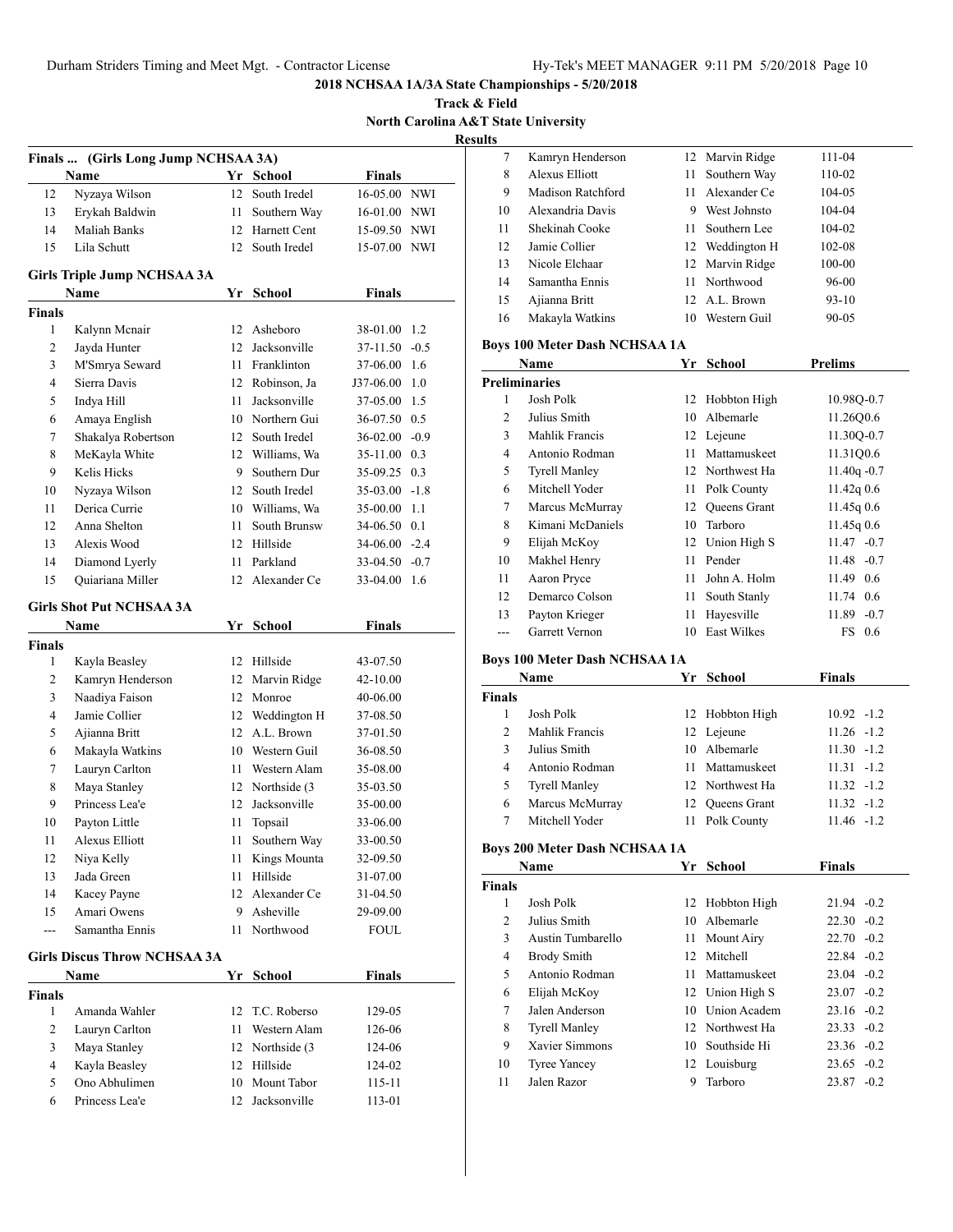**Track & Field North Carolina A&T State University Result** 

|                | Finals  (Boys 200 Meter Dash NCHSAA 1A)      |      |                     |               |  |
|----------------|----------------------------------------------|------|---------------------|---------------|--|
|                | Name                                         |      | Yr School           | <b>Finals</b> |  |
| 12             | Mitchell Yoder                               | 11   | Polk County         | $23.90 -0.2$  |  |
| 13             | Kenny Schild                                 | 12   | Lincoln Char        | 24.00 -0.2    |  |
| 14             | Payton Krieger                               | 11   | Hayesville          | $24.13 - 0.2$ |  |
|                |                                              |      |                     |               |  |
|                | <b>Boys 400 Meter Dash NCHSAA 1A</b><br>Name | Yr   | <b>School</b>       | <b>Finals</b> |  |
| <b>Finals</b>  |                                              |      |                     |               |  |
| 1              | <b>Brody Smith</b>                           | 12   | Mitchell            | 48.98         |  |
| 2              | Austin Tumbarello                            | 11   | Mount Airy          | 49.54         |  |
| 3              | Mahlik Francis                               |      | 12 Lejeune          | 50.59         |  |
| 4              | James Boyd                                   |      | 12 Northampton      | 50.64         |  |
| 5              | Grayson Corbin                               |      | 12 Mount Airy       | 50.79         |  |
| 6              | <b>Brandon Ellington</b>                     |      | 11 Community Sc     | 50.81         |  |
| 7              | Jay Sadler                                   |      | 12 Bessemer Cit     | 50.91         |  |
| 8              | Danton Johnson                               |      | 12 East Cartere     | 52.18         |  |
| 9              | <b>Shamion Nelson</b>                        |      | 10 Kipp Pride H     | 52.50         |  |
| 10             | Antonio Burns                                |      | 10 Albemarle        | 52.57         |  |
| 11             | Kenny Schild                                 |      | 12 Lincoln Char     | 52.96         |  |
| 12             | Patrick LePage                               |      | 12 Neuse Charte     | 52.97         |  |
| 13             | Dylan Gray                                   |      | 10 Cape Hattera     | 53.21         |  |
| 14             | Jare'k Foster                                |      | 10 Pender           | 54.52         |  |
| ---            | Devonte Phillips                             | 11   | Rosewood            | <b>DNF</b>    |  |
| $\overline{a}$ | Jake Justice                                 | 11   | Polk County         | DNF           |  |
|                |                                              |      |                     |               |  |
|                | <b>Boys 800 Meter Run NCHSAA 1A</b>          |      |                     |               |  |
|                | Name                                         | Yr   | <b>School</b>       | <b>Finals</b> |  |
| <b>Finals</b>  |                                              |      |                     |               |  |
| 1              | <b>Everette Rhymer</b>                       | 11 - | South Davids        | 1:58.06       |  |
| 2              | Chris Lomax                                  |      | 11 Elkin            | 1:58.56       |  |
| 3              | Jack Derkach                                 | 11   | Polk County         | 2:02.00       |  |
| 4              | Micah Smith                                  |      | 11 Lincoln Char     | 2:04.21       |  |
| 5              | Victor Aguirre                               |      | 12 Hobbton High     | 2:04.44       |  |
| 6              | Jared Dills                                  | 11 - | Hiwassee Dam        | 2:06.43       |  |
| 7              | Zachary Bunner                               | 11 - | Franklin Aca        | 2:07.00       |  |
| 8              | Alex Haines                                  | 11   | Murphy              | 2:08.52       |  |
| 9              | Noah Gurganus                                |      | 12 Pender           | 2:10.35       |  |
| 10             | Noah Benjamin                                |      | 12 Raleigh Char     | 2:11.21       |  |
| 11             | Efrain Rodriguez                             |      | 12 Lejeune          | 2:13.39       |  |
| 12             | Elijah Carmack                               | 11   | Plymouth            | 2:14.94       |  |
| 13             | Ian Johnston                                 | 11   | Manteo              | 2:15.31       |  |
| 14             | <b>Brent Surratt</b>                         | 11   | South Davids        | 2:17.75       |  |
| 15             | <b>Timothy Britt</b>                         |      | 12 Northampton      | 2:22.85       |  |
|                | <b>Boys 1600 Meter Run NCHSAA 1A</b>         |      |                     |               |  |
|                | Name                                         |      | Yr School           | <b>Finals</b> |  |
| <b>Finals</b>  |                                              |      |                     |               |  |
| 1              | Lucas Brown                                  | 11   | <b>Oueens Grant</b> | 4:28.60       |  |
| 2              | Aaron Rovnak                                 |      | 9 Franklin Aca      | 4:31.52       |  |
| 3              | <b>Brent Surratt</b>                         | 11 - | South Davids        | 4:31.97       |  |
| $\overline{4}$ | Drew Zink                                    |      | 10 Lincoln Char     | 4:36.82       |  |
| 5              | Gavin Morgan                                 |      | 12 Hayesville       | 4:38.55       |  |
| 6              | Jacob McGee                                  | 11   | North Stokes        | 4:39.57       |  |
| 7              | Marcos Gomez                                 | 12   | Manteo              | 4:47.36       |  |
|                |                                              |      |                     |               |  |

| ults          |                                      |    |              |          |  |
|---------------|--------------------------------------|----|--------------|----------|--|
| 8             | Karl Benson                          | 9  | Lejeune      | 4:48.71  |  |
| 9             | Caelan Anderson                      | 12 | Hiwassee Dam | 4:50.63  |  |
| 10            | Caleb Johnson                        | 12 | Chatham Cent | 4:51.59  |  |
| 11            | Michael Hamilton                     | 12 | Highland Tec | 4:53.24  |  |
| 12            | Milan Desai                          | 9  | Research Tri | 4:53.27  |  |
| 13            | Victor Caldera                       | 9  | Cape Hattera | 4:58.82  |  |
| 14            | Cooper Metts                         | 11 | Pamlico Coun | 4:59.40  |  |
| 15            | Nathan Metcalf                       | 10 | Oxford Prepa | 4:59.47  |  |
| 16            | Xavier Mclamb                        | 11 | Hobbton High | 5:00.19  |  |
|               | <b>Boys 3200 Meter Run NCHSAA 1A</b> |    |              |          |  |
|               | Name                                 | Yr | School       | Finals   |  |
| <b>Finals</b> |                                      |    |              |          |  |
| 1             | Jake Baugher                         | 11 | Community Sc | 9:50.22  |  |
| 2             | Lucas Brown                          | 11 | Queens Grant | 9:56.84  |  |
| 3             | Aaron Rovnak                         | 9  | Franklin Aca | 10:02.81 |  |
| 4             | Drew Zink                            | 10 | Lincoln Char | 10:06.89 |  |
| 5             | Caleb Potter                         | 11 | Polk County  | 10:08.54 |  |

 Conrad Phillips 12 Pine Lake Pr 10:11.07 7 Gavin Morgan 12 Hayesville 10:27.57 Ryan Jenkins 11 Swain County 10:41.91 Jonathan Wertz 12 Franklin Aca 10:56.76 Asher Wexler 10 Research Tri 11:01.95 John Regan 10 Lejeune 11:07.36 12 Victor Caldera 9 Cape Hattera 11:09.88 Xavier Mclamb 11 Hobbton High 11:16.65 14 Nicholas Presley 9 Lejeune 11:26.82 William Pendleton 11 Manteo 11:33.03 --- Ryan Hamilton 11 Community Sc DQ

#### **Boys 110 Meter Hurdles NCHSAA 1A**

| Name          |                                         | Yr | <b>School</b> | <b>Prelims</b> |  |  |  |
|---------------|-----------------------------------------|----|---------------|----------------|--|--|--|
|               | <b>Preliminaries</b>                    |    |               |                |  |  |  |
| 1             | Mason King                              | 12 | Mountain Isl  | 15.540-2.0     |  |  |  |
| 2             | DeAndre Jackson                         | 12 | Murphy        | 15.85Q-1.8     |  |  |  |
| 3             | Timothy Ridenhour                       | 12 | Albemarle     | 15.77Q-2.0     |  |  |  |
| 4             | Jaylyn Johnson                          | 11 | North Moore   | 16.00Q-1.8     |  |  |  |
| 5             | Amrei Atwell                            | 11 | Rosewood      | $15.92q - 2.0$ |  |  |  |
| 6             | Nimai Browning                          | 11 | South Stokes  | $16.00q - 2.0$ |  |  |  |
| 7             | Keon Caudle                             | 11 | Tarboro       | $16.14q - 1.8$ |  |  |  |
| 8             | Devin Boykin                            | 12 | Hayesville    | $16.15q - 1.8$ |  |  |  |
| 9             | Naijuan Kennedy                         | 11 | Northampton   | $16.18 - 1.8$  |  |  |  |
| 10            | Reid Beal                               | 11 | Murphy        | $16.37 - 2.0$  |  |  |  |
| 11            | Zack Brogden                            | 10 | Rosewood      | $16.38 - 1.8$  |  |  |  |
| 12            | Nico Barnes                             | 12 | Tarboro       | $16.98 - 2.0$  |  |  |  |
| 13            | Aaron Pryce                             | 11 | John A. Holm  | $17.14 - 2.0$  |  |  |  |
| 14            | Joseph Fuller                           | 11 | Rosewood      | $17.27 - 1.8$  |  |  |  |
| ---           | Kirby Bragg                             | 12 | Community Sc  | $DNF -1.8$     |  |  |  |
|               | <b>Terrance Booth</b>                   | 10 | Rocky Mount   | $DQ -2.0$      |  |  |  |
|               | <b>Boys 110 Meter Hurdles NCHSAA 1A</b> |    |               |                |  |  |  |
|               | Name                                    | Yr | <b>School</b> | Finals         |  |  |  |
| <b>Finals</b> |                                         |    |               |                |  |  |  |
| 1             | Mason King                              | 12 | Mountain Isl  | $15.26 +0.0$   |  |  |  |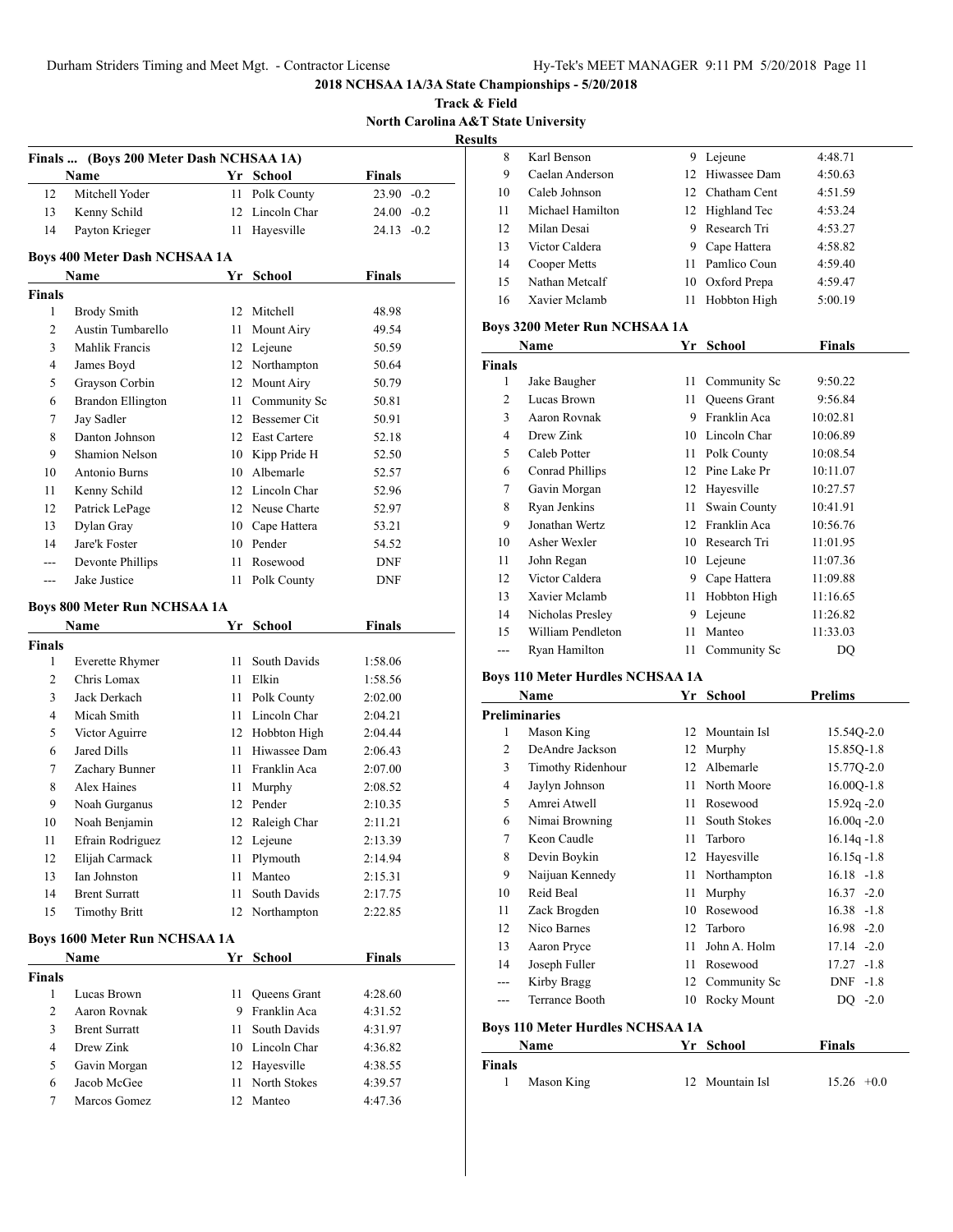**Track & Field North Carolina A&T State University Results**

|               | Finals  (Boys 110 Meter Hurdles NCHSAA 1A) |                 |                 |
|---------------|--------------------------------------------|-----------------|-----------------|
|               | <b>Name</b>                                | Yr School       | <b>Finals</b>   |
| $\mathcal{L}$ | DeAndre Jackson                            | 12 Murphy       | $15.45 +0.0$    |
| 3             | Jaylyn Johnson                             | 11 North Moore  | $15.51 +0.0$    |
| 4             | Nimai Browning                             | 11 South Stokes | $15.54 +0.0$    |
| 5             | Amrei Atwell                               | 11 Rosewood     | $15.66 + 0.0$   |
| 6             | Timothy Ridenhour                          | 12 Albemarle    | $15.67 + 0.0$   |
| 7             | Devin Boykin                               | 12 Hayesville   | $15.83 + 0.0$   |
| 8             | Keon Caudle                                | Tarboro         | $+0.0$<br>15.98 |

# **Boys 300 Meter Hurdles NCHSAA 1A**

| <b>Name</b>   |                      | Yr | School              | <b>Finals</b> |  |
|---------------|----------------------|----|---------------------|---------------|--|
| <b>Finals</b> |                      |    |                     |               |  |
| 1             | Aaron Pryce          | 11 | John A. Holm        | 39.81         |  |
| 2             | Stephen Elliott      | 11 | Franklin Aca        | 39.91         |  |
| 3             | Melvin Baity         | 12 | Winston-Sale        | 40.43         |  |
| 4             | Kirby Bragg          | 12 | Community Sc        | 41.47         |  |
| 5             | Mason King           | 12 | Mountain Isl        | 41.52         |  |
| 6             | DeAndre Jackson      | 12 | Murphy              | 41.61         |  |
| 7             | Jaylyn Johnson       | 11 | North Moore         | 41.68         |  |
| 8             | Joseph Fuller        | 11 | Rosewood            | 43.11         |  |
| 9             | Timothy Ridenhour    | 12 | Albemarle           | 43.16         |  |
| 10            | Kyle Hill            | 12 | Southside Hi        | 43.56         |  |
| 11            | Anthony Cordy        | 12 | Camden Count        | 43.80         |  |
| 12            | Angelo Scionti       | 9  | Andrews             | 44.11         |  |
| 13            | <b>Mason Nuckles</b> | 11 | Lejeune             | 45.66         |  |
| 14            | Terrance Booth       | 10 | Rocky Mount         | 45.79         |  |
| 15            | Ethan Gotay          | 12 | East Columbu        | 46.15         |  |
| ---           | Jordan Smith         | 12 | <b>Avery County</b> | FS            |  |

# **Boys 4x100 Meter Relay NCHSAA 1A**

| Team                   | Relay               | Finals                    |
|------------------------|---------------------|---------------------------|
| <b>Finals</b>          |                     |                           |
| Pender                 | A                   | 43.47                     |
| 1) T Dubose            |                     | 2) Anthony Trell Brown 12 |
| 3) Lavell Henry 11     |                     | 4) Makhel Henry 11        |
| John A. Holmes         | A                   | 43.63                     |
| 1) Nakevin Hill 11     |                     | 2) Zakeem Brooks 11       |
| 3) Xavius Capehart 12  | 4) Eric Phelps 12   |                           |
| Tarboro                | A                   | 43.73                     |
| 1) Jalen Razor 9       |                     | 2) Kendrick Everette      |
| 3) Clifton Joyner      | 4) Justin Arnfield  |                           |
| Mountain Isl           | A                   | 44.08                     |
| 1) Elijah Burris 10    |                     | 2) Marcus Graham 11       |
| 3) Anthony Phillips 10 | 4) $Ci$ Stephens 12 |                           |
| Albemarle              | A                   | 44.36                     |
| 1) Jaden Chambers 12   |                     | 2) Joshua Smith 10        |
| 3) Shyheim Little 12   |                     | 4) Julius Smith 10        |
| Southside High School  | A                   | 44.88                     |
| 1) Xavier Simmons 10   | 2) Jamari Nelson    |                           |
| 3) Yahkiel White       |                     | 4) Jamison Bennett        |
| Louisburg              | A                   | 45.25                     |
| 1) Jaden Brooks 12     |                     | 2) T'Andre Davis 9        |
| 3) Tyree Yancey 12     | 4) Xavier Jones 9   |                           |
|                        |                     |                           |

| 8  | Kipp Pride HS           | А | 45.31                |
|----|-------------------------|---|----------------------|
|    | 1) Jordan Williams 10   |   | 2) Semaj Mitchell 10 |
|    | 3) Chris Ward 10        |   | 4) Johnny Cruz 10    |
| 9  | Granville Central       | A | 45.54                |
|    | 1) Charles Burchette 10 |   | 2) Anthony Morris 12 |
|    | 3) Zach Hart 12         |   | 4) Jamari Mann 9     |
| 10 | East Surry              | A | 45.69                |
|    | 1) Elijah Wright 10     |   | 2) Quincy Smith 10   |
|    | 3) Aj Bruton 11         |   | 4) Logan Ray         |
| 11 | Murphy                  | A | 45.77                |
|    | 1) Reid Beal 11         |   | 2) Justice Dorsey 10 |
|    | 3) Ryland Dickey 9      |   | 4) Luke Ritz 9       |
| 12 | <b>East Wilkes</b>      | A | 45.79                |
|    | 1) Garrett Vernon 10    |   | 2) Austin Jolly 12   |
|    | 3) Orion Mathis 12      |   | 4) Damien Reid 12    |
| 13 | Gray Stone Day School   | A | 45.93                |
|    | 1) Jeremiah Overcash    |   | 2) Kenan Hartung 12  |
|    | 3) Marshall Overcash 10 |   | 4) Ibrahim Kaouk 12  |
| 14 | Cherokee                | A | 46.52                |
|    | 1) Isiah Evans 11       |   | 2) Cade Mintz 10     |
|    | 3) Blake Smith 11       |   | 4) Terreence Ledford |
|    | Northampton County      | A | <b>DNF</b>           |
|    | 1) Angelo Rooks 12      |   | 2) Tevon Shoulders   |
|    | 3) Raekwon Cherry       |   | 4) Shamed Gibbs      |

# **Boys 4x400 Meter Relay NCHSAA 1A**

|                             | Team                    | Relay | <b>Finals</b>            |
|-----------------------------|-------------------------|-------|--------------------------|
| <b>Finals</b>               |                         |       |                          |
| 1                           | <b>Avery County</b>     | A     | 3:32.72                  |
|                             | 1) Van McCollum 12      |       | 2) Sam McCollum 11       |
|                             | 3) Steven Sanchez 12    |       | 4) Jordan Smith 12       |
| $\mathcal{D}_{\mathcal{L}}$ | Albemarle               | A     | 3:33.05                  |
|                             | 1) Da'Sean Horne 11     |       | 2) Joshua Smith 10       |
|                             | 3) Timothy Ridenhour 12 |       | 4) Julius Smith 10       |
| 3                           | Pender                  | A     | 3:33.08                  |
|                             | 1) Jare'k Foster 10     |       | 2) Malcolm McLean 11     |
|                             | 3) Anthony Register 10  |       | 4) Noah Gurganus 12      |
| 4                           | Southside High School   | А     | 3:33.55                  |
|                             | 1) Jaleel Coffee 12     |       | 2) Yahkiel White         |
|                             | 3) Jamison Bennett      |       | 4) Jonquil Haywood 11    |
| 5                           | Highland Tech           | A     | 3:33.63                  |
|                             | 1) Jemari Love 12       |       | 2) Michael Hamilton 12   |
|                             | 3) Gavin Davis 12       |       | 4) Eugene Reynolds 10    |
| 6                           | Mount Airy              | A     | 3:34.18                  |
|                             | 1) Grayson Corbin 12    |       | 2) Jackson Tumbarello 10 |
|                             | 3) Cole Shelton 11      |       | 4) Austin Tumbarello 11  |
| 7                           | Polk County             | A     | 3:36.96                  |
|                             | 1) Wyatt Derkach 12     |       | 2) Jack Derkach 11       |
|                             | 3) Jared Wolfe 12       |       | 4) Jake Justice 11       |
| 8                           | Rosewood                | A     | 3:38.62                  |
|                             | 1) Jaikel Coley         |       | 2) Caden Reiss 12        |
|                             | 3) Joseph Fuller 11     |       | 4) Tyshon McCoy 10       |
| 9                           | <b>Gates County</b>     | А     | 3:38.90                  |
|                             | 1) Cameron Holley 12    |       | 2) Brian Riddick 10      |
|                             | 3) Cassius Gary 11      |       | 4) Kevontae Leary 11     |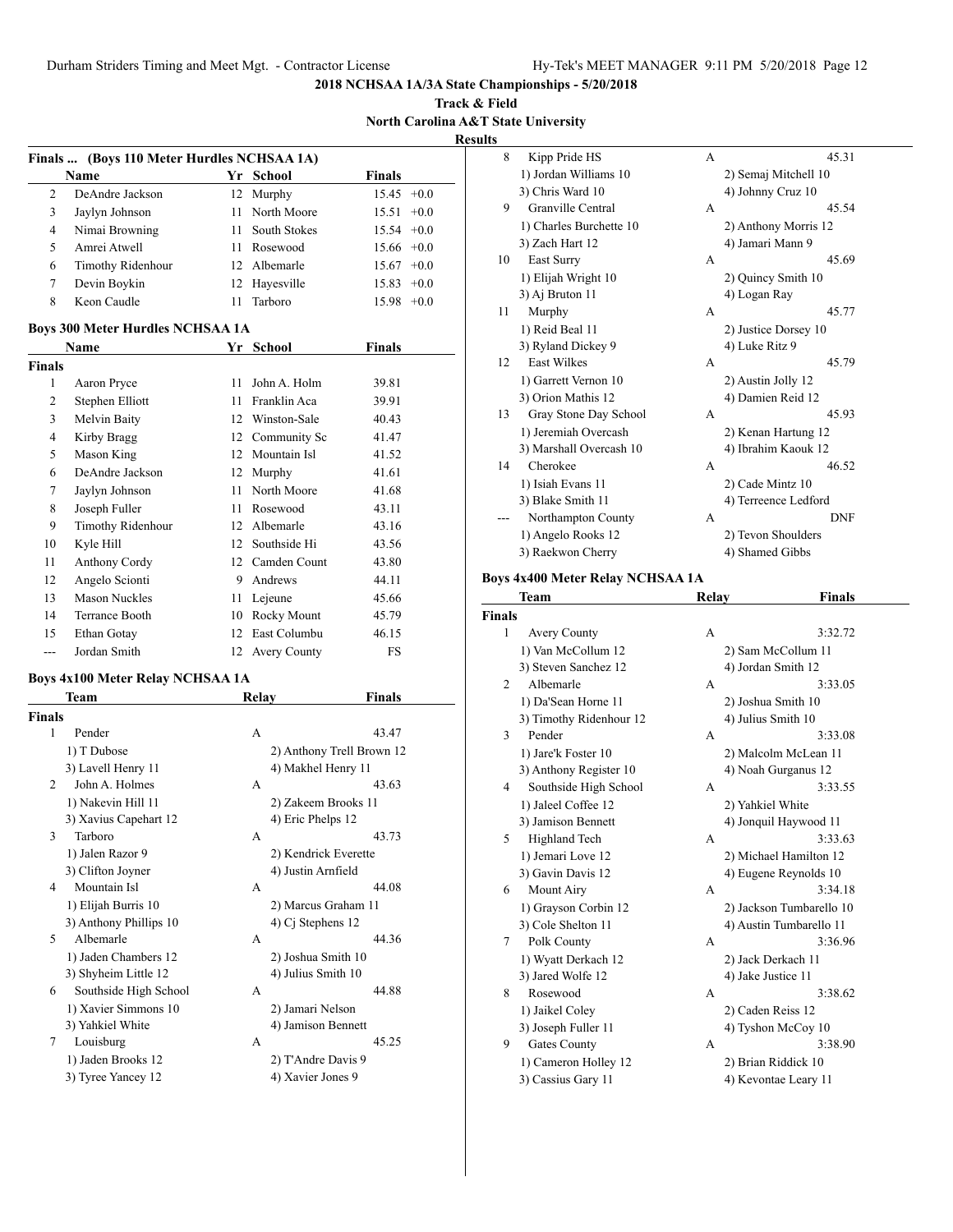#### **Track & Field North Carolina A&T State University**

**Results**

|        |                                            |              |                                    | results            |                           |
|--------|--------------------------------------------|--------------|------------------------------------|--------------------|---------------------------|
|        | Finals  (Boys 4x400 Meter Relay NCHSAA 1A) |              |                                    | 10                 | Research Tri              |
|        | Team                                       | <b>Relay</b> | Finals                             |                    | 1) Milan Desa             |
| 10     | Gray Stone Day School                      | A            | 3:38.98                            |                    | 3) Asher Wexl             |
|        | 1) Kenan Hartung 12                        |              | 2) Jeremiah Robinson 12            | 11                 | Manteo                    |
|        | 3) Alec Barbetto 9                         |              | 4) Marshall Overcash 10            |                    | 1) Trent Jones            |
| 11     | Lincoln Charter                            | A            | 3:39.34                            |                    | 3) William Per            |
|        | 1) Micah Smith 11                          |              | 2) Curtis Herms 11                 | 12                 | Pender                    |
|        | 3) Jordan Hudson 10                        |              | 4) Kenny Schild 12                 |                    | 1) Earl Cottle            |
| 12     | Research Triangle                          | A            | 3:41.86                            |                    | 3) Anthony Re             |
|        | 1) Jaylen Horry 9                          |              | 2) Cole Houck 9                    | 13                 | Southside H               |
|        | 3) Evan Corkery 12                         |              | 4) Abel Maasho 11                  |                    | 1) Karoly San             |
| 13     | Kipp Pride HS                              | A            | 3:42.34                            |                    | 3) Jaleel Coffe           |
|        | 1) Micah Porch 10                          |              | 2) Jamauri Baker 11                | 14                 | Kipp Pride I              |
|        | 3) Jordan Williams 10                      |              | 4) Shamion Nelson 10               |                    | 1) Joshua Edn             |
| 14     | Perquimans County                          | A            | 3:44.74                            |                    | 3) Malik Lee 1            |
|        | 1) Malik Leach 12                          |              | 2) Taequan Tillett 12              | 15                 | Elkin                     |
|        | 3) Quindall Freeman 11                     |              | 4) Ceo Riddick 11                  |                    | 1) Charles Wa             |
|        | Community Sc                               | A            | <b>DNF</b>                         |                    | 3) Jonathan Ar            |
|        | 1) Kirby Bragg 12                          |              | 2) Sage Alexander 11               | 16                 | Camden Cou                |
|        | 3) Daniel Chabeda 12                       |              | 4) Brandon Ellington 11            |                    | 1) Gabriel Ke             |
|        | Manteo                                     | A            | DQ                                 |                    | 3) Anthony Co             |
|        | 1) Wes Mitchum 11                          |              | 2) Claveon Rice 11                 |                    | <b>Boys High Jump N</b>   |
|        | 3) Trent Jones 11                          |              | 4) Ryan McOwen 11                  |                    | Name                      |
|        | <b>Boys 4x800 Meter Relay NCHSAA 1A</b>    |              |                                    |                    |                           |
|        |                                            |              |                                    | <b>Finals</b><br>1 | Ysade Sykes               |
|        | Team                                       | Relay        | <b>Finals</b>                      | 2                  | Malcolm Mo                |
| Finals |                                            |              |                                    | 3                  | David Horto               |
| 1      | Lincoln Charter                            | A            | 8:17.42                            | $\overline{4}$     | Eric Barnett              |
|        | 1) Kenny Schild 12                         |              | 2) Drew Zink 10                    | 5                  | Chandler Ra               |
|        | 3) Kinser Hudson                           |              | 4) Micah Smith 11<br>8:21.68       | 6                  |                           |
| 2      | Community Sc                               | A            |                                    |                    | Da'Sean Hor               |
|        | 1) Kirby Bragg 12                          |              | 2) Ian Wessner 12                  | 6                  | Antonio Bur               |
| 3      | 3) Jake Baugher 11<br>Franklin Academy     | A            | 4) Brandon Ellington 11<br>8:26.90 | 8                  | Sage Alexan               |
|        | 1) Aaron Rovnak 9                          |              | 2) Jonathan Wertz 12               | 9                  | Brandon Lor               |
|        | 3) Mario Rodriquez                         |              | 4) Zachary Bunner 11               | 9                  | Alterek Sim               |
| 4      | Rosman                                     | A            | 8:32.37                            | 11                 | Ryan McOw                 |
|        | 1) Jonathan Ray 12                         |              | 2) Joshua Voris 11                 | 11                 | Tyler McKir               |
|        | 3) Cannon Clark 11                         |              | 4) Samuel Chappell 11              | ---                | Jaheem Thor               |
| 5      | South Davidson                             | A            | 8:33.31                            | ---                | Demetrius V               |
|        | 1) Everette Rhymer 11                      |              | 2) Tyson Hendrickson               | $---$              | Calvin Singl              |
|        | 3) Jeremiah Ivory 9                        |              | 4) Brent Surratt 11                | ---                | Aiden Myer                |
| 6      | Polk County                                | A            | 8:36.30                            |                    | <b>Boys Pole Vault NO</b> |
|        | 1) Caleb Potter 11                         |              | 2) Matias Akers 9                  |                    | Name                      |
|        | 3) Evan Dadson 10                          |              | 4) Jack Derkach 11                 |                    |                           |
| 7      | <b>Bishop McGuinness</b>                   | A            | 8:37.37                            | Finals             |                           |
|        | 1) Sean Muller 11                          |              | 2) Garrett Price 10                | $\mathbf{1}$       | Jake Justice              |
|        | 3) Adam Pitman 12                          |              | 4) Andrew DeSalvo 12               | 2                  | Luke Brush                |
| 8      | Lejeune                                    | A            | 8:50.32                            | 3                  | Tanner Wigg               |
|        | 1) Anthony Schwend 12                      |              | 2) Karl Benson 9                   | $\overline{4}$     | <b>Tanner Smit</b>        |
|        | 3) Efrain Rodriguez 12                     |              | 4) John Regan 10                   | 5                  | Jakob Goodi               |
| 9      | Cherokee                                   | A            | 8:54.13                            | 6                  | Benjamin Ba               |
|        | 1) Darius Lambert 11                       |              | 2) Josiah Lossiah 11               | 7                  | Jessie Waldr              |
|        | 3) Tihjah Lossiah                          |              | 4) Rocky Peebles 9                 | 8                  | Kyle Baldwi               |
|        |                                            |              |                                    | 9                  | Cade Mintz                |
|        |                                            |              |                                    | 10                 | <b>Bryson Autr</b>        |
|        |                                            |              |                                    |                    |                           |

| lts                     |                                      |    |                            |               |  |
|-------------------------|--------------------------------------|----|----------------------------|---------------|--|
| 10                      | Research Triangle                    |    | А                          | 8:59.77       |  |
|                         | 1) Milan Desai 9                     |    | 2) Cole Houck 9            |               |  |
|                         | 3) Asher Wexler 10                   |    | 4) Abel Maasho 11          |               |  |
| 11                      | Manteo                               |    | А                          | 9:05.72       |  |
|                         | 1) Trent Jones 11                    |    | 2) Marcos Gomez 12         |               |  |
|                         | 3) William Pendleton 11              |    | 4) Ian Johnston 11         |               |  |
| 12                      | Pender                               |    | А                          | 9:12.21       |  |
|                         | 1) Earl Cottle 11                    |    | 2) Nick Marshall 10        |               |  |
|                         | 3) Anthony Register 10               |    | 4) Noah Gurganus 12        |               |  |
| 13                      | Southside High School                |    | А                          | 9:19.40       |  |
|                         | 1) Karoly Santiago 11                |    | 2) Remmington Huggins      |               |  |
| 14                      | 3) Jaleel Coffee 12<br>Kipp Pride HS |    | 4) Jonquil Haywood 11<br>А | 9:20.46       |  |
|                         | 1) Joshua Edmonds 11                 |    | 2) Korey Hunt 11           |               |  |
|                         | 3) Malik Lee 10                      |    | 4) Shamion Nelson 10       |               |  |
| 15                      | Elkin                                |    | А                          | 9:22.69       |  |
|                         | 1) Charles Walker 11                 |    | 2) Nathan Brown 11         |               |  |
|                         | 3) Jonathan Anderson                 |    | 4) Riby Lyles              |               |  |
| 16                      | Camden County                        |    | А                          | 9:26.51       |  |
|                         | 1) Gabriel Keeling 11                |    | 2) Ryan Barry              |               |  |
|                         | 3) Anthony Cordy 12                  |    | 4) Jeff Bryant 12          |               |  |
|                         | Boys High Jump NCHSAA 1A             |    |                            |               |  |
|                         | Name                                 | Yr | <b>School</b>              | <b>Finals</b> |  |
| Finals                  |                                      |    |                            |               |  |
| 1                       | Ysade Sykes                          | 10 | Weldon                     | 6-04.00       |  |
| $\overline{c}$          | Malcolm McLean                       | 11 | Pender                     | $6 - 02.00$   |  |
| 3                       | David Horton                         | 11 | Polk County                | $6 - 00.00$   |  |
| 4                       | Eric Barnett                         | 11 | Robbinsville               | 5-10.00       |  |
| 5                       | Chandler Ray                         |    | 12 Lakewood                | $J5-10.00$    |  |
| 6                       | Da'Sean Horne                        | 11 | Albemarle                  | $J5-10.00$    |  |
| 6                       | Antonio Burns                        |    | 10 Albemarle               | $J5-10.00$    |  |
| 8                       | Sage Alexander                       | 11 | Community Sc               | $J5-10.00$    |  |
| 9                       | <b>Brandon Loredo</b>                | 11 | Elkin                      | 5-08.00       |  |
| 9                       | Alterek Simpson                      | 11 | East Columbu               | 5-08.00       |  |
| 11                      | Ryan McOwen                          | 11 | Manteo                     | J5-08.00      |  |
| 11                      | Tyler McKinney                       | 10 | Mitchell                   | J5-08.00      |  |
|                         | Jaheem Thomas                        | 10 | Tarboro                    | NΗ            |  |
| ---                     | Demetrius Washington                 | 10 | Mountain Isl               | NΗ            |  |
| ---                     | Calvin Singleton                     | 11 | Plymouth                   | NH            |  |
| ---                     | Aiden Myers                          |    | 9 Franklin Aca             | ΝH            |  |
|                         | <b>Boys Pole Vault NCHSAA 1A</b>     |    |                            |               |  |
|                         | Name                                 | Yr | School                     | <b>Finals</b> |  |
| Finals                  |                                      |    |                            |               |  |
| $\mathbf{1}$            | Jake Justice                         | 11 | Polk County                | 14-06.00      |  |
| $\overline{c}$          | Luke Brush                           | 12 | Princeton                  | 14-00.00      |  |
| 3                       | Tanner Wiggins                       | 12 | Swain County               | 13-00.00      |  |
| $\overline{\mathbf{4}}$ | Tanner Smith                         |    | 12 Rosewood                | 12-06.00      |  |
|                         |                                      |    |                            |               |  |

| ier wiggins    | 12 Swall County | 13-00.00     |
|----------------|-----------------|--------------|
| er Smith       | 12 Rosewood     | 12-06.00     |
| ıb Goodman     | 11 Oueens Grant | 12-00.00     |
| jamin Bayles   | 11 Princeton    | $11 - 00.00$ |
| ie Waldroup    | 11 Swain County | J11-00.00    |
| <b>Baldwin</b> | 10 Lejeune      | J11-00.00    |
| e Mintz        | 10 Cherokee     | 10-06.00     |
| son Autry      | 10 South Stokes | 10-00.00     |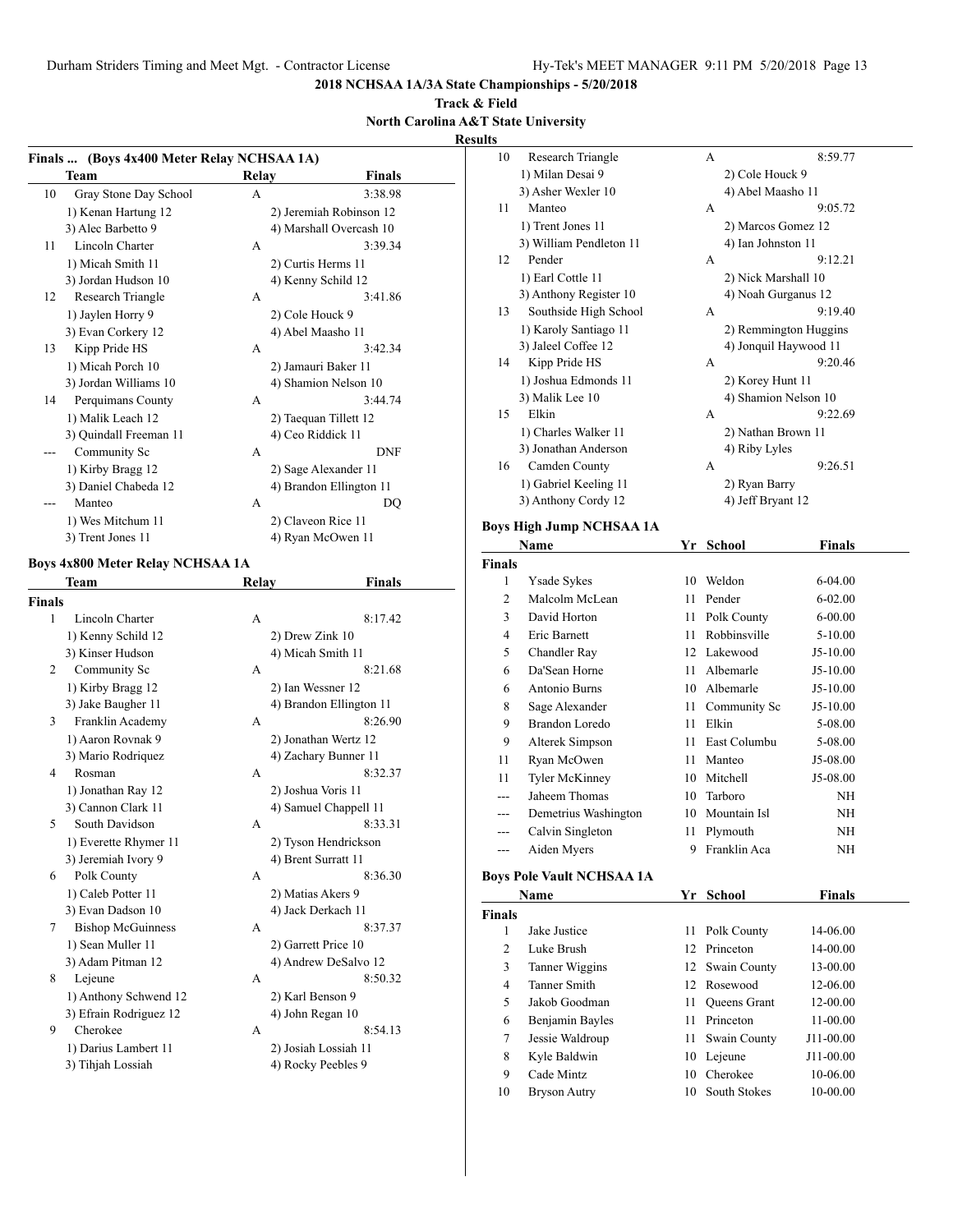**Track & Field North Carolina A&T State University Results**

| Finals         | (Boys Pole Vault NCHSAA 1A)       |    |                 |                 |        |
|----------------|-----------------------------------|----|-----------------|-----------------|--------|
|                | Name                              |    | Yr School       | <b>Finals</b>   |        |
| 11             | <b>Austin Harger</b>              | 10 | South Stokes    | J10-00.00       |        |
| ---            | Michael Feeks                     | 12 | Lejeune         | ΝH              |        |
| ---            | Campbell Worsley                  | 9. | Community Sc    | ΝH              |        |
| $---$          | Anthony Schwend                   | 12 | Lejeune         | ΝH              |        |
|                |                                   |    |                 |                 |        |
|                | <b>Boys Long Jump NCHSAA 1A</b>   |    |                 |                 |        |
|                | Name                              | Yr | <b>School</b>   | <b>Finals</b>   |        |
| <b>Finals</b>  |                                   |    |                 |                 |        |
| 1              | Ckayvion Everett                  | 12 | John A. Holm    | 22-02.00        | 0.2    |
| 2              | Jake Justice                      | 11 | Polk County     | 21-03.00        | 0.3    |
| 3              | Cj Stephens                       |    | 12 Mountain Isl | 20-06.25        | 1.3    |
| 4              | Micah Anderson                    |    | 9 Hiwassee Dam  | $20-03.00 -0.1$ |        |
| 5              | Sage Alexander                    |    | 11 Community Sc | 20-02.00 0.6    |        |
| 6              | Chandler Ray                      |    | 12 Lakewood     | 20-00.75        | 1.0    |
| 7              | Savone Tutt                       |    | 9 Pamlico Coun  | 19-09.75        | 1.1    |
| 8              | <b>Bennie Frederick</b>           |    | 12 Union High S | 19-08.50        | 1.0    |
| 9              | Dillon Overholt                   |    | 12 Polk County  | 19-07.75 0.5    |        |
| 10             | Na'Jae Newsome                    |    | 10 Northampton  | 19-04.25        | 0.5    |
| 11             | Jaden Chambers                    | 12 | Albemarle       | 19-04.00        | $-1.1$ |
| 12             | Allan Arellano                    | 10 | Winston-Sale    | 19-00.75        | $-0.6$ |
| 13             | Trajan Rhome                      | 12 | Southside Hi    | 18-08.75        | 0.1    |
| 14             | <b>Britten Dixon</b>              | 12 | Research Tri    | 18-06.00        | 1.1    |
| 15             | Devonte Phillips                  | 11 | Rosewood        | 18-04.50        | 0.8    |
|                | <b>Boys Triple Jump NCHSAA 1A</b> |    |                 |                 |        |
|                | Name                              | Yr | <b>School</b>   | Finals          |        |
| <b>Finals</b>  |                                   |    |                 |                 |        |
| 1              | Derek Young Jr                    | 10 | Union Academ    | 43-08.25        | 0.9    |
| 2              | Toris Saifele                     |    | 12 Queens Grant | 43-07.25        | 0.9    |
| 3              | Naijuan Kennedy                   | 11 | Northampton     | 42-05.75        | 2.3    |
| 4              | Grayson Corbin                    |    | 12 Mount Airy   | 42-05.50 0.7    |        |
| 5              | Eric Barnett                      |    | 11 Robbinsville | 41-01.25        | 1.1    |
| 6              | Jason Fox                         |    | 12 Polk County  | 40-05.25        | 1.1    |
| 7              | Kabe Ellis                        |    | 9 Andrews       | 40-03.50        | 1.7    |
| 8              | Chandler Ray                      |    | 12 Lakewood     | $39-09.00 -0.1$ |        |
| 9              | Keshawn Garrett                   | 12 | Southeast Ha    | $39-04.50 +0.0$ |        |
| 10             | Shamari Walters                   | 12 | Southside Hi    | 38-09.00        | $-0.8$ |
| 11             | Joseph Batta                      |    | 9 Research Tri  | 37-07.50 0.4    |        |
| 12             | <b>Britten Dixon</b>              |    | 12 Research Tri | 36-08.50 0.5    |        |
| $\overline{a}$ | Zykeyai Cherry                    | 11 | South Creek     | FOUL            |        |
| ---            | <b>Bubune Owusu</b>               | 12 | Raleigh Char    | FOUL            |        |
|                | <b>Boys Shot Put NCHSAA 1A</b>    |    |                 |                 |        |
|                | Name                              |    | Yr School       | Finals          |        |
| <b>Finals</b>  |                                   |    |                 |                 |        |
| 1              | Jason Reynolds                    | 12 | Gray Stone D    | 49-07.00        |        |
| 2              | Abe Christensen                   |    | 12 Andrews      | 47-10.25        |        |
| 3              | Jonathon Hargro                   | 12 | Thomas Jeffe    | 45-06.50        |        |
| 4              | Jeremiah Deans                    |    | 10 Eastern NC S | 44-09.50        |        |
| 5              | Caleb Hicks                       |    | 12 Avery County | 44-06.00        |        |
| 6              | Jack O'Neal                       | 11 | South Creek     | 44-03.00        |        |
| 7              | Angelo Rooks                      | 12 | Northampton     | 43-10.25        |        |
| 8              | <b>Ashton Laws</b>                | 12 | Avery County    | 43-06.25        |        |
|                |                                   |    |                 |                 |        |

| s   |                 |     |                 |              |
|-----|-----------------|-----|-----------------|--------------|
| 9   | Kevon McRae     |     | 10 North Stanly | 42-08.50     |
| 10  | Marquice Murphy | 11. | South Robeso    | $41-04.00$   |
| 11  | Antonio Lopez   |     | 12 Starmount    | $41 - 02.50$ |
| 12  | Darrius Smith   |     | 12 South Creek  | $41 - 02.00$ |
| 13  | Chris Devane    |     | 12 Pender       | 40-08.00     |
| 14  | Elijah Owenby   |     | 12 John A. Holm | 39-00.00     |
| -15 | Manley Stovall  |     | 10 Mount Airy   | 38-01.00     |

#### **Boys Discus Throw NCHSAA 1A**

|               | Name            | Yr | <b>School</b>   | <b>Finals</b> |  |
|---------------|-----------------|----|-----------------|---------------|--|
| <b>Finals</b> |                 |    |                 |               |  |
| 1             | Matthew Swepson | 10 | Research Tri    | 140-09        |  |
| 2             | Isiah Evans     | 11 | Cherokee        | 138-07        |  |
| 3             | Abe Christensen | 12 | Andrews         | 133-11        |  |
| 4             | Joaquin Layno   | 11 | Cherokee        | 131-07        |  |
| 5             | Blake Williams  | 12 | Avery County    | 131-00        |  |
| 6             | Dylan Sawyers   | 11 | East Surry      | 123-09        |  |
| 7             | Elijah Dunn     | 10 | South Stokes    | 122-07        |  |
| 8             | Aiden Kelly     | 12 | Southside Hi    | 118-03        |  |
| 9             | Isaiah Stewart  |    | 12 Gates County | 109-10        |  |
| 10            | Jahiem Murphy   | 9  | Union High S    | $107 - 10$    |  |
| 11            | Eligah France   | 10 | North Stokes    | $103 - 10$    |  |
| 12            | William Royal   | 11 | Camden Count    | 102-09        |  |
| 13            | Kavon Pittman   | 12 | North Edgeco    | 96-01         |  |
| 14            | Donnie Davis    | 11 | Hobbton High    | 89-02         |  |

# **Boys 100 Meter Dash NCHSAA 3A**

|    | Name                 | Yr | School          | <b>Prelims</b>    |
|----|----------------------|----|-----------------|-------------------|
|    | <b>Preliminaries</b> |    |                 |                   |
| 1  | Cameron Council      |    | 12 Northwood    | 10.58Q1.1         |
| 2  | <b>Emerson Douds</b> | 11 | Weddington H    | 10.95Q-1.6        |
| 3  | Darius Turner        | 12 | Williams, Wa    | 10.77Q1.1         |
| 4  | Joseph Littlejohn    | 12 | Parkland        | 10.98Q-1.6        |
| 5  | Justen Burnette      | 12 | Parkland        | 10.77q 1.1        |
| 6  | Kamarion Graham      | 12 | Aycock, Char    | 10.98q 1.1        |
| 7  | Jami Griffin         | 10 | Lee Senior      | $11.06q - 1.6$    |
| 8  | Justin Underwood     | 12 | Central Caba    | $11.07q$ 1.1      |
| 9  | Corey Johnson        | 11 | Williams, Wa    | $11.08 - 1.6$     |
| 10 | Marcus Threatt       | 11 | Havelock        | $11.13 \quad 1.1$ |
| 11 | Durrell Johnson      | 10 | Stuart W. Cr    | $11.23 - 1.6$     |
| 12 | <b>Tyrese Morris</b> | 10 | Stuart W. Cr    | 11.25 1.1         |
| 13 | John Menscer         |    | 12 North Iredel | $11.34 - 1.6$     |
| 14 | Jamal Hampton        | 12 | Cleveland Hi    | $11.40 - 1.6$     |
| 15 | Nadir Thompson       | 12 | Southern Nas    | 11.51 1.1         |
| 16 | Keevon Hines         | 12 | Asheville       | $11.69 - 1.6$     |
|    |                      |    |                 |                   |

# **Boys 100 Meter Dash Wheelchair Wheelchair NCHSAA 3A**

|               | Name           | Yr School       | Finals    |
|---------------|----------------|-----------------|-----------|
| <b>Finals</b> |                |                 |           |
|               | Miles Hill     | 11 Northern Dur | 23.76 1.6 |
|               | William Fuller | 10 Jesse Carson | 27.95 1.6 |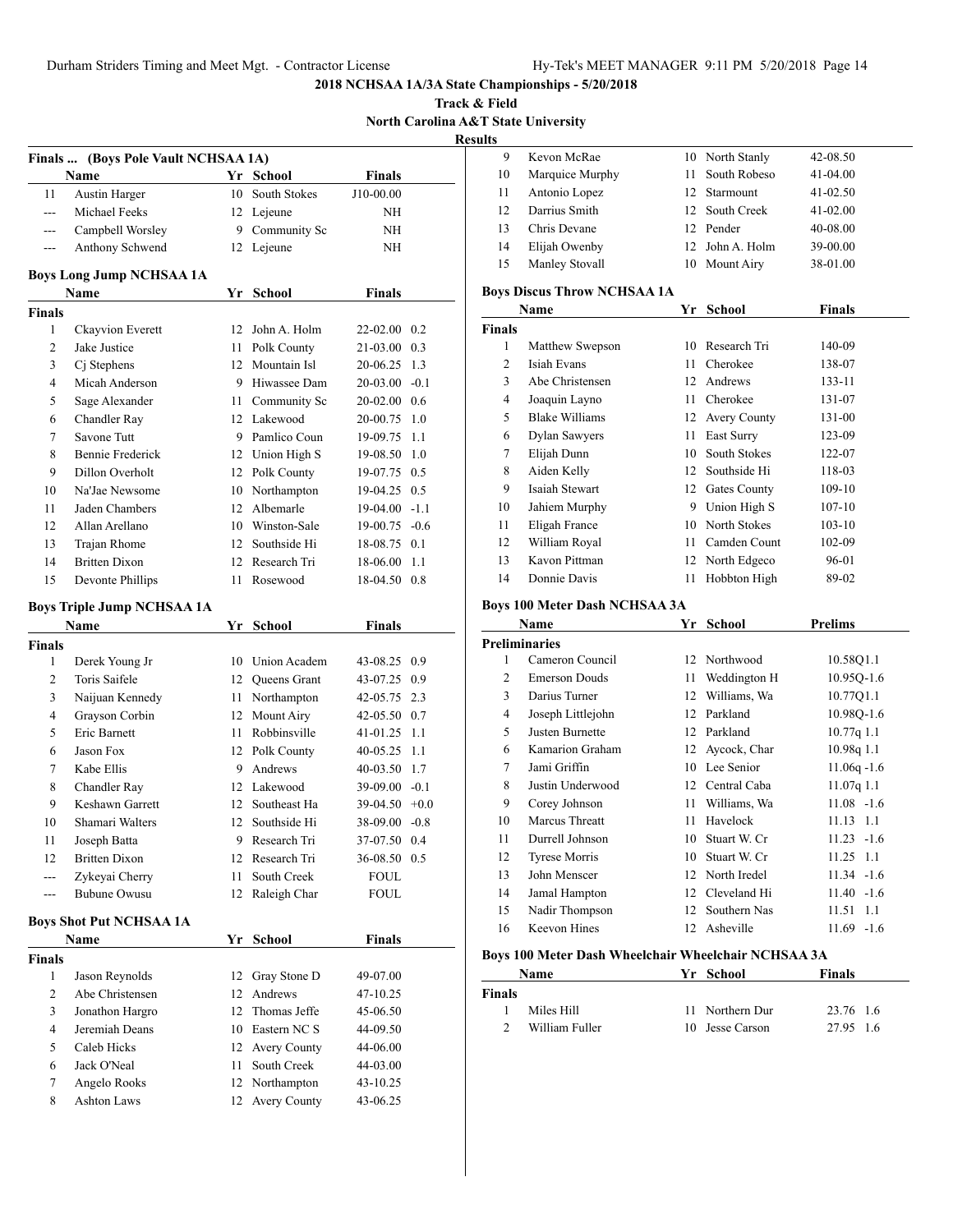**Track & Field North Carolina A&T State University**

# **Results**

|                | <b>Boys 100 Meter Dash NCHSAA 3A</b>                |     |                 |               |
|----------------|-----------------------------------------------------|-----|-----------------|---------------|
|                | Name                                                |     | Yr School       | Finals        |
| <b>Finals</b>  |                                                     |     |                 |               |
| 1              | Cameron Council                                     |     | 12 Northwood    | $10.64 - 1.6$ |
| $\overline{c}$ | <b>Emerson Douds</b>                                |     | 11 Weddington H | $10.94 - 1.6$ |
| 3              | Justen Burnette                                     |     | 12 Parkland     | $10.94 - 1.6$ |
| 4              | Darius Turner                                       |     | 12 Williams, Wa | $11.00 -1.6$  |
| 5              | Joseph Littlejohn                                   |     | 12 Parkland     | $11.02 - 1.6$ |
| 6              | Kamarion Graham                                     |     | 12 Aycock, Char | $11.09 - 1.6$ |
| 7              | Jami Griffin                                        |     | 10 Lee Senior   | $11.11 - 1.6$ |
| 8              | Justin Underwood                                    |     | 12 Central Caba | $11.12 -1.6$  |
|                | Boys 200 Meter Dash Wheelchair Wheelchair NCHSAA 3A |     |                 |               |
|                | <b>Name</b>                                         |     | Yr School       | Finals        |
| <b>Finals</b>  |                                                     |     |                 |               |
| 1              | Miles Hill                                          |     | 11 Northern Dur | 53.59 -0.8    |
|                | <b>Boys 200 Meter Dash NCHSAA 3A</b>                |     |                 |               |
|                | <b>Name</b>                                         |     | Yr School       | Finals        |
| <b>Finals</b>  |                                                     |     |                 |               |
| 1              | Cameron Council                                     |     | 12 Northwood    | $21.41 - 1.6$ |
| $\overline{c}$ | <b>Emerson Douds</b>                                |     | 11 Weddington H | $21.51 - 1.6$ |
| 3              | Savien Hayes                                        |     | 11 Parkland     | $21.66 - 1.6$ |
| 4              | Justen Burnette                                     |     | 12 Parkland     | $22.00 -1.6$  |
| 5              | Anthony Neal                                        |     | 11 Southeast Gu | $22.46 - 1.6$ |
| 6              | Joshua Parks                                        |     | 11 A.L. Brown   | $22.49 -1.6$  |
| 7              | Durrell Johnson                                     |     | 10 Stuart W. Cr | $22.58 - 1.1$ |
| 8              | Jamal Hampton                                       |     | 12 Cleveland Hi | $23.03 -1.1$  |
| 9              | Joshua Mcclain                                      |     | 12 Southern Way | $23.03 -1.1$  |
| 10             | William Smith                                       |     | 12 Eastern Wayn | $23.11 - 1.1$ |
| 11             | Trevon Robinson                                     |     | 10 Asheville    | $23.36 - 1.1$ |
| 12             | Jake Richardson                                     |     | 12 South Iredel | 23.38 -1.1    |
| ---            | <b>Bradon Black</b>                                 | 11  | Cuthbertson     | $DNF -1.6$    |
|                | <b>Boys 400 Meter Dash NCHSAA 3A</b>                |     |                 |               |
|                | Name                                                |     | Yr School       | Finals        |
| <b>Finals</b>  |                                                     |     |                 |               |
| 1              | Khaleb McRae                                        | 11. | Southern Dur    | 47.52         |
| $\overline{c}$ | <b>Emerson Douds</b>                                | 11  | Weddington H    | 47.57         |
| 3              | <b>Bradon Black</b>                                 | 11  | Cuthbertson     | 47.58         |
| 4              | Joshua Parks                                        | 11  | A.L. Brown      | 48.46         |
| 5              | Savien Hayes                                        | 11  | Parkland        | 48.72         |
| 6              | <b>Kacey Pratt</b>                                  | 12  | Hillside        | 49.16         |
| 7              | David Miles                                         | 11  | Williams, Wa    | 49.23         |
| 8              | Markus Parson                                       | 11  | Eastern Alam    | 49.54         |
| 9              | Nicholas Witherspoon                                | 11  | Smith, Ben      | 49.55         |
| 10             | Coleman Ferrell                                     | 11  | D.H. Conley     | 49.81         |
| 11             | Liam Anderson                                       | 12  | Swansboro       | 50.58         |
| 12             | Nathan Mcdaniels                                    |     | 12 North Iredel | 50.73         |
| 13             | <b>Bryce Satterfield</b>                            |     | 10 Watauga      | 50.83         |
| 14             | Jahqarius Daniels                                   | 11  | Rose, J.H.      | 51.15         |
| 15             | Walter Swan                                         | 11  | Freedom         | 52.00         |
| $\overline{a}$ | <b>Edward Anthony</b>                               |     | 12 White Oak    | <b>DNF</b>    |
|                |                                                     |     |                 |               |

|                | <b>Boys 800 Meter Run NCHSAA 3A</b>  |      |                                   |               |
|----------------|--------------------------------------|------|-----------------------------------|---------------|
|                | Name                                 |      | Yr School                         | <b>Finals</b> |
| <b>Finals</b>  |                                      |      |                                   |               |
| 1              | Kyle Durham                          |      | 11 Weddington H                   | 1:54.63       |
| 2              | Ricky Kidwell                        |      | 12 Swansboro                      | 1:55.20       |
| 3              | Jaylen Wilkins                       |      | 11 Northern Nas                   | 1:57.78       |
| 4              | Zach Tucker                          |      | 11 D.H. Conley                    | 1:58.33       |
| 5              | Jackson O'Hara                       |      | 11 Weddington H                   | 2:00.06       |
| 6              | Kodi Codrington                      |      | 12 Asheville                      | 2:00.36       |
| 7              | Sean McDowell                        |      | 12 T.C. Roberso                   | 2:00.83       |
| 8              | Korey Pratt                          |      | 9 Hillside                        | 2:01.49       |
| 9              | Rashun Dorsey                        |      | 10 Gray's Creek                   | 2:03.16       |
| 10             | Dasani Hawkins                       |      | 12 Forestview                     | 2:03.32       |
| 11             | Jake Toomey                          |      | 10 Weddington H                   | 2:05.25       |
| 12             | Dajhon Prince                        |      | 11 Westover                       | 2:07.11       |
| ---            | <b>Connor Gross</b>                  | 11   | Marvin Ridge                      | <b>DNF</b>    |
| $---$          | Laderique McNeill                    |      | 12 Harnett Cent                   | DNF           |
|                | <b>Boys 1600 Meter Run NCHSAA 3A</b> |      |                                   |               |
|                | Name                                 | Yr   | <b>School</b>                     | <b>Finals</b> |
| <b>Finals</b>  |                                      |      |                                   |               |
| 1              | Laderique McNeill                    |      | 12 Harnett Cent                   | 4:14.14       |
| 2              | Michael Moerk                        |      | 12 Mount Tabor                    | 4:16.44       |
| 3              | <b>Brandon Hernandez</b>             |      | 12 A.L. Brown                     | 4:18.90       |
| 4              | Kyle Durham                          |      | 11 Weddington H                   | 4:18.94       |
| 5              | Michael Zapherson                    | 11 - | T.C. Roberso                      | 4:18.99       |
| 6              | George Hotelling                     |      | 11 East Chapel                    | 4:25.24       |
| 7              | Jayden Hefner                        |      | 12 St. Stephens                   | 4:26.03       |
| 8              | <b>Frank Rushok</b>                  |      | 11 West Cartere                   | 4:29.55       |
| 9              | Ryan Combs                           |      | 12 Chapel Hill                    | 4:30.83       |
| 10             | Julian Clark                         |      | 11 West Johnsto                   | 4:32.10       |
| 11             | Silas Buckner                        |      |                                   | 4:35.20       |
|                | Hunter White                         |      | 12 Chapel Hill<br>11 North Hender |               |
| 12             |                                      |      |                                   | 4:35.63       |
| 13             | Zachary Clark                        |      | 10 Cleveland Hi                   | 4:36.44       |
| 14             | Lucas Wiley                          |      | 11 A.C. Reynold                   | 4:36.79       |
| 15             | Deshawn Owens                        |      | 12 Aycock, Char                   | 4:42.47       |
| ---            | Cameron Ponder                       |      | 12 Mount Tabor                    | DNF           |
|                | Boys 3200 Meter Run NCHSAA 3A        |      |                                   |               |
|                | Name                                 |      | Yr School                         | Finals        |
| <b>Finals</b>  |                                      |      |                                   |               |
| 1              | David Melville                       | 12   | Northern Gui                      | 9:16.27       |
| $\overline{c}$ | Ben Verchick                         | 11   | <b>Union Pines</b>                | 9:17.39       |
| 3              | Laderique McNeill                    |      | 12 Harnett Cent                   | 9:24.10       |
| $\overline{4}$ | Jack Dingman                         |      | 9 Northern Gui                    | 9:30.83       |
| 5              | John Ciprich                         | 11   | Piedmont                          | 9:32.19       |
| 6              | Andrew Inman                         | 12   | Forestview                        | 9:38.04       |
| 7              | Cooper Castellaw                     | 11   | Alexander Ce                      | 9:43.83       |
| 8              | Haven Honeycutt                      | 11   | Asheville                         | 9:49.07       |
| 9              | Jordan Richardson                    | 11   | Northern Nas                      | 9:57.09       |
| 10             | Owen Rogers                          | 10   | Chapel Hill                       | 9:58.95       |
| 11             | James Clabo                          | 11   | Chapel Hill                       | 10:08.40      |
| 12             | Josh Lamont                          | 12   | Watauga                           | 10:12.85      |
| 13             | Zachary Clark                        | 10   | Cleveland Hi                      | 10:24.02      |
|                |                                      |      |                                   |               |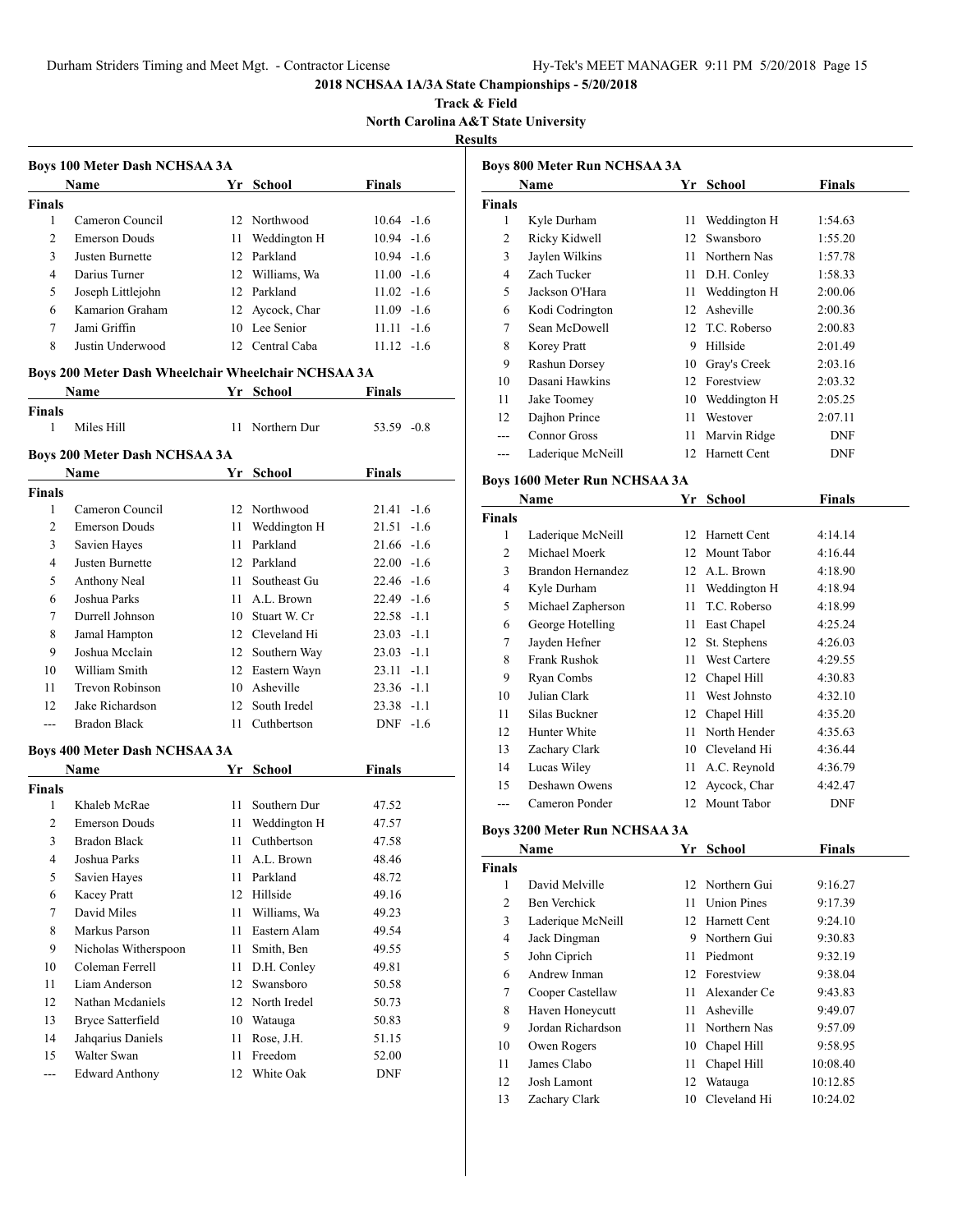**Track & Field North Carolina A&T State University Results**

|                | Finals  (Boys 3200 Meter Run NCHSAA 3A) |      |                 |                |
|----------------|-----------------------------------------|------|-----------------|----------------|
|                | Name                                    |      | Yr School       | <b>Finals</b>  |
| 14             | Tommy Fernandez                         | 11   | New Hanover     | 10:38.85       |
| $\overline{a}$ | Cameron Ponder                          |      | 12 Mount Tabor  | DNF            |
| $---$          | Jaxon Hudson                            |      | 11 South Brunsw | <b>DNF</b>     |
|                |                                         |      |                 |                |
|                | <b>Boys 110 Meter Hurdles NCHSAA 3A</b> |      |                 |                |
|                | Name                                    |      | Yr School       | Prelims        |
|                | <b>Preliminaries</b>                    |      |                 |                |
| 1              | Aveon Reid                              | 12   | Forestview      | 14.50O1.8      |
| 2              | Joshua Parks                            | 11   | A.L. Brown      | 14.79Q-1.8     |
| 3              | Cory Gaither                            |      | 12 South Iredel | 14.89Q-1.8     |
| $\overline{4}$ | Jieem Bullock                           |      | 10 North Brunsw | 14.95Q1.8      |
| 5              | Jalen Houston                           |      | 10 West Rowan   | $15.11q - 1.8$ |
| 6              | Benjamin Buie                           | 11 - | Southern Lee    | 15.12q 1.8     |
| 7              | Dwayne Jackson                          |      | 12 Jacksonville | $15.12q$ 1.8   |
| 8              | Dymir Watson                            |      | 12 Hillside     | 15.17q 1.8     |
| 9              | Dashon Hannah                           | 11   | <b>Burns</b>    | 15.20 1.8      |
| 10             | Jonathan Stone                          | 11   | Southern Lee    | $15.22 - 1.8$  |
| 11             | Jack Holeck                             |      | 12 Northwood    | 15.28 1.8      |
| 12             | Joshua Marsh                            | 11   | Monroe          | $15.30 -1.8$   |
| 13             | <b>Tashawn Philips</b>                  | 10   | Southern Way    | 15.56 1.8      |
| 14             | Kenan Waltower                          | 12   | Parkwood        | $15.66 - 1.8$  |
| 15             | Sidney Littlejohn                       |      | 10 Ashbrook     | $15.74 - 1.8$  |
|                |                                         |      |                 |                |
|                | <b>Boys 110 Meter Hurdles NCHSAA 3A</b> |      | Yr School       | <b>Finals</b>  |
| <b>Finals</b>  | Name                                    |      |                 |                |
| 1              | Aveon Reid                              |      | 12 Forestview   | 14.52 0.4      |
| 2              | Cory Gaither                            |      | 12 South Iredel | 14.57 0.4      |
| 3              | Jieem Bullock                           |      | 10 North Brunsw | 14.64 0.4      |
| $\overline{4}$ | Joshua Parks                            | 11   | A.L. Brown      | 14.65 0.4      |
| 5              | Jalen Houston                           |      | 10 West Rowan   | 14.77 0.4      |
| 6              | Dwayne Jackson                          |      | 12 Jacksonville | 14.93 0.4      |
| 7              | Dymir Watson                            | 12   | Hillside        | 15.00 0.4      |
| 8              | Benjamin Buie                           |      | 11 Southern Lee | 15.02 0.4      |
|                |                                         |      |                 |                |
|                | <b>Boys 300 Meter Hurdles NCHSAA 3A</b> |      |                 |                |
|                | Name                                    |      | Yr School       | <b>Finals</b>  |
| Finals         |                                         |      |                 |                |
| $\mathbf{1}$   | Cory Gaither                            | 12   | South Iredel    | 37.18          |
| $\overline{c}$ | Jamar Davis                             | 12   | Orange          | 38.02          |
| 3              | Dominick Green                          | 12   | Southern Dur    | 38.27          |
| 4              | Isaiah Daniel                           | 12   | Dudley          | 38.75          |
| 5              | Malcom Wade                             | 12   | Northern Nas    | 39.09          |
| 6              | Benjamin Buie                           | 11   | Southern Lee    | 39.62          |
| $\tau$         | Aveon Reid                              | 12   | Forestview      | 39.91          |
| 8              | Joshua Marsh                            | 11   | Monroe          | 39.92          |
| 9              | Josh Vereen                             | 12   | South Brunsw    | 40.49          |
| 10             | Julian Monell                           | 12   | Parkland        | 40.79          |
| 11             | Peter Shelley                           | 12   | Marvin Ridge    | 41.25          |
| 12             | James Schmidt                           | 12   | Weddington H    | 41.38          |

|               | <b>Boys 4x100 Meter Relay NCHSAA 3A</b> |       |                         |
|---------------|-----------------------------------------|-------|-------------------------|
|               | Team                                    | Relay | <b>Finals</b>           |
| <b>Finals</b> |                                         |       |                         |
| 1             | Williams, Walter M                      | А     | 41.87                   |
|               | 1) Corey Johnson 11                     |       | 2) Solomon Womble 10    |
|               | 3) Quincy Dabney 11                     |       | 4) Darius Turner 12     |
| 2             | Parkland                                | А     | 41.88                   |
|               | 1) Jacquez Roseboro 11                  |       | 2) Joseph Littlejohn 12 |
|               | 3) Justin Miles 9                       |       | 4) Justen Burnette 12   |
| 3             | Southern Lee                            | А     | 42.17                   |
|               | 1) James Mccurry 12                     |       | 2) Kenneth Cotton 12    |
|               | 3) Benjamin Buie 11                     |       | 4) Michael Fox 12       |
| 4             | Parkwood                                | А     | 42.51                   |
|               | 1) Kenan Waltower 12                    |       | 2) Darian Barksdale 11  |
|               | 3) Chandler McClendon 11                |       | 4) Wyne McGriff 10      |
| 5             | Weddington H                            | А     | 42.67                   |
|               | 1) Denison Livingston 12                |       | 2) Caleb Dixon 12       |
|               | 3) Mark Conner 12                       |       | 4) Doug Dracon 12       |
| 6             | Aycock, Charles B                       | А     | 42.99                   |
|               | 1) Rico Dawson 12                       |       | 2) Jaylan Robinson 9    |
|               | 3) Alijuan Moore 10                     |       | 4) Kamarion Graham 12   |
| 7             | Southeast Guilford                      | А     | 43.14                   |
|               | 1) Tre Caldwell 11                      |       | 2) Anthony Neal 11      |
|               | 3) Jalen Stockham 11                    |       | 4) Jaiden Smith 12      |
| 8             | Southwest Guilford                      | А     | 43.17                   |
|               | 1) Justin Wiggins                       |       | 2) Brandon Buchannon    |
|               | 3) Zion Madden                          |       | 4) Kolby Cuthrell 11    |
| 9             | Cleveland High School                   | А     | 43.19                   |
|               | 1) Siheed Hargrove 10                   |       | 2) Jacquez Durham       |
|               | 3) Tayvon Sutton 11                     |       | 4) Jamal Hampton 12     |
| 10            | Lee Senior                              | А     | 43.49                   |
|               | 1) Jayden Chalmers 10                   |       | 2) Larry Baldwin 10     |
|               | 3) James Chambers 12                    |       | 4) Jami Griffin 10      |
| 11            | Southern Nash                           | А     | 43.58                   |
|               | 1) Dae'One Wilkins 12                   |       | 2) Kendrick Bell        |
|               | 3) Zonovan Knight 11                    |       | 4) Darius Edmundson 11  |
| 12            | Hunter Huss                             | A     | 44.04                   |
|               | 1) Maleek Wright 11                     |       | 2) Jarion Johnson       |
|               | 3) Tyson Danner 11                      |       | 4) Tony Davis           |
| 13            | North Brunswick                         |       | 44.18                   |
|               | 1) Rashad Dixiie                        |       | 2) Robmell Lowery       |
|               | 3) Kwasi Claarke                        |       | 4) Jieem Bullock 10     |
| 14            | Charlotte Catholic                      | А     | 44.20                   |
|               | 1) Paul Neel 9                          |       | 2) Jason Jacobs Jr 11   |
|               | 3) Matthew Kanney 12                    |       | 4) Michael Neel 11      |
| 15            | Marvin Ridge                            | А     | 44.38                   |
|               | 1) Bradley Stanton 12                   |       | 2) Ryan Manns 10        |
|               | 3) Samuel Reinhart 12                   |       | 4) Quinn Cokley 10      |
| 16            | Erwin, Clyde A.                         | А     | 44.39                   |
|               | 1) Isaiah Poore 12                      |       | 2) Simeon Thompson 11   |
|               | 3) Tadan Clubb 11                       |       | 4) Trey Martin 12       |
|               |                                         |       |                         |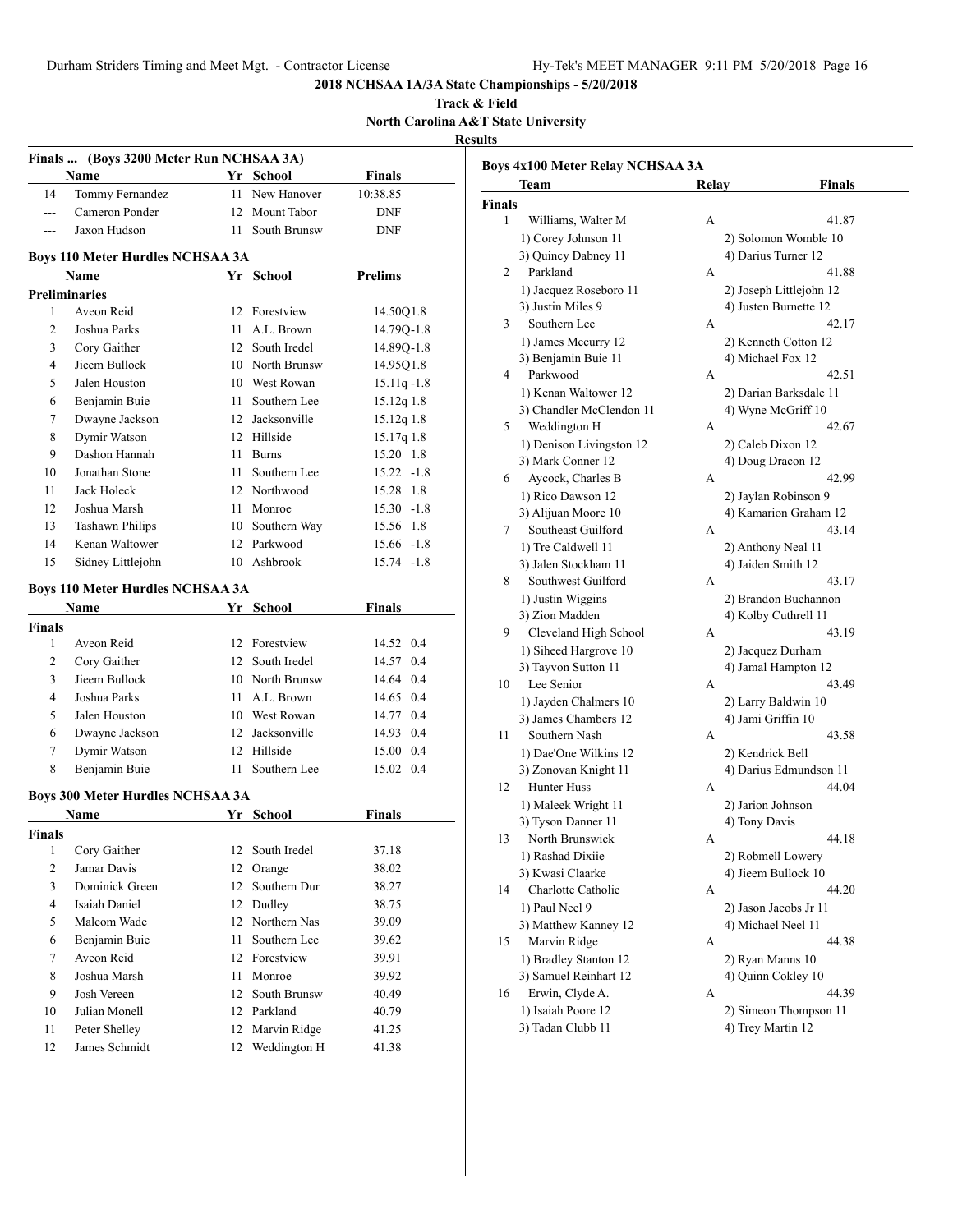Durham Striders Timing and Meet Mgt. - Contractor License Hy-Tek's MEET MANAGER 9:11 PM 5/20/2018 Page 17

**2018 NCHSAA 1A/3A State Championships - 5/20/2018**

#### **Track & Field North Carolina A&T State University**

#### **Results**

| Boys 4x200 Meter Relay NCHSAA 3A<br>Team | Relav                 | Finals                  |        | <b>Boys 4x400 Meter Relay NCHSAA 3A</b><br>Team | <b>Relay</b> | <b>Finals</b>                               |
|------------------------------------------|-----------------------|-------------------------|--------|-------------------------------------------------|--------------|---------------------------------------------|
| <b>Finals</b>                            |                       |                         | Finals |                                                 |              |                                             |
| $\mathbf{1}$<br>Williams, Walter M       | A                     | 1:26.53                 | 1      | White Oak                                       | A            | 3:18.67                                     |
| 1) Corey Johnson 11                      | 2) Quincy Dabney 11   |                         |        | 1) Andrew Cranford 12                           |              | 2) Lance Siler 12                           |
| 3) David Miles 11                        | 4) Darius Turner 12   |                         |        | 3) Jason Richardson                             |              | 4) Edward Anthony 12                        |
| Parkland<br>2                            | А                     | 1:27.59                 | 2      | Southern Durham                                 | А            | 3:19.33                                     |
| 1) Justin Miles 9                        |                       | 2) Joseph Littlejohn 12 |        | 1) Dominick Green 12                            |              | 2) Jaylen Wright 9                          |
| 3) Rahquan Terry 12                      | 4) Justen Burnette 12 |                         |        | 3) Isaac Click 12                               |              | 4) Khaleb McRae 11                          |
| Southern Durham<br>3                     | A                     | 1:28.48                 | 3      | Parkland                                        | А            | 3:20.83                                     |
| 1) Jaylen Wright 9                       | 2) Dominick Green 12  |                         |        | 1) Savien Hayes 11                              |              | 2) Rahquan Terry 12                         |
| 3) Isaac Click 12                        | 4) Khaleb McRae 11    |                         |        | 3) Joseph Littlejohn 12                         |              | 4) Braxton Ford 12                          |
| Southeast Guilford<br>4                  | А                     | 1:28.89                 | 4      | Weddington H                                    | А            | 3:22.04                                     |
| 1) Tre Caldwell 11                       | 2) Josh King 11       |                         |        | 1) Mitch Wolverton 12                           |              | 2) Will Mazur 11                            |
| 3) Anthony Neal 11                       | 4) Jaiden Smith 12    |                         |        | 3) Kyle Durham 11                               |              | 4) Emerson Douds 11                         |
| Hillside<br>5                            | A                     | 1:29.23                 | 5      | Cuthbertson                                     | А            | 3:23.59                                     |
|                                          |                       |                         |        | 1) Bradon Black 11                              |              |                                             |
| 1) Myles Dillon 11<br>3) Kamari Norman   | 4) Dyvai Robinson 10  | 2) Brendon Edgerton 12  |        | 3) Ashton Spangler 11                           |              | 2) Daniel Chavez 12<br>4) Aidan McNally 9   |
| Asheboro<br>6                            | А                     | 1:29.36                 | 6      | Asheville                                       | A            | 3:24.05                                     |
|                                          |                       |                         |        | 1) Ben Brock 11                                 |              |                                             |
| 1) Jemel Ellison 12                      | 2) Tyrek Little       |                         |        | 3) Levi Harris 10                               |              | 2) Keenan Hines 12<br>4) Trevon Robinson 10 |
| 3) Khamisey Williams 12                  | 4) Nate Fisher 11     | 1:30.05                 |        | Mount Tabor                                     |              | 3:24.13                                     |
| Eastern Wayne<br>7                       | A                     |                         | 7      |                                                 | A            |                                             |
| 1) Angus Dove 10                         | 2) Junious Tyson 11   |                         |        | 1) Malik Chambers 12                            |              | 2) Amar Aikens 10                           |
| 3) Isaac Crossland 11                    | 4) William Smith 12   |                         |        | 3) Dashawntreas Jones 11                        |              | 4) Michael Moerk 12                         |
| Weddington H<br>8                        | А                     | 1:30.08                 | 8      | Smith, E.E.                                     | А            | 3:24.91                                     |
| 1) Mark Conner 12                        | 2) Ian Williams 10    |                         |        | 1) Jaylyn Locklear 11                           |              | 2) Toshiro Spivey 11                        |
| 3) Denison Livingston 12                 | 4) Doug Dracon 12     |                         |        | 3) Andrew Whitaker 11                           |              | 4) Cameron McNeill 11                       |
| 9<br>Dudley                              | A                     | 1:30.11                 | 9      | Northern Nash                                   | A            | 3:27.54                                     |
| 1) Chris Slade 11                        | 2) Ibraham Kone 10    |                         |        | 1) Tyren Wiggins 12                             |              | 2) Elijah Spencer 12                        |
| 3) Richard Monroe 11                     | 4) Jaden Edwards 12   |                         |        | 3) Jaylen Wilkins 11                            |              | 4) Malcom Wade 12                           |
| White Oak<br>10                          | A                     | 1:30.40                 | 10     | Rocky Mount                                     | A            | 3:29.37                                     |
| 1) Andrew Cranford 12                    | 2) Lance Siler 12     |                         |        | 1) Tamerick Harris 10                           |              | 2) Maliek Small 12                          |
| 3) Jason Richardson                      |                       | 4) Edward Anthony 12    |        | 3) Damian Moore 12                              |              | 4) Joshua Harper 12                         |
| Cuthbertson<br>11                        | A                     | 1:30.49                 | 11     | Marvin Ridge                                    | А            | 3:35.35                                     |
| 1) Bradon Black 11                       | 2) Ryan Kobziak 10    |                         |        | 1) Samuel Reinhart 12                           |              | 2) Peter Shelley 12                         |
| 3) Ashton Spangler 11                    | 4) Aidan McNally 9    |                         |        | 3) Ben Payeur                                   |              | 4) Luke Wolaver 12                          |
| Asheville<br>12                          | A                     | 1:30.83                 | 12     | Swansboro                                       | A            | 3:35.94                                     |
| 1) Keevon Hines 12                       | 2) Levi Harris 10     |                         |        | 1) Bogue Dick 12                                |              | 2) Derick Detoro 12                         |
| 3) Keenan Hines 12                       |                       | 4) Trevon Robinson 10   |        | 3) Ricky Kidwell 12                             |              | 4) Liam Anderson 12                         |
| Forestview<br>13                         | А                     | 1:32.20                 | 13     | Forestview                                      | A            | 3:38.17                                     |
| 1) Kyra Peterkin 11                      | 2) Aveon Reid 12      |                         |        | 1) David Welsh 9                                |              | 2) Shelden Burrell 12                       |
| 3) Sean Camacho 12                       | 4) Anthony Nance      |                         |        | 3) Aveon Reid 12                                |              | 4) Kyra Peterkin 11                         |
| Southern Nash<br>14                      | A                     | 1:33.82                 |        | Southern Lee                                    | A            | <b>DNF</b>                                  |
| 1) Dae'One Wilkins 12                    | 2) Kendrick Bell      |                         |        | 1) Benjamin Buie 11                             |              | 2) Devin Lyles 11                           |
| 3) Darius Edmundson 11                   | 4) Zonovan Knight 11  |                         |        | 3) Kenneth Cotton 12                            |              | 4) James Mccurry 12                         |
| Marvin Ridge<br>$---$                    | A                     | DQ                      | ---    | Hillside                                        | A            | DQ                                          |
| 1) Bradley Stanton 12                    | 2) Ryan Manns 10      |                         |        | 1) Robert Covington 10                          |              | 2) Kacey Pratt 12                           |
| 3) Samuel Reinhart 12                    | 4) Connor Gross 11    |                         |        | 3) Jalen McKoy 11                               |              | 4) Korey Pratt 9                            |

1) Matthew Hedrick 12 2) Julian Martin 11 3) Jamiah McMillan 11 4) Mahliqe Andrews 12

--- Southern Guilford A DQ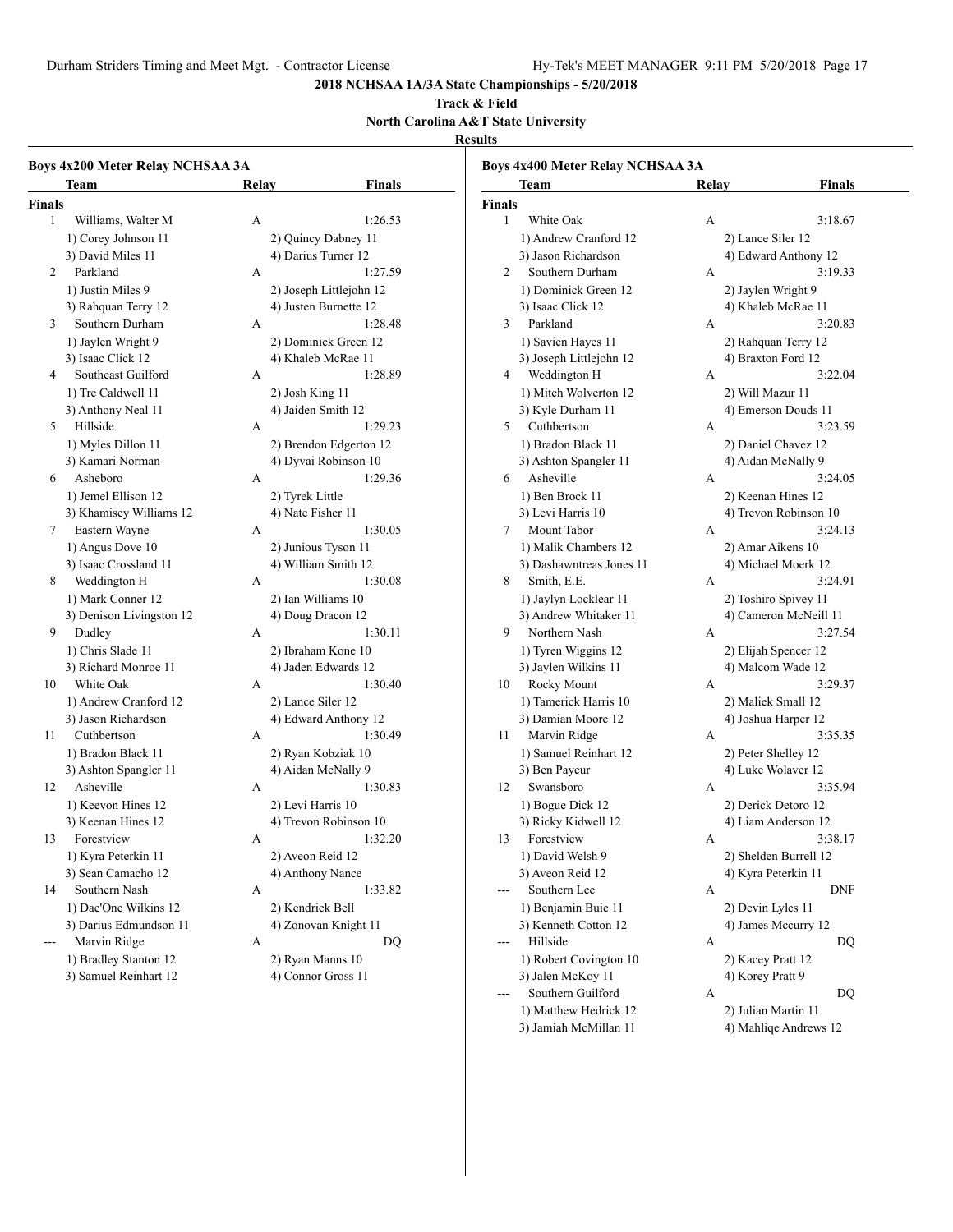Durham Striders Timing and Meet Mgt. - Contractor License Hy-Tek's MEET MANAGER 9:11 PM 5/20/2018 Page 18

10 Elijahwon Cooper 11 Fike High Sc 19-07.00 1.0 11 Kameron Palmer 11 Mount Tabor 19-06.25 0.6 12 Julien Stephens 10 Jacksonville 19-02.25 1.1

# **2018 NCHSAA 1A/3A State Championships - 5/20/2018**

#### **Track & Field North Carolina A&T State University**

# **Results**

| Boys 4x800 Meter Relay NCHSAA 3A |                         |       |                              | <b>Boys High Jump NCHSAA 3A</b> |                                  |    |                    |                 |  |
|----------------------------------|-------------------------|-------|------------------------------|---------------------------------|----------------------------------|----|--------------------|-----------------|--|
|                                  | Team                    | Relav | Finals                       |                                 | Name                             |    | Yr School          | <b>Finals</b>   |  |
| <b>Finals</b>                    |                         |       |                              | <b>Finals</b>                   |                                  |    |                    |                 |  |
| $\mathbf{1}$                     | Weddington H            | А     | 7:50.82                      | 1                               | Jeremiah Ganaway                 |    | 12 Hunt High Sc    | $6 - 06.00$     |  |
|                                  | 1) Will Mazur 11        |       | 2) Stephen Larson 11         | $\overline{2}$                  | Rashawn Pleasant                 | 10 | Northern Gui       | J6-06.00        |  |
|                                  | 3) Jackson O'Hara 11    |       | 4) Kyle Durham 11            | 3                               | Julien Stephens                  | 10 | Jacksonville       | 6-04.00         |  |
| 2                                | Mount Tabor             | А     | 7:56.39                      | $\overline{4}$                  | Elijahwon Cooper                 |    | 11 Fike High Sc    | J6-04.00        |  |
|                                  | 1) Tashaune Kyle 12     |       | 2) Michael Moerk 12          | 5                               | Joshua Parks                     |    | 11 A.L. Brown      | $6 - 02.00$     |  |
|                                  | 3) Zack Mayer           |       | 4) Samuel Pomper 11          | 6                               | Jieem Bullock                    |    | 10 North Brunsw    | $J6-02.00$      |  |
| 3                                | Southwest Guilford      | А     | 7:57.86                      | 7                               | Kolby Cuthrell                   | 11 | Southwest Gu       | $6 - 00.00$     |  |
|                                  | 1) David Olds 12        |       | 2) Travis Leach 11           | $\overline{7}$                  | Seth Barnes                      |    | 10 Forestview      | $6 - 00.00$     |  |
|                                  | 3) Grant Patrick 12     |       | 4) Kobe Brown 11             | 9                               | Jalen Eberhart                   | 12 | <b>Union Pines</b> | J6-00.00        |  |
| 4                                | A.C. Reynolds           | А     | 8:01.13                      | 9                               | Tanner Brock                     | 12 | West Henders       | J6-00.00        |  |
|                                  | 1) Dwayne Lillie 10     |       | 2) Lucas Wiley 11            | 11                              | Quinn Cokley                     |    | 10 Marvin Ridge    | J6-00.00        |  |
|                                  | 3) Zach Crain 11        |       | 4) Adam Graham               | 12                              | Laderrick Neville                |    | 11 Northern Dur    | $5 - 10.00$     |  |
| 5                                | Cuthbertson             | А     | 8:01.42                      | 13                              | Spencer Yandrofski               | 10 | East Chapel        | $J5-10.00$      |  |
|                                  | 1) Daniel Chavez 12     |       | 2) Kyle Stamper 11           | 14                              | Dylan Blankenship                |    | 12 Chapel Hill     | $J5-10.00$      |  |
|                                  | 3) Mickey Schihl        |       | 4) Walker Lezotte 11         | 14                              | Donterrio Chambers               | 11 | North Gaston       | $J5-10.00$      |  |
| 6                                | Marvin Ridge            | А     | 8:04.52                      |                                 | Jaidon Berrow                    |    | 12 Parkland        |                 |  |
|                                  | 1) Luke Wolaver 12      |       | 2) Cole Jackson 9            | $\overline{\phantom{a}}$        |                                  |    |                    | NH              |  |
|                                  | 3) Jason Blizzard 11    |       | 4) Connor Gross 11           |                                 | <b>Boys Pole Vault NCHSAA 3A</b> |    |                    |                 |  |
| 7                                | Piedmont                | А     | 8:11.72                      |                                 | <b>Name</b>                      |    | Yr School          | <b>Finals</b>   |  |
|                                  | 1) John Ciprich 11      |       | 2) Matthew Cameron 12        | <b>Finals</b>                   |                                  |    |                    |                 |  |
|                                  | 3) Nathan Griffin 12    |       | 4) Chandler James 12         | $\mathbf{1}$                    | Ben Finger                       |    | 12 North Gaston    | 15-06.00        |  |
| 8                                | Chapel Hill             | А     | 8:27.12                      | 2                               | Charles Cooley                   |    | 12 West Cartere    | 15-00.00        |  |
|                                  | 1) Ethan Mathis         |       | 2) Jacob Meredith-Andrews 11 | 3                               | Daniel Nicholson                 |    | 12 North Iredel    | J15-00.00       |  |
|                                  | 3) Eli Turner 12        |       | 4) Tyler Yandrofski 12       | $\overline{4}$                  | Jacob Hickerson                  |    | 11 Chapel Hill     | J15-00.00       |  |
| 9                                | <b>Union Pines</b>      | А     | 8:27.64                      | 5                               | Patrick Freeman                  |    | Mount Tabor        |                 |  |
|                                  | 1) Dalton Tomeski 12    |       | 2) Ben Verchick 11           |                                 |                                  | 11 |                    | J15-00.00       |  |
|                                  | 3) Curt Verchick 9      |       | 4) Trace Fraley 12           | 6                               | Bogue Dick                       |    | 12 Swansboro       | 14-06.00        |  |
| 10                               | Harnett Central         | А     | 8:32.29                      | $\overline{7}$                  | Peter Shelley                    |    | 12 Marvin Ridge    | J14-06.00       |  |
|                                  | 1) Jesus Gonzalez 11    |       | 2) Everette Blake 10         | 8                               | James Cammilleri III             | 12 | Southern Lee       | 14-00.00        |  |
|                                  | 3) Robert Bowman        |       | 4) Laderique McNeill 12      | 9                               | Benjamin Cargnel                 | 10 | Marvin Ridge       | 13-06.00        |  |
| 11                               | New Hanover             | А     | 8:34.72                      | 10                              | <b>Bryant Laster</b>             | 12 | White Oak          | 13-00.00        |  |
|                                  | 1) Zach St. Pierre 11   |       | 2) Tommy Fernandez 11        | 11                              | Andy McLean                      | 11 | Mount Tabor        | J13-00.00       |  |
|                                  | 3) Hamilton Willis 11   |       | 4) Aidan Flynn 11            | 12                              | Matthew Eberhard                 |    | 12 Weddington H    | 12-00.00        |  |
| 12                               | Northern Nash           | А     | 8:39.08                      | 12                              | Ben Pardue                       |    | 10 Cedar Ridge     | 12-00.00        |  |
|                                  | 1) Jordan Richardson 11 |       | 2) Kamden Johnson 10         | 14                              | Dylan Xayavong                   |    | 12 Southeast Gu    | 11-06.00        |  |
|                                  | 3) Tyren Wiggins 12     |       | 4) Jaylen Wilkins 11         | $---$                           | Davis Nicol                      |    | 11 Fike High Sc    | NH              |  |
| 13                               | South Brunswick         | A     | 8:39.39                      |                                 |                                  |    |                    |                 |  |
|                                  | 1) Noah Bullard 10      |       | 2) Cameron Palagruto 12      |                                 | <b>Boys Long Jump NCHSAA 3A</b>  |    |                    |                 |  |
|                                  | 3) Issac Hall 12        |       | 4) Jaxon Hudson 11           |                                 | <b>Name</b>                      |    | Yr School          | <b>Finals</b>   |  |
| 14                               | Hillside                | А     | 8:59.41                      | Finals                          |                                  |    |                    |                 |  |
|                                  | 1) Robert Covington 10  |       | 2) Kacey Pratt 12            | -1                              | Jamar Davis                      |    | 12 Orange          | 23-05.00 1.0    |  |
|                                  | 3) Ahmir Davenport 11   |       | 4) Korey Pratt 9             | $\overline{2}$                  | Brandon Richardson               |    | 12 Northern Nas    | 22-08.75 -0.9   |  |
| $--$                             | Asheville               | А     | <b>DNF</b>                   | 3                               | Darian Barksdale                 |    | 11 Parkwood        | $22-00.75 -0.6$ |  |
|                                  | 1) John Goebel          |       | 2) Kodi Codrington 12        | 4                               | Kolby Cuthrell                   | 11 | Southwest Gu       | 22-00.00 1.0    |  |
|                                  | 3) Ben Brock 11         |       | 4) Haven Honeycutt 11        | 5                               | Jabez Gorham                     | 11 | Southwest Gu       | $21-04.50 -0.8$ |  |
| $---$                            | Swansboro               | А     | <b>DNF</b>                   | 6                               | Terry Green                      |    | 12 Chapel Hill     | $21-03.00 -1.0$ |  |
|                                  | 1) Joseph Perez 12      |       | 2) Derick Detoro 12          | 7                               | Jamal Hampton                    |    | 12 Cleveland Hi    | $21-01.75 -1.4$ |  |
|                                  | 3) Ricky Kidwell 12     |       | 4) Liam Anderson 12          | 8                               | Devin Lyles                      |    | 11 Southern Lee    | 20-04.00 -0.9   |  |
|                                  |                         |       |                              | 9                               | Thai Tuttanon                    |    | 11 Kings Mounta    | 20-02.75 0.6    |  |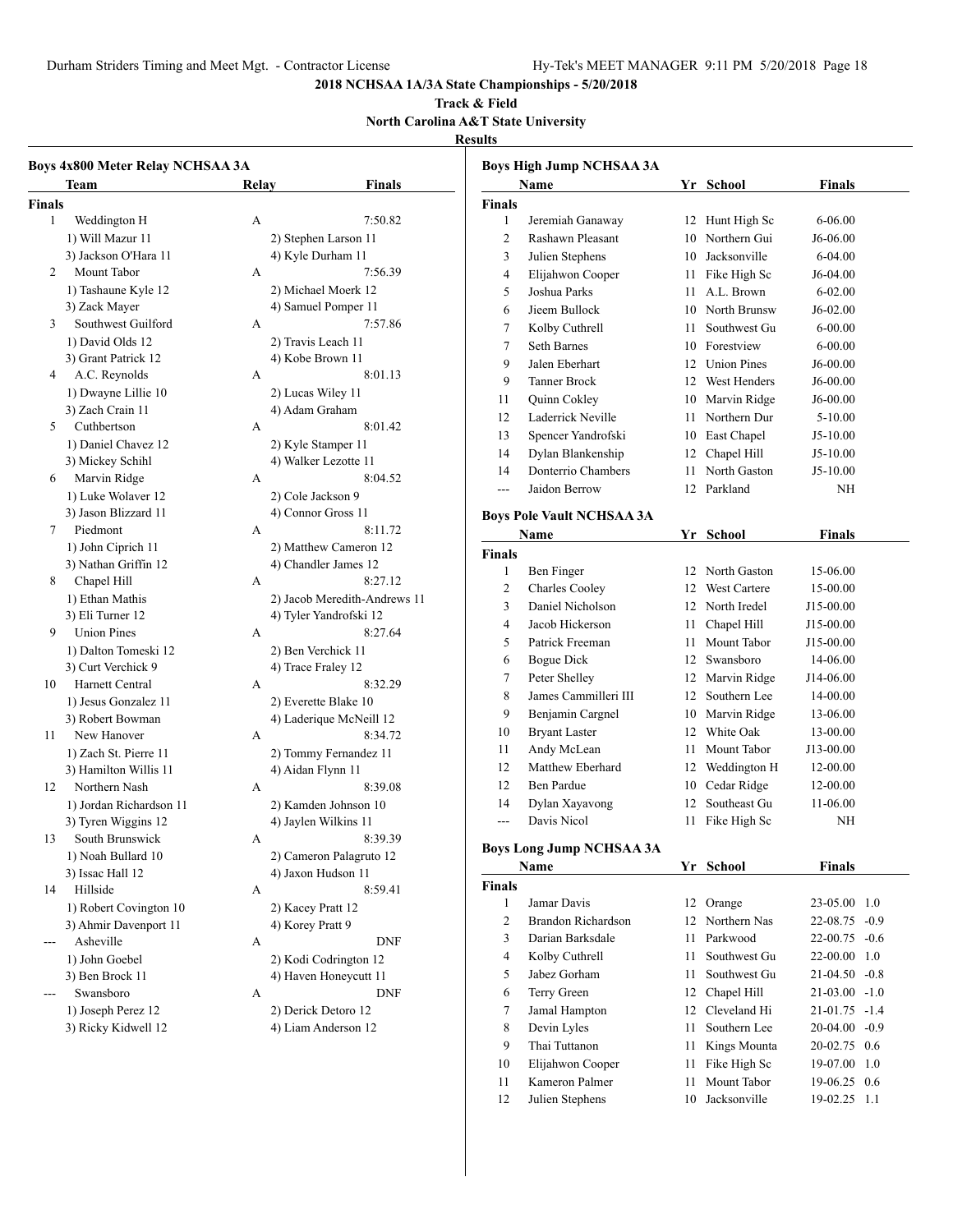|                |                                                      |    |                 |                    |        |                | 2018 NCHSAA 1A/3A State Championships - 5/20/2018 |    |                           |               |
|----------------|------------------------------------------------------|----|-----------------|--------------------|--------|----------------|---------------------------------------------------|----|---------------------------|---------------|
|                |                                                      |    |                 |                    |        | Track & Field  |                                                   |    |                           |               |
|                |                                                      |    |                 |                    |        | <b>Results</b> | North Carolina A&T State University               |    |                           |               |
|                | Finals  (Boys Long Jump NCHSAA 3A)                   |    |                 |                    |        |                |                                                   |    |                           |               |
|                | Name                                                 |    | Yr School       | <b>Finals</b>      |        |                | Boys Discus Throw Wheelchair Wheelchair NCHSAA 3A |    |                           |               |
| 13             | Cj Griffin                                           |    | 12 Asheville    | 17-11.25 0.4       |        |                | Name                                              |    | Yr School                 | Finals        |
| $\overline{a}$ | Dakari Campbell                                      | 10 | Ashbrook        | <b>FOUL</b>        |        | <b>Finals</b>  |                                                   |    |                           |               |
| $---$          | <b>Trevor Grant</b>                                  | 11 | Cuthbertson     | <b>FOUL</b>        |        | 1              | Miles Hill                                        |    | 11 Northern Dur           | $46 - 08$     |
| $---$          | Myles Dillon                                         |    | 11 Hillside     | <b>FOUL</b>        |        | 2              | <b>Brandon Cornell</b>                            |    | 11 Mount Tabor            | $36 - 02$     |
|                |                                                      |    |                 |                    |        | 3              | William Fuller                                    |    | 10 Jesse Carson           | $24-10$       |
|                | Boys Triple Jump NCHSAA 3A                           |    |                 |                    |        |                | <b>Boys Discus Throw NCHSAA 3A</b>                |    |                           |               |
|                | Name                                                 |    | Yr School       | <b>Finals</b>      |        |                | Name                                              |    | Yr School                 | Finals        |
| Finals         |                                                      |    |                 |                    |        | <b>Finals</b>  |                                                   |    |                           |               |
| 1              | Jamar Davis                                          |    | 12 Orange       | 49-10.75 1.5       |        | 1              | Asher Prince                                      |    | 12 Western Harn           | 175-07        |
| $\overline{2}$ | Brandon Richardson                                   |    | 12 Northern Nas | 46-00.00           | $-0.7$ | 2              | Joshua Faison                                     | 12 | Smithfield-S              | 170-01        |
| 3              | Ahmad Joyner                                         | 11 | Southwest Gu    | 45-01.75           | $-0.9$ | 3              | Lyndon Strickland                                 | 11 | Alexander Ce              | 162-03        |
| 4              | <b>Tyler Lewis</b>                                   |    | 12 Parkwood     | 44-08.50 -0.9      |        | 4              | Jamel Abalos                                      | 11 | Swansboro                 | 148-10        |
| 5              | Myles Hunt                                           |    | 12 Marvin Ridge | 44-05.75           | 0.1    | 5              | Adam Hart                                         |    | 12 Topsail                | 141-10        |
| 6              | Jordan Purvis                                        | 10 | Southern Dur    | 43-10.50 1.6       |        | 6              | James Cammilleri III                              | 12 | Southern Lee              | 133-07        |
| 7              | Clarence Ward                                        |    | 11 Hunt High Sc | 43-05.75           | 1.0    | 7              | Larry Luke                                        | 11 | Freedom                   | 132-03        |
| 8              | Ci Griffin                                           |    | 12 Asheville    | $42 - 10.00 - 0.7$ |        |                |                                                   |    | 12 Burns                  | 129-10        |
| 9              | Sam Wall                                             |    | 11 East Rowan   | 42-07.25 0.5       |        | 8              | <b>Stormy Mosteller</b>                           |    |                           |               |
| 10             | Luke Drummonds                                       |    | 11 Watauga      | 41-08.75 0.5       |        | 9              | Ethan Blakey                                      |    | 12 A.C. Reynold           | 129-00        |
| 11             | William Smith                                        |    | 12 Eastern Wayn | $41-07.00 -0.4$    |        | 10             | Kendyl Graves                                     |    | 12 Eastern Guil           | 125-04        |
| 12             | <b>Brock Peeler</b>                                  |    | 12 Weddington H | 40-05.00 0.4       |        | 11             | Antwain Dunston                                   | 11 | Rocky Mount               | 124-03        |
| 13             | <b>Trevor Grant</b>                                  | 11 | Cuthbertson     | 38-11.50 0.4       |        | 12             | Nicholas Santiago                                 | 12 | Concord                   | 122-05        |
| 14             | Dymir Watson                                         |    | 12 Hillside     | $38-11.25 -1.0$    |        | 13             | Scott Graham                                      | 12 | <b>Union Pines</b>        | 122-03        |
|                |                                                      |    |                 |                    |        | 14             | Eric Smith                                        | 12 | Rockingham C              | 120-06        |
|                | <b>Boys Shot Put Wheelchair Wheelchair NCHSAA 3A</b> |    |                 |                    |        | 15             | Josh Wood                                         | 12 | Northwest Ca              | 117-09        |
|                | Name                                                 |    | Yr School       | <b>Finals</b>      |        | ---            | Christian Bennett                                 | 11 | East Rowan                | <b>FOUL</b>   |
| Finals         |                                                      |    |                 |                    |        |                | <b>Boys 100 Meter Dash Unified</b>                |    |                           |               |
| 1              | Miles Hill                                           |    | 11 Northern Dur | 16-04.25           |        |                | Name                                              |    | Yr School                 | <b>Finals</b> |
| $\overline{2}$ | <b>Brandon Cornell</b>                               | 11 | Mount Tabor     | 12-05.00           |        | Finals         |                                                   |    |                           |               |
| 3              | William Fuller                                       |    | 10 Jesse Carson | 10-03.00           |        | ---            | Jason Carthon                                     |    | Garner Unified            | X11.93 -1.6   |
|                | <b>Boys Shot Put NCHSAA 3A</b>                       |    |                 |                    |        | ---            | Josiah Phillips                                   |    | Sanderson Unifie          | X12.09 -1.6   |
|                |                                                      |    |                 |                    |        | ---            | Andrew Esterly                                    |    | Gray's Creek Uni          | X12.39 -1.6   |
|                | Name                                                 |    | Yr School       | <b>Finals</b>      |        | ---            | Jeremiah Bordeaux                                 |    | Terry Sanford Un          | $X12.60 -1.6$ |
| Finals         |                                                      |    |                 |                    |        |                |                                                   |    |                           |               |
| 1              | Asher Prince                                         |    | 12 Western Harn | 53-09.25           |        |                | Devonte Pierce                                    |    | Gray's Creek Uni          | $X13.08 -1.6$ |
| 2              | Adam Hart                                            |    | 12 Topsail      | 51-03.00           |        | ---            | Anthony Liszewski                                 |    | Gray's Creek Uni          | X13.25 -1.6   |
| 3              | Dominique Partridge                                  |    | 11 Mount Tabor  | 50-09.25           |        | ---            | Savion McKenzie                                   |    | Douglas Byrd Uni          | X13.30 -1.6   |
| $\overline{4}$ | Lyndon Strickland                                    |    | 11 Alexander Ce | 50-03.25           |        |                | <b>Boys 4x100 Meter Relay Unified</b>             |    |                           |               |
| 5              | Trey Love                                            |    | 12 Southeast Gu | 49-11.75           |        |                | <b>Team</b>                                       |    | Relay                     | <b>Finals</b> |
| 6              | Joshua Faison                                        |    | 12 Smithfield-S | 49-05.00           |        | Finals         |                                                   |    |                           |               |
| 7              | Micheal Reyes                                        |    | 12 Piedmont     | 48-09.75           |        | ---            | Jack Britt Unified                                |    | A                         | <b>XDNF</b>   |
| 8              | James Mazzarell                                      |    | 12 Marvin Ridge | 48-09.50           |        |                | 1) Bryce McBride                                  |    | 2) Keizie Wilburn         |               |
| 9              | Kaleb Carroll-Smith                                  | 12 | Southern Lee    | 47-03.25           |        |                | 3) Stephen Powell                                 |    | 4) Jallyssa Dugrot        |               |
| 10             | Ekwon White                                          |    | 12 Franklinton  | 46-03.25           |        | ---            | Cape Fear Unified                                 |    | А                         | <b>XDNF</b>   |
| 11             | Haason Lane                                          |    | 12 Monroe       | 46-02.25           |        |                | 1) Locklan Gilmore                                |    | 2) Isiah Johnson          |               |
| 12             | Ronald Gilliard                                      |    | 11 Dudley       | 45-03.00           |        |                |                                                   |    |                           |               |
| 13             | Kendyl Graves                                        |    | 12 Eastern Guil | 45-00.25           |        |                | 3) Aumarion Ross<br>Gray's Creek Unified          |    | 4) Domonique Hammond<br>А | X51.77        |
| 14             | Quadrez Lassiter                                     |    | 10 Eastern Wayn | 44-07.50           |        | ---            |                                                   |    |                           |               |
| 15             | Jr., Timothy English                                 |    | 12 Ashbrook     | 42-06.25           |        |                | 1) Charles Bechtol                                |    | 2) Devonte Pierce         |               |
| 16             | Case Sandor                                          |    | 12 Forestview   | 40-08.50           |        |                | 3) Kyler Brewington                               |    | 4) Andrew Esterly         |               |
|                |                                                      |    |                 |                    |        | ---            | Garner Unified                                    |    | A                         | X52.45        |
|                |                                                      |    |                 |                    |        |                | 1) Jason Carthon                                  |    | 2) Dontavious Davis       |               |
|                |                                                      |    |                 |                    |        |                | 3) Brianne Kirk                                   |    | 4) Taysia Smith           |               |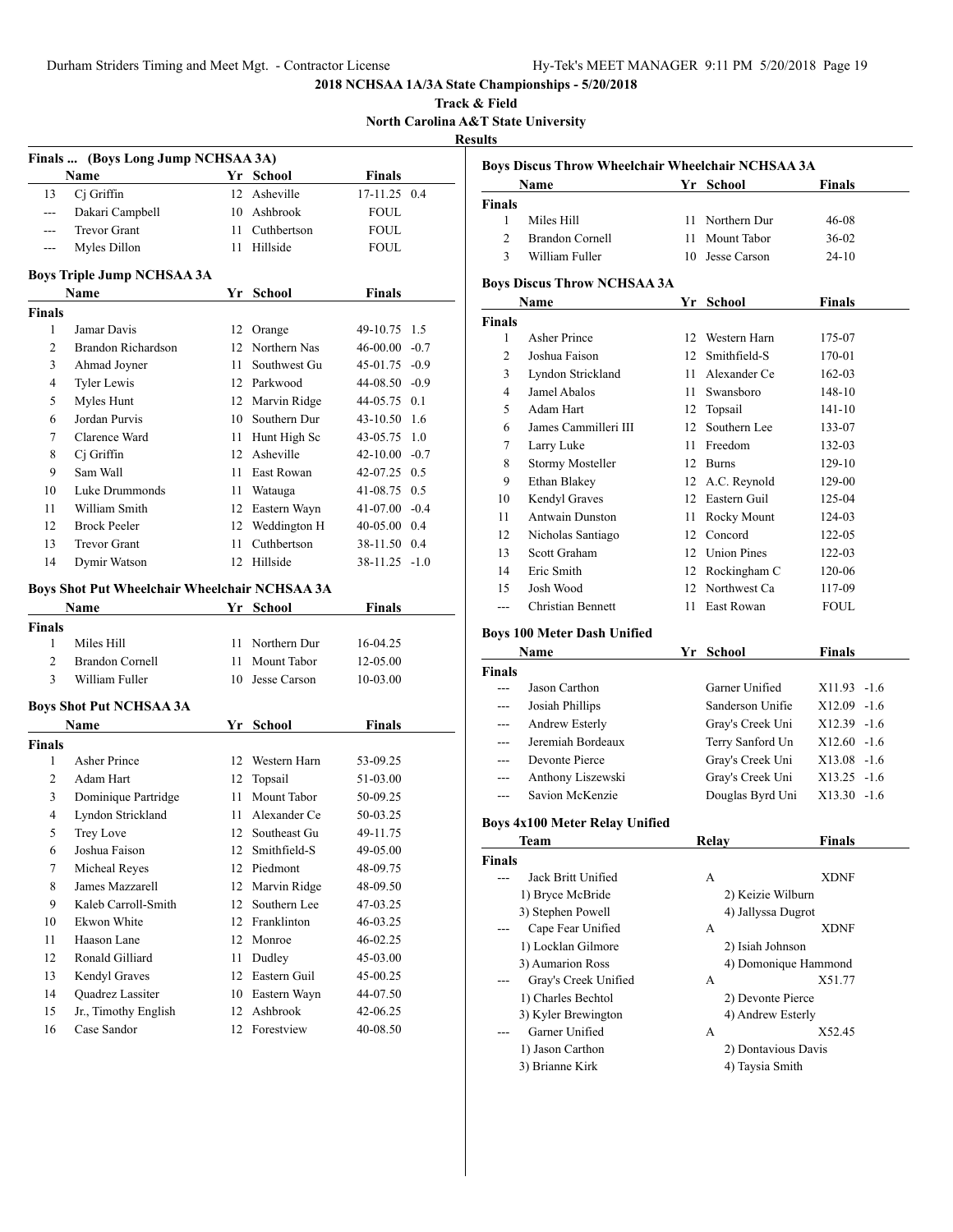**Track & Field North Carolina A&T State University**

**Results**

| Team                         | Relay            | <b>Finals</b>        |
|------------------------------|------------------|----------------------|
| Westover Unified             | А                | X52.96               |
| 1) Jason Sylvester           | 2) Damarion Ford |                      |
| 3) Jada Gardner              | 4) Yahaira Leaks |                      |
| Terry Sanford Unified<br>--- | A                | X58.04               |
| 1) Jeremiah Bordeaux         | 2) Darious Davis |                      |
| 3) Clarence Frazier          |                  | 4) Alfred Davenport  |
| Gray's Creek Unified         | B                | X1:02.30             |
| 1) Kord Grimm                |                  | 2) Anthony Liszewski |
| 3) Nick Quinn                |                  |                      |

# **Men 4x200 Meter Relay NCHSAA 1A**

|                | Team                    | <b>Relay</b> | <b>Finals</b>          |
|----------------|-------------------------|--------------|------------------------|
| <b>Finals</b>  |                         |              |                        |
| 1              | John A. Holmes          | A            | 1:31.18                |
|                | 1) Aaron Pryce 11       |              | 2) Zakeem Brooks 11    |
|                | 3) Xavius Capehart 12   |              | 4) Eric Phelps 12      |
| $\overline{2}$ | Mountain Isl            | A            | 1:31.70                |
|                | 1) Antico Dalton 9      |              | 2) Marcus Graham 11    |
|                | 3) Anthony Phillips 10  |              | 4) Cj Stephens 12      |
| 3              | Northampton County      | A            | 1:32.03                |
|                | 1) James Boyd 12        |              | 2) Tevon Shoulders     |
|                | 3) Raekwon Cherry       |              | 4) Naijuan Kennedy 11  |
| 4              | Southside High School   | A            | 1:32.45                |
|                | 1) Xavier Simmons 10    |              | 2) Jamari Nelson       |
|                | 3) Yahkiel White        |              | 4) Jamison Bennett     |
| 5              | Albemarle               | A            | 1:32.49                |
|                | 1) Da'Sean Horne 11     |              | 2) Jaden Chambers 12   |
|                | 3) Shyheim Little 12    |              | 4) Joshua Smith 10     |
| 6              | Pender                  | A            | 1:32.65                |
|                | 1) Tylek Bordeaux 11    |              | 2) Malcolm McLean 11   |
|                | 3) Jare'k Foster 10     |              | 4) Lavell Henry 11     |
| 7              | Mount Airy              | A            | 1:33.03                |
|                | 1) Austin Tumbarello 11 |              | 2) Cameron Moore       |
|                | 3) Cole Shelton 11      |              | 4) Grayson Corbin 12   |
| 8              | North Rowan             | A            | 1:34.25                |
|                | 1) Tykier Walker 12     |              | 2) Devin Kendall 9     |
|                | 3) Marcellus Steel 10   |              | 4) Gergory Crawford    |
| 9              | <b>Avery County</b>     | A            | 1:34.37                |
|                | 1) Van McCollum 12      |              | 2) Sam McCollum 11     |
|                | 3) Jordan Smith 12      |              | 4) Steven Sanchez 12   |
| 10             | Union High School       | A            | 1:34.44                |
|                | 1) Emari Carter 11      |              | 2) Bennie Frederick 12 |
|                | 3) David Moore 12       |              | 4) Elijah McKoy 12     |
| 11             | Gray Stone Day School   | A            | 1:35.63                |
|                | 1) Jeremiah Robinson 12 |              | 2) Alec Barbetto 9     |
|                | 3) Marshall Overcash 10 |              | 4) Kenan Hartung 12    |
| 12             | Granville Central       | A            | 1:35.64                |
|                | 1) Charles Burchette 10 |              | 2) Zach Hart 12        |
|                | 3) Anthony Morris 12    |              | 4) Jamari Mann 9       |
| 13             | Mitchell                | A            | 1:36.19                |
|                | 1) Ethan LaPlante 11    |              | 2) Jesse Pitman 12     |
|                | 3) Landon Miller 11     |              | 4) Brody Smith 12      |
|                |                         |              |                        |

| 14 | Murphy                 | А | 1:36.54                |
|----|------------------------|---|------------------------|
|    | 1) DeAndre Jackson 12  |   | 2) Joe Reed 12         |
|    | 3) Jonathan Wheaton 12 |   | 4) Justice Dorsey 10   |
| 15 | Rosewood               | А | 1:40.81                |
|    | 1) Jaikel Coley        |   | 2) Tyshon McCoy 10     |
|    | 3) Mike Reid 11        |   | 4) Devonte Phillips 11 |
|    | Tarboro                | А | DO                     |
|    | 1) Justin Arnfield     |   | 2) Clifton Joyner      |
|    | 3) Jalen Razor 9       |   | 4) Kimani McDaniels 10 |
|    |                        |   |                        |

# Women - NCHSAA 1A - Team Rankings - 18 Events Scored

| 1)  | Murphy                             | 60             |
|-----|------------------------------------|----------------|
|     | 2) Research Triangle               | 57             |
|     | 3) Princeton                       | 40             |
|     | 4) Polk County                     | 37             |
|     | 5) Southside High School           | 36             |
|     | 5) East Carteret                   | 36             |
|     | 7) Franklin Academy                | 34             |
|     | 8) Mount Airy                      | 33             |
|     | 9) West Montgomery                 | 30             |
|     | 10) Albemarle                      | 28             |
|     | 11) Community School of Davidson   | 25             |
|     | 12) Bessemer City                  | 23             |
|     | 13) Swain County                   | 22             |
|     | 13) North Stokes                   | 22             |
|     | 15) Hobbton High School            | 21             |
|     | 16) Pine Lake Preparatory          | 16             |
|     | 17) Pender                         | 14             |
|     | 18) Northampton County             | 12             |
|     | 19) North Stanly                   | 11             |
|     | 20) KIPP Pride HS                  | 10             |
|     | 20) Mitchell                       | 10             |
|     | 20) Pamlico County                 | 10             |
|     | 20) Voyager Academy                | 10             |
|     | 24) Mountain Island Charter School | 9              |
|     | 25) Highland Tech                  | 8.5            |
|     | 26) Queens Grant                   | 8              |
|     | 26) Jones                          | 8              |
|     | 26) Riverside (1A)                 | 8              |
|     | 29) Lejeune                        | 7              |
|     | 29) Gray Stone Day School          | $\overline{7}$ |
|     | 31) North Rowan                    | 6              |
|     | 32) Cherokee                       | 5              |
|     | 32) Robbinsville                   | 5              |
|     | 32) South Davidson                 | 5              |
|     | 32) Cherryville                    | 5              |
|     | 36) Neuse Charter School           | 4              |
|     | 37) Camden County                  | 3              |
|     | 37) North Moore                    | 3              |
|     | 39) Hayesville                     | $\overline{2}$ |
|     | 39) South Creek                    | $\overline{2}$ |
|     | 39) Thomas Jefferson Classical Aca | $\overline{c}$ |
|     | 39) Louisburg                      | $\overline{2}$ |
|     | 39) Rosewood                       | $\overline{c}$ |
|     | 44) Plymouth                       | 1              |
|     | 44) Winston-Salem Prep Academy     | 1              |
|     | 44) Elkin                          | 1              |
| 47) | Rosman                             | 0.5            |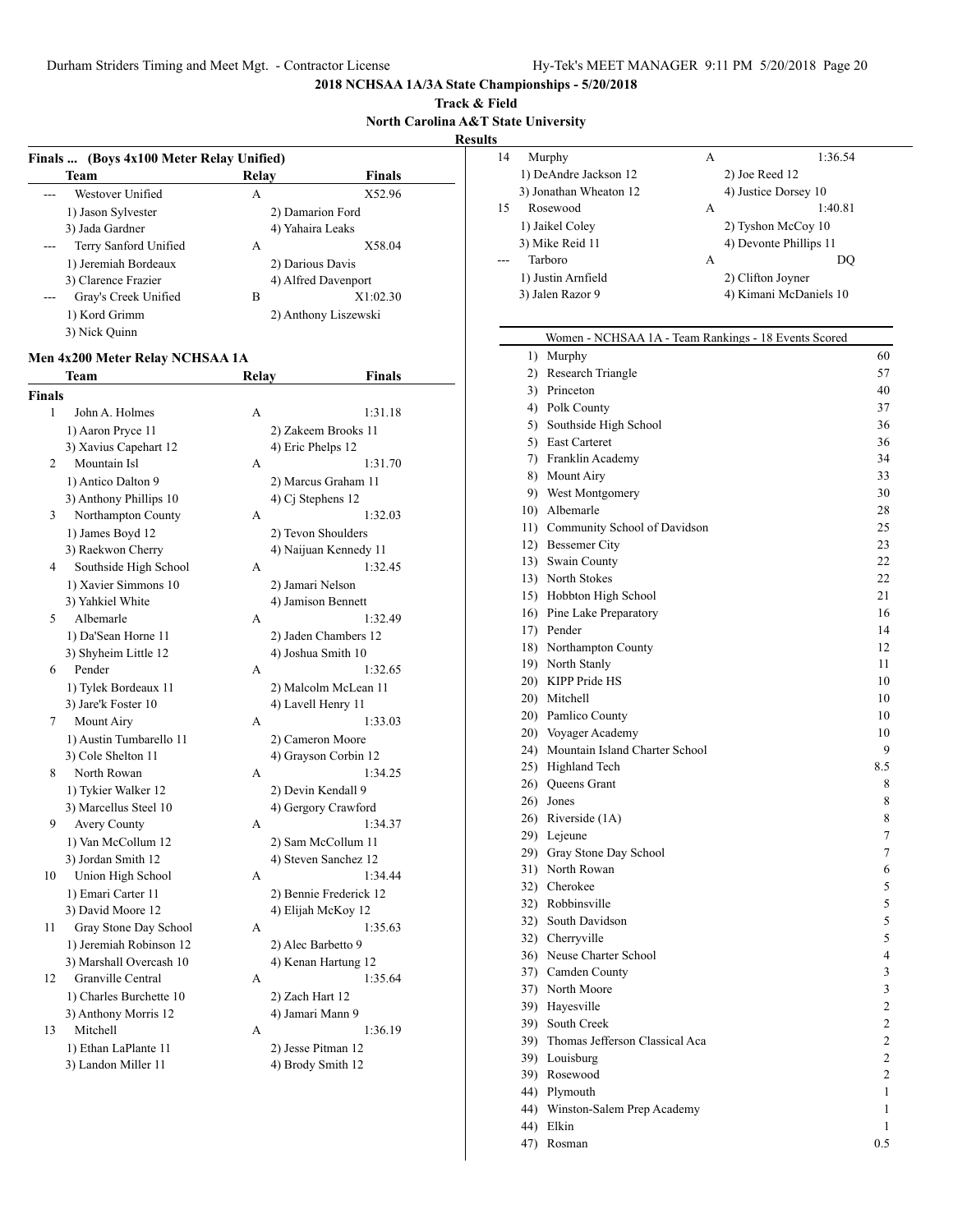**Track & Field North Carolina A&T State University**

**Results**

|     | Women - NCHSAA 3A - Team Rankings - 18 Events Scored |      |
|-----|------------------------------------------------------|------|
| 1)  | Hillside                                             | 62   |
| 2)  | Parkland                                             | 61   |
|     | 3) Northern Guilford                                 | 59   |
| 4)  | Cuthbertson High School                              | 43   |
| 5)  | Southwest Guilford                                   | 42   |
| 6)  | Weddington High School                               | 28   |
| 6)  | T.C. Roberson                                        | 28   |
| 8)  | Marvin Ridge                                         | 27   |
| 8)  | Chapel Hill                                          | 27   |
| 10) | Cleveland High School                                | 24   |
| 11) | Jacksonville                                         | 23   |
| 12) | Franklinton                                          | 22.5 |
|     |                                                      |      |

| 13) | Parkwood               | 20             |
|-----|------------------------|----------------|
|     | 14) Mount Tabor        | 19             |
|     | 15) North Brunswick    | 17             |
|     | 16) Rose, J.H.         | 13             |
|     | 17) South Iredell      | 11             |
|     | 18) Southeast Guilford | 10             |
|     | 18) Western Alamance   | 10             |
|     | 18) South Brunswick    | 10             |
|     | 18) Asheboro           | 10             |
|     | 22) Piedmont           | 9              |
|     | 22) Southern Wayne     | 9              |
|     | 22) White Oak          | 9              |
|     | 25) North Buncombe     | 8              |
|     | 26) Ashbrook           | 7              |
|     | 26) Northside (3A)     | 7              |
|     | 28) East Chapel Hill   | 6              |
|     | 28) Monroe             | 6              |
|     | 28) Jesse Carson       | 6              |
|     | 28) Cox Mill           | 6              |
|     | 28) Watauga            | 6              |
|     | 33) West Carteret      | 5              |
|     | 33) Robinson, Jay M    | 5              |
|     | 33) North Iredell      | 5              |
|     | 33) Western Guilford   | 5              |
|     | 33) Northwest Cabarrus | 5              |
|     | 38) Central Cabarrus   | 4.5            |
|     | 39) West Johnston      | 4              |
|     | 39) Northwood          | $\overline{4}$ |
|     | 39) A.L. Brown         | 4              |
|     | 42) Williams, Walter M | 3              |
|     | 42) Southern Durham    | 3              |
|     | 44) Enka               | $\overline{c}$ |
|     | 45) Harnett Central    | 1              |
|     | 45) Havelock           | 1              |
|     | 45) Union Pines        | 1              |
|     | 45) Stuart W. Cramer   | 1              |
|     | 45) Hunter Huss        | 1              |
|     | 45) West Henderson     | 1              |
| 45) | Orange                 | 1              |

#### Men - NCHSAA 1A - Team Rankings - 18 Events Scored

|     | 1) Polk County                 | 44 |
|-----|--------------------------------|----|
| 2)  | John A. Holmes                 | 38 |
| 2)  | Albemarle                      | 38 |
| 4)  | Mountain Island Charter School | 33 |
| 4)  | Queens Grant                   | 33 |
| 6)  | Community School of Davidson   | 31 |
| 7)  | Franklin Academy               | 30 |
| 8)  | Mount Airy                     | 28 |
| 9)  | Pender                         | 27 |
|     | 10) Lincoln Charter            | 25 |
| 11) | Hobbton High School            | 24 |
| 12) | South Davidson                 | 20 |
|     | 13) Northampton County         | 19 |
| 13) | <b>Avery County</b>            | 19 |
|     | 15) Lejeune                    | 17 |
| 16) | Andrews                        | 16 |
| 17) | Mitchell                       | 15 |
| 18) | Southside High School          | 14 |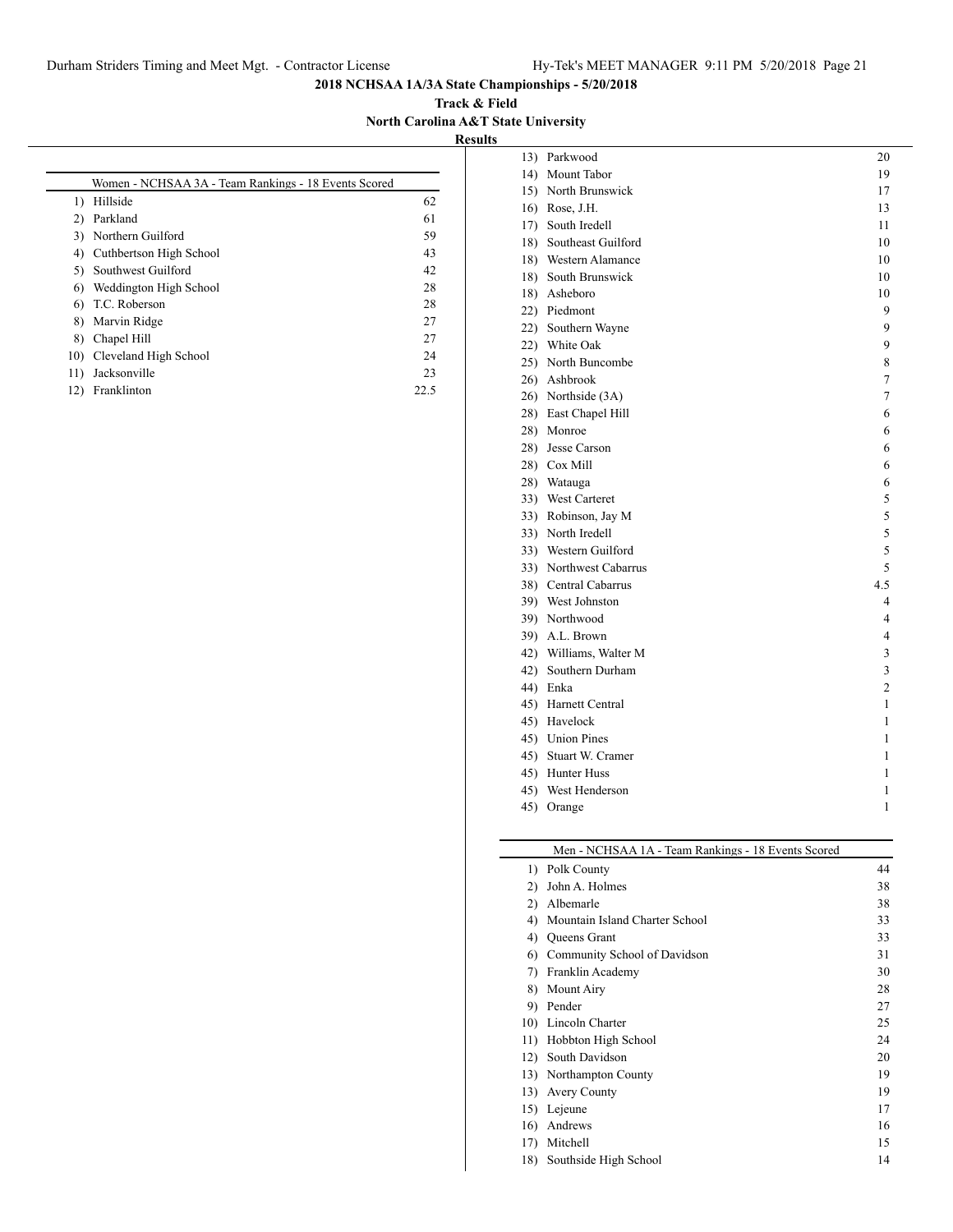**Track & Field North Carolina A&T State University Results**

| 19) | Cherokee                       | 13 |
|-----|--------------------------------|----|
| 20) | Union Academy                  | 12 |
| 20) | Murphy                         | 12 |
| 22) | Princeton                      | 11 |
| 22) | Rosewood                       | 11 |
| 24) | Gray Stone Day School          | 10 |
| 24) | Weldon                         | 10 |
|     | 24) Research Triangle          | 10 |
|     | 27) Swain County               | 9  |
|     | 27) Robbinsville               | 9  |
| 27) | Mattamuskeet High School       | 9  |
| 30) | Hayesville                     | 8  |
| 30) | Elkin                          | 8  |
|     | 30) North Moore                | 8  |
|     | 30) Hiwassee Dam               | 8  |
|     | 30) Lakewood                   | 8  |
|     | 35) South Stokes               | 7  |
|     | 35) Tarboro                    | 7  |
| 37) | Winston-Salem Prep Academy     | 6  |
| 37) | Thomas Jefferson Classical Aca | 6  |
| 39) | Northwest Halifax              | 5  |
| 39) | Rosman                         | 5  |
| 39) | Eastern NC School for the Deaf | 5  |
| 42) | Union High School              | 4  |
|     |                                |    |

|     | 42) Highland Tech         | 4              |
|-----|---------------------------|----------------|
|     | 44) Pine Lake Preparatory | 3              |
|     | 44) East Surry            | 3              |
|     | 44) South Creek           | 3              |
|     | 44) North Stokes          | 3              |
|     | 48) Bessemer City         | 2              |
|     | 48) Pamlico County        | 2              |
|     | 48) Bishop McGuinness     | $\mathfrak{D}$ |
|     | 48) Louisburg             | 2              |
| 48) | Manteo                    | $\mathfrak{D}$ |
|     | 53) KIPP Pride HS         |                |
|     | 53) North Rowan           |                |
| 53) | <b>East Carteret</b>      |                |
|     |                           |                |

|    | Men - NCHSAA 3A - Team Rankings - 22 Events Scored |      |
|----|----------------------------------------------------|------|
| 1) | Weddington High School                             | 63   |
|    | 2) Parkland                                        | 47   |
|    | 3) Southern Durham                                 | 33   |
|    | 4) Mount Tabor                                     | 32   |
|    | 5) Orange                                          | 28   |
|    | 6) Williams, Walter M                              | 27   |
|    | 7) Northern Nash                                   | 26   |
|    | 8) Southwest Guilford                              | 23.5 |
|    | 9) Northern Guilford                               | 23   |
|    | 9) A.L. Brown                                      | 23   |
|    | 11) Western Harnett                                | 20   |
|    | 11) Northwood                                      | 20   |
|    | 13) South Iredell                                  | 18   |
|    | 14) Forestview                                     | 16.5 |
|    | 15) Harnett Central                                | 16   |
|    | 15) Swansboro                                      | 16   |
|    | 15) Parkwood                                       | 16   |
|    | 18) Southern Lee                                   | 15   |
|    | 18) Southeast Guilford                             | 15   |
|    | 20) Cuthbertson High School                        | 14   |
|    | 21) Alexander Central                              | 13   |
|    | 22) Hunt High School                               | 12   |
|    | 22) Topsail                                        | 12   |
|    | 24) Smithfield-Selma                               | 11   |
|    | 25) North Gaston                                   | 10   |
|    | 25) White Oak                                      | 10   |
|    | 25) Hillside                                       | 10   |
|    | 25) Marvin Ridge                                   | 10   |
|    | 29) West Carteret                                  | 9    |
|    | 29) North Brunswick                                | 9    |
|    | 29) Chapel Hill                                    | 9    |
|    | 29) Jacksonville                                   | 9    |
|    | 29) Northern Durham                                | 9    |
|    | 34) Piedmont                                       | 8    |
|    | 34) Asheville                                      | 8    |
|    | 34) Union Pines                                    | 8    |
|    | 37) Aycock, Charles B                              | 6    |
|    | 37) T.C. Roberson                                  | 6    |
|    | 37) North Iredell                                  | 6    |
|    | 40) A.C. Reynolds                                  | 5    |
|    | 40) Fike High School                               | 5    |
|    | 40) D.H. Conley                                    | 5    |
|    | 40) Dudley                                         | 5    |
|    | 44) West Rowan                                     | 4    |